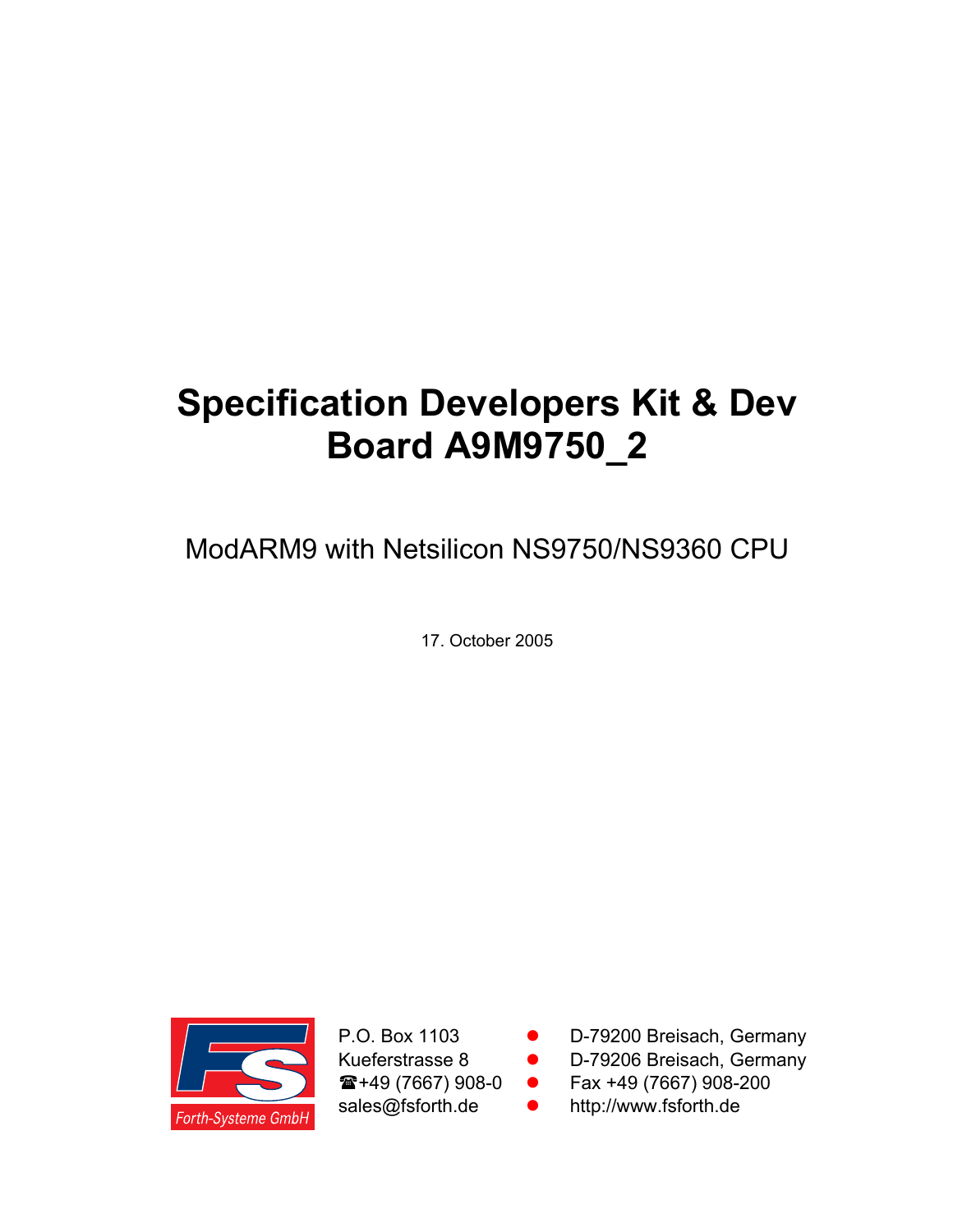

## **Table of Contents:**

| 1. |  |
|----|--|
| 2. |  |
| 3. |  |
| 4. |  |
|    |  |
|    |  |
|    |  |
| 5. |  |
|    |  |
| 6. |  |
|    |  |
|    |  |
|    |  |
|    |  |
|    |  |
|    |  |
|    |  |
|    |  |
|    |  |
|    |  |
|    |  |
|    |  |
|    |  |
|    |  |
|    |  |
|    |  |
|    |  |
|    |  |
|    |  |
|    |  |
|    |  |
|    |  |
|    |  |
| 7. |  |
|    |  |
|    |  |
| 8. |  |
|    |  |
|    |  |
|    |  |
|    |  |
|    |  |
|    |  |
|    |  |
|    |  |
|    |  |
| 9. |  |
|    |  |
|    |  |
|    |  |
|    |  |
|    |  |
|    |  |
|    |  |

- Page 2/67 -m:\modarm9\a9m9750dev\doc\spec\_devkit\_a9m9750\_a9m9360\_2.doc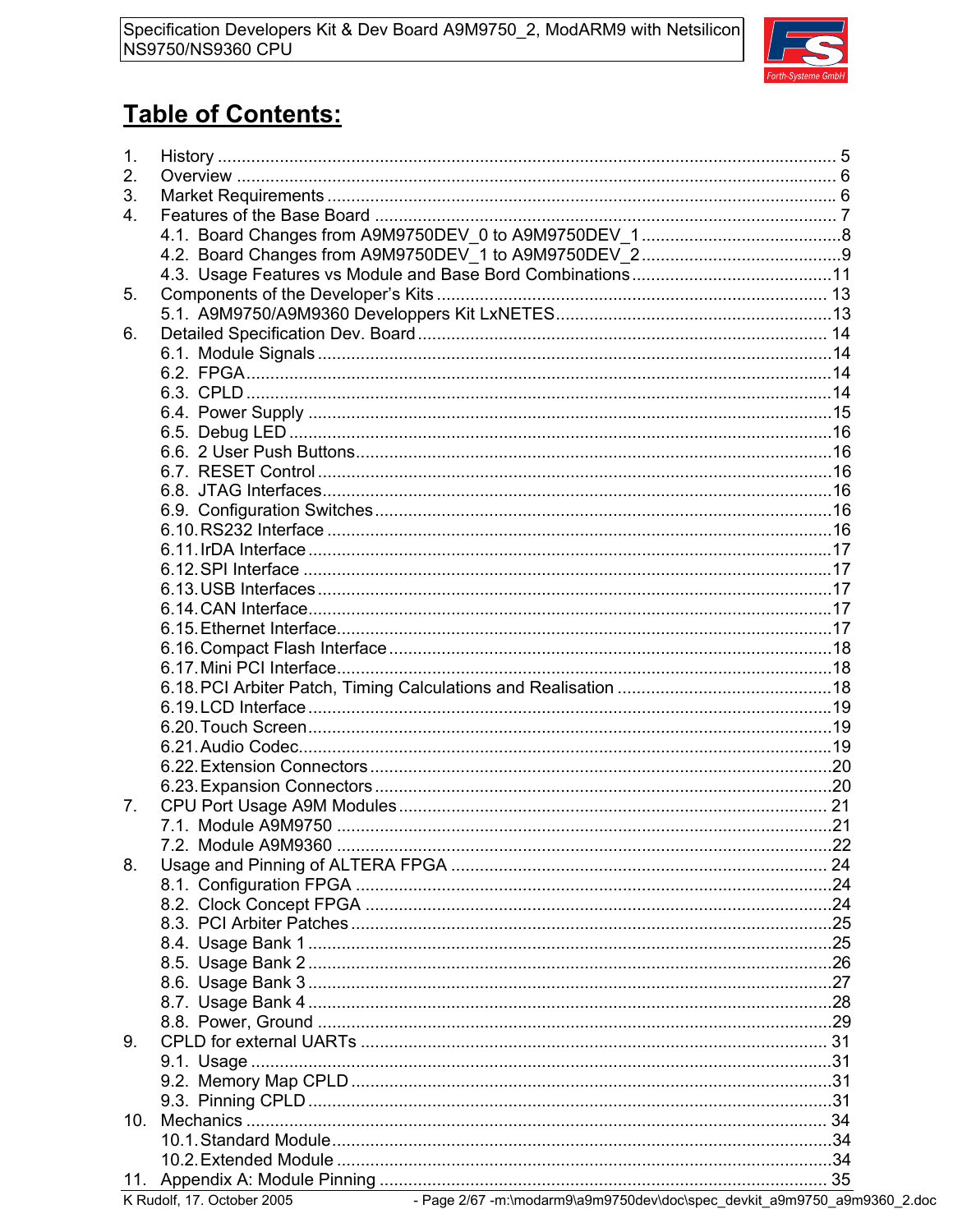

| 12. |                                                                         |  |
|-----|-------------------------------------------------------------------------|--|
|     |                                                                         |  |
|     |                                                                         |  |
|     |                                                                         |  |
|     |                                                                         |  |
| 13. |                                                                         |  |
|     |                                                                         |  |
|     |                                                                         |  |
|     |                                                                         |  |
|     |                                                                         |  |
|     | 14. Appendix D: Expansion Connectors X10/X11 and X20/X21 for A9M9750 48 |  |
|     |                                                                         |  |
| 15. |                                                                         |  |
|     |                                                                         |  |
|     |                                                                         |  |
| 16. |                                                                         |  |
|     |                                                                         |  |
|     |                                                                         |  |
|     |                                                                         |  |
|     |                                                                         |  |
|     |                                                                         |  |
|     |                                                                         |  |
|     |                                                                         |  |
|     |                                                                         |  |
|     |                                                                         |  |
|     |                                                                         |  |
|     |                                                                         |  |
|     |                                                                         |  |
|     |                                                                         |  |
|     |                                                                         |  |
|     |                                                                         |  |
|     |                                                                         |  |
|     |                                                                         |  |
|     |                                                                         |  |
|     |                                                                         |  |
|     |                                                                         |  |
|     |                                                                         |  |
|     |                                                                         |  |
|     |                                                                         |  |
| 17. |                                                                         |  |
|     |                                                                         |  |
|     |                                                                         |  |
|     |                                                                         |  |
|     |                                                                         |  |
|     |                                                                         |  |
|     |                                                                         |  |
|     |                                                                         |  |
|     |                                                                         |  |
|     |                                                                         |  |
|     |                                                                         |  |
| 19. |                                                                         |  |

- Page 3/67 -m:\modarm9\a9m9750dev\doc\spec\_devkit\_a9m9750\_a9m9360\_2.doc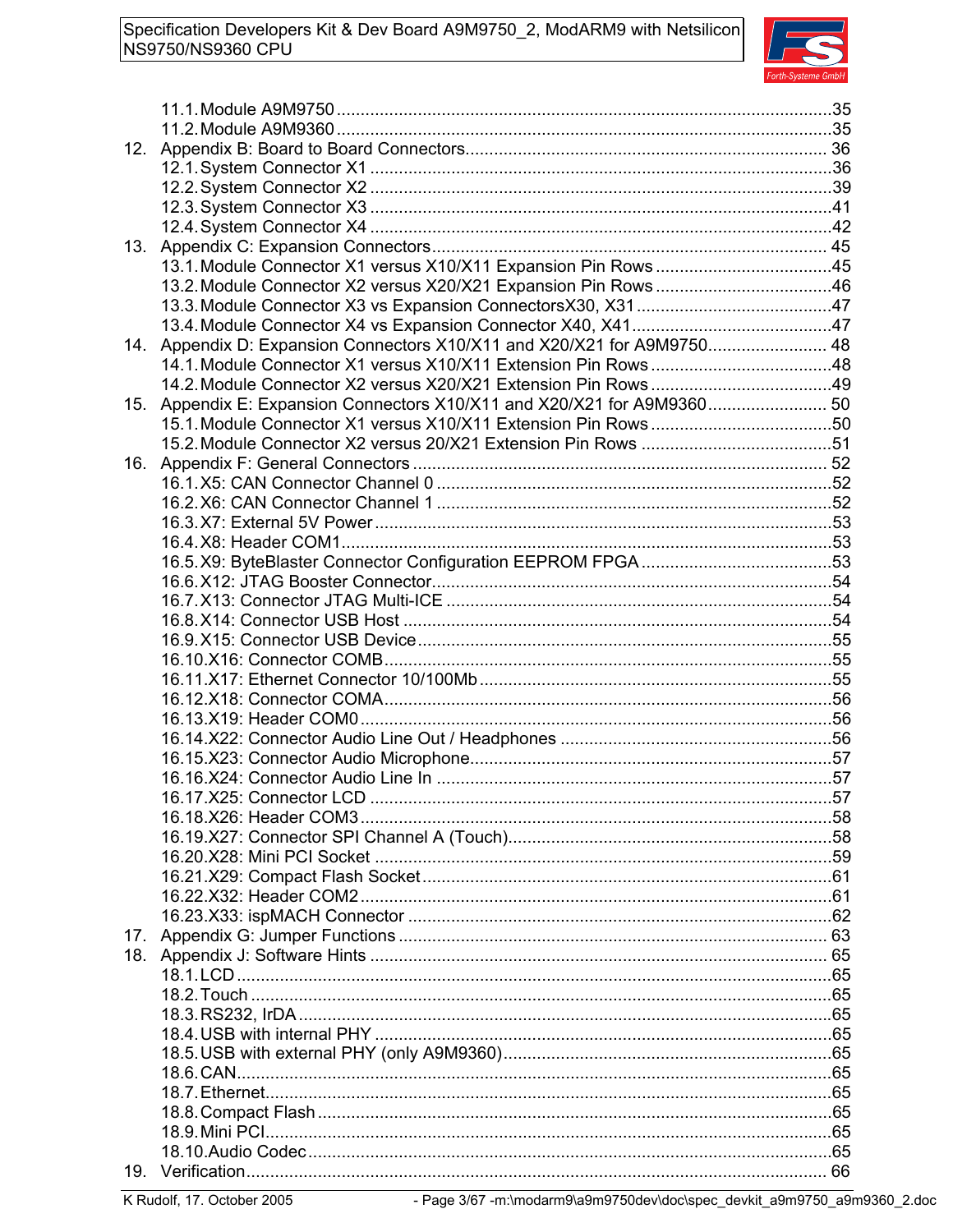

| 19.1.1. IrDA |  |
|--------------|--|
|              |  |
|              |  |
|              |  |
|              |  |
|              |  |
|              |  |
|              |  |
|              |  |
|              |  |
|              |  |
|              |  |
|              |  |
|              |  |
|              |  |
|              |  |
|              |  |
|              |  |
|              |  |
|              |  |
|              |  |
|              |  |
|              |  |
|              |  |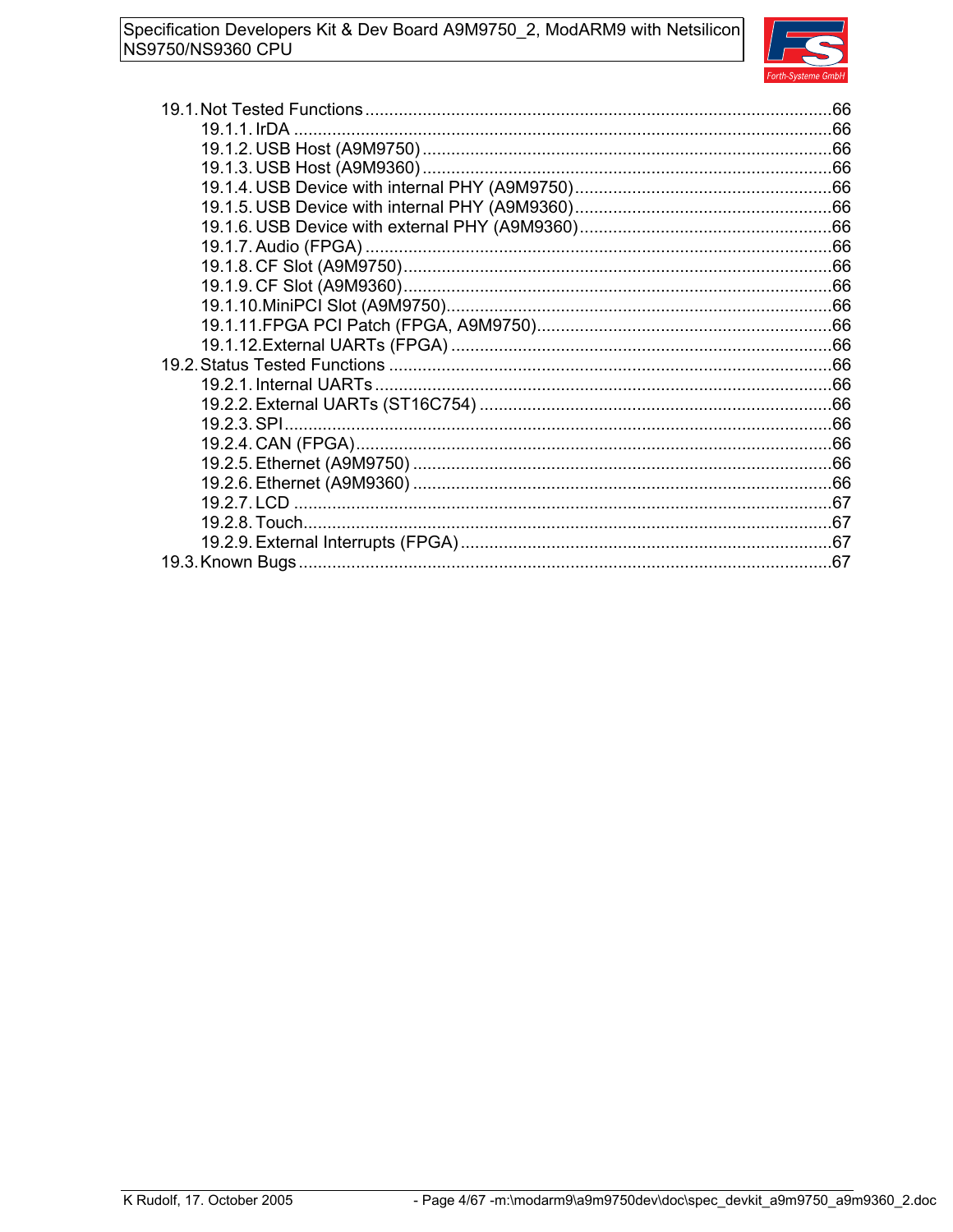

### **1. History**

| <b>Date</b> | Version | <b>Responsible</b> | <b>Description</b>                                                                                                                   |
|-------------|---------|--------------------|--------------------------------------------------------------------------------------------------------------------------------------|
| 05.10.2005  | 0.90    | K Rudolf/D. Fögele | Chapter 2.1 "Board Changes from<br>A9M9750DEV 1 to A9M9750DEV 2" added.<br>Signal names RIN changed in RI (signal<br>Ring Indicator) |
| 17.10.2005  | 0.99    | K Rudolf           | Spec adapted to layout reality                                                                                                       |
|             |         |                    |                                                                                                                                      |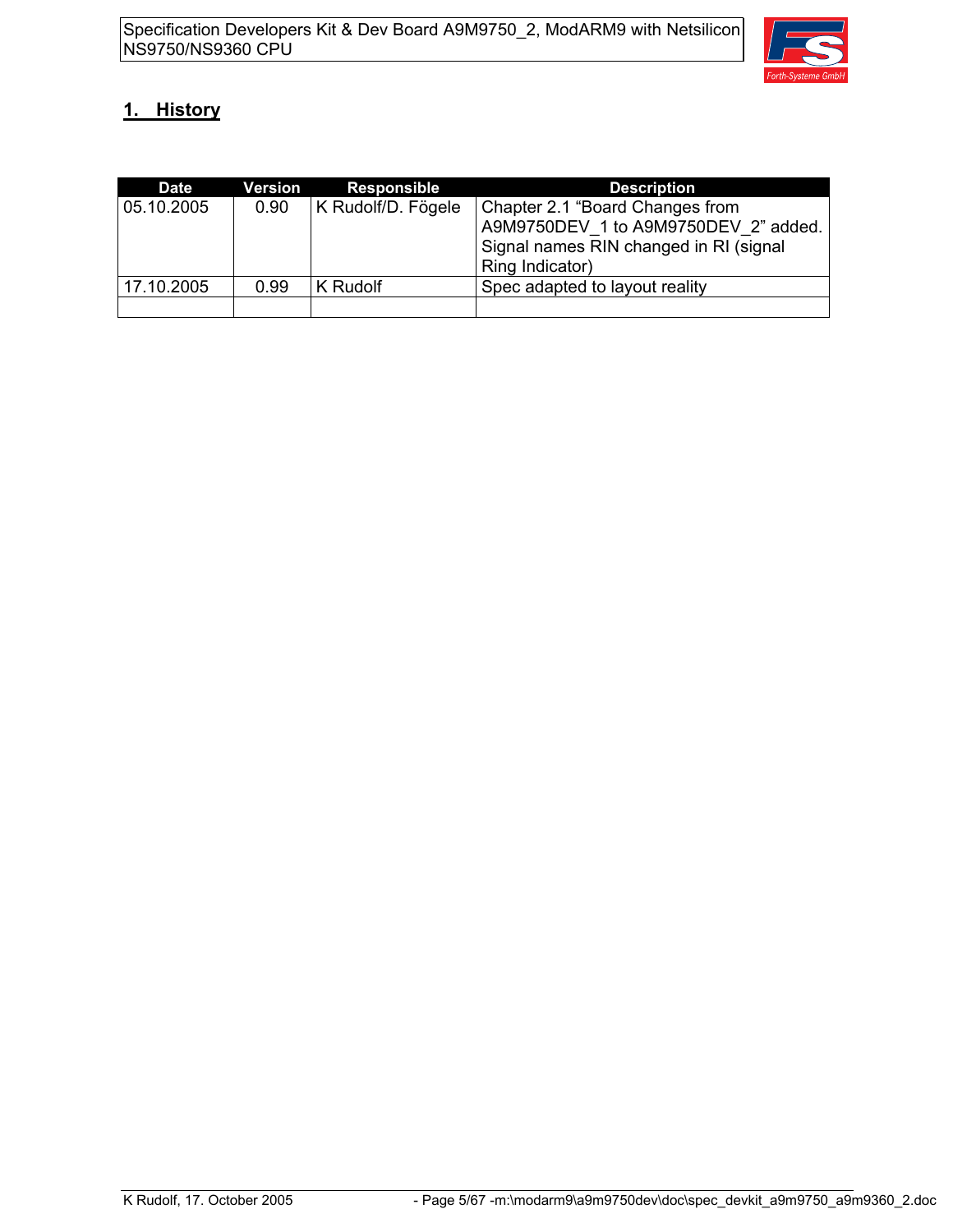

### **2. Overview**

The A9M9750 Developer's Kit consists of the module A9M9750 inserted in a base board, LCD with adapter board, cabling, documentation and software. Two A9M9750 Developer's Kits are planned: one for Linux (LxNETES v3.0) and one for Windows CE .NET 4.2.

The A9M9360 Developer's Kit consists of the module A9M9360 inserted in a base board, LCD with adapter board, cabling, documentation and software. Two A9M9360 Developer's Kits are planned: one for Linux (LxNETES v3.0) and one for Windows CE .NET 4.2.

### **3. Market Requirements**

The various ARM-based SoCs that are now available typically address specific market segments. It is now relatively easy for companies who are silicon market leaders in a niche segment to add an ARM core to their silicon and so provide a single chip solution reducing cost and complexity to their end customers. A typical example of this is the Micrel KS8695 which has been designed as a residential gateway for SOHO applications.

Although the ARM-based SoCs have been designed for a particular market, it does not mean that a module with this SoC on it should address the same market. So the markets we want to address with ModARM9 modules are still the ones where we have been successful in the past. The NetSilicon module will target applications requiring a GUI with an Ethernet connection and be able to do this competitively. This means that the following markets can be addressed:

- Industrial automation
- Retail point-of-sale
- Medical equipment

The emphasis on the GUI will probably mean that Linux and Windows CE .NET will be popular on the A9M9750 and the A9M9360, where Linux has it strength in networking applications.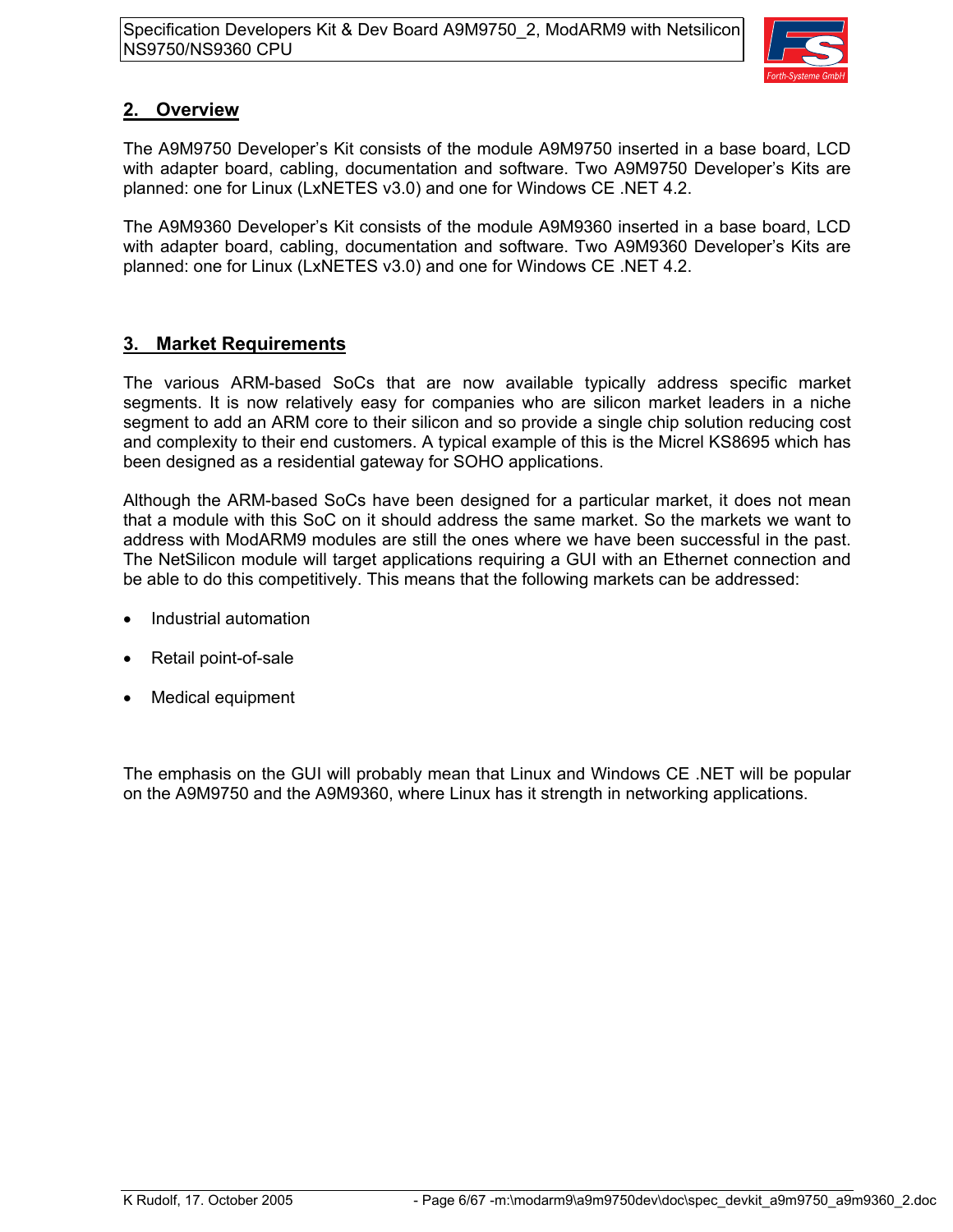

### **4. Features of the Base Board**

The base board will contain the following components and interfaces:

- 5.7" TFT display (SHARP) with touch screen controlled by SPI
- RJ45 ethernet connector and transformer for 100MBit/s, with integrated LEDs
- 4 serial interfaces realized with an external quadruple UART or by FPGA on board
- 1 serial channel switchable to IrDA mode with IrDA converter and transceiver on board
- 2 CAN channels with driver. CAN controller(s) are option in the FPGA
- Reprogramming of FPGA Configuration EEPROM either with ALTERA Byte Blaster II cable, by JTAG booster or with special update program directly from Module
- USB connectors for host and device, alternate usage with A9M9750 module, parallel usage with A9M9360 module using external USB PHY on board possible
- Mini PCI slot (unused by A9M9360 module)
- Compact Flash slot
- Audio codec (UDA1341TS) with line-out/headphone jack and connectors for microphone and line
- Connector for 5V power supply
- Generation of 3.3V for board and module
- VLIO connected to either 3.3V or 5V allows workaround for A9M9750\_0 prototypes
- Socket with 3V battery cell for RTC buffering
- JTAG 20-pin connector and 8-pin JTAG Booster connector
- Connectors for the module signals (like on the A9Mvali), but realized as PC/104 press fit contacts with pin on top and acceptable on the bottom.
- Connector for TFT LCD, this is a 2row, 40pin connector.
- Reset button
- Power LEDs
- Debug LED
- Two user buttons, optionally logical ANDed with two status lines from FPGA
- 8 DIP switches for configuration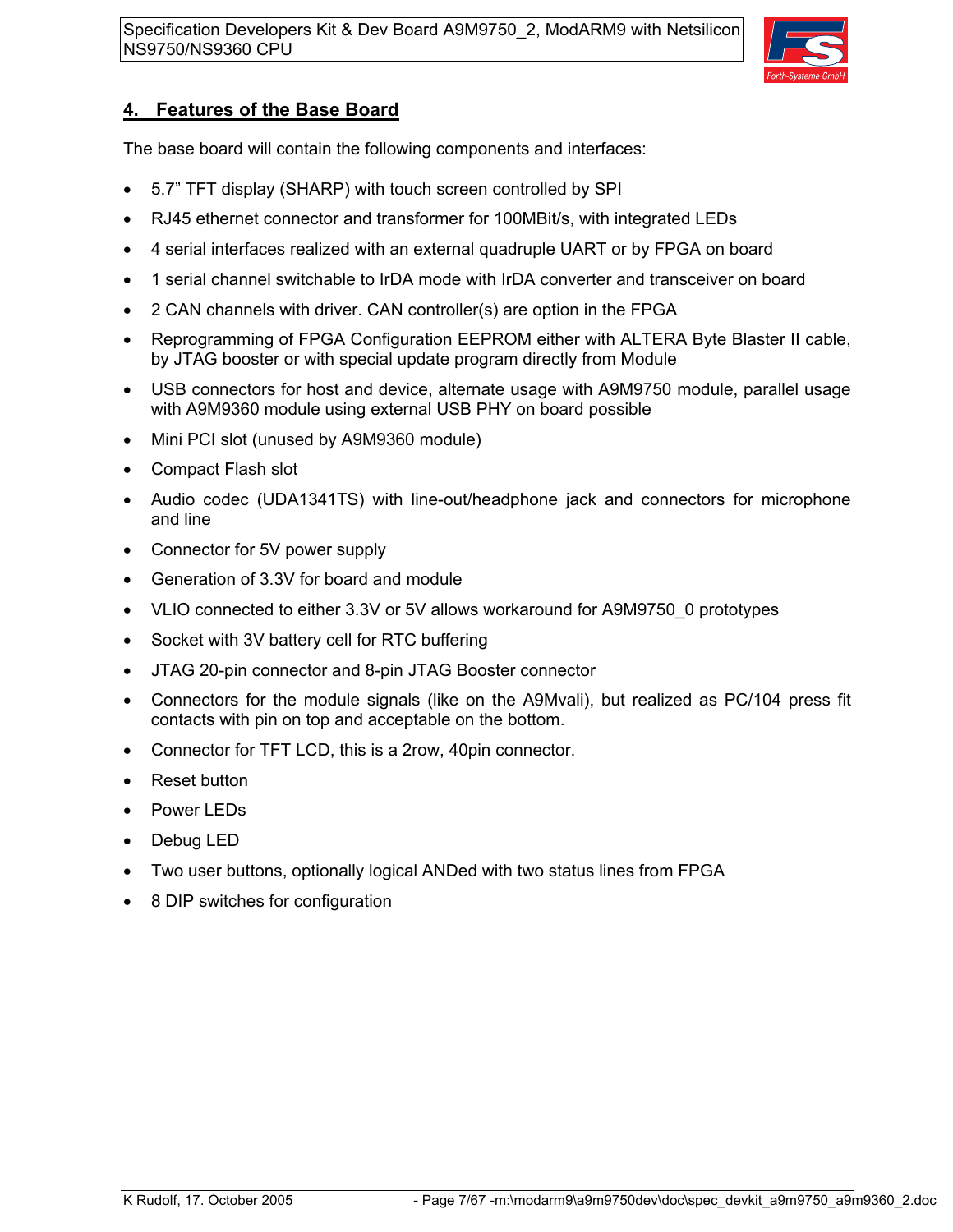

### **4.1. Board Changes from A9M9750DEV\_0 to A9M9750DEV\_1**

- New sheet "Mechanics, Pseudos" in schematics added
- PCB and mechanic parts in schematics transferred from sheet "Version History" to sheet "Mechanics, Pseudos"
- Screws washers and nuts for CF connector added
- missing signal PCI\_AD24 added
- Test lands at all unused FPGA pins added
- Test points at all voltages and Gnd added
- Board allows usage of A9M9750 or A9M9360 modules; name changed to A9M9750DEV\_1
- 3.3V continous power supply name changed to 3.3V\_IN; connected to module 3.3V power, VLIO selection and 2 FET switches TPS2022 on board
- Power sequencing added: Separate +3.3V switches for CF/PCI stage and rest of board controlled by signal PWREN from module
- Connection option between VLIO, +5V and +3.3V IN allows workaround for A9M9750 prototype modules
- Disconnected A26 and A27 at FPGA (A26 & A27 are NC at A9M9360 module)
- Disconnected DMA1\_REQ and DMA1\_ACK# at FPGA (used for USB\_PHY at A9M9360 module)
- External USB PHY controlled by GPIO42..48 added (USB lines 5V tolerant and 15KV ESD protected)
- Analog switches for GPIO12, 42..48 to select different USB configurations or FPGA programming mode with jumper added
- RSTIN# made bidirektional with 470R series resistor
- IDSEL of Mini-PCI socket connected with 0R to PCI\_AD16 (set to PCI device 5)
- External UART changed to 16C754 (16C654 IrDA option unavailable due to wrong case and 16C754 already used at other projects)
- L3 connection audio changed from I2C to FPGA or CPLD to allow other protocol than I2C (AUD\_L3\_SCL to E6 = IO38\_2, was connected to GPIO48 at DEV\_0; AUD\_L3SDA to E5 = IO39\_2, was connected to GPIO2 at DEV\_0)
- Audio chip U6 QMUTE grounded, OVERFL floating
- CAN Transceivers changed to 3.3V types
- CAN voltage shifting stages removed
- USB and ethernet connected to extension connectors via series resistors near X1,2
- CAN signals from module with jumpers connected to CAN channel 0
- External UART and FPGA now independent. All necessary logic in additional CPLD ispMACH4064 included to omit FPGA with external UART
- PCI arbiter patch for NS9750 in FPGA added
- Pull up resistor for IRQ2 (CPLD and FPGA logical ORed)
- Connection audio Microphone one channel connected to left channel
- 100R series resistor for ethernet activity and speed LEDs added
- GPIO46, 47 free, no longer for USB\_EXTPHY\_ENUM and USB\_EXTPHY\_SPEED used; these signals hardwired now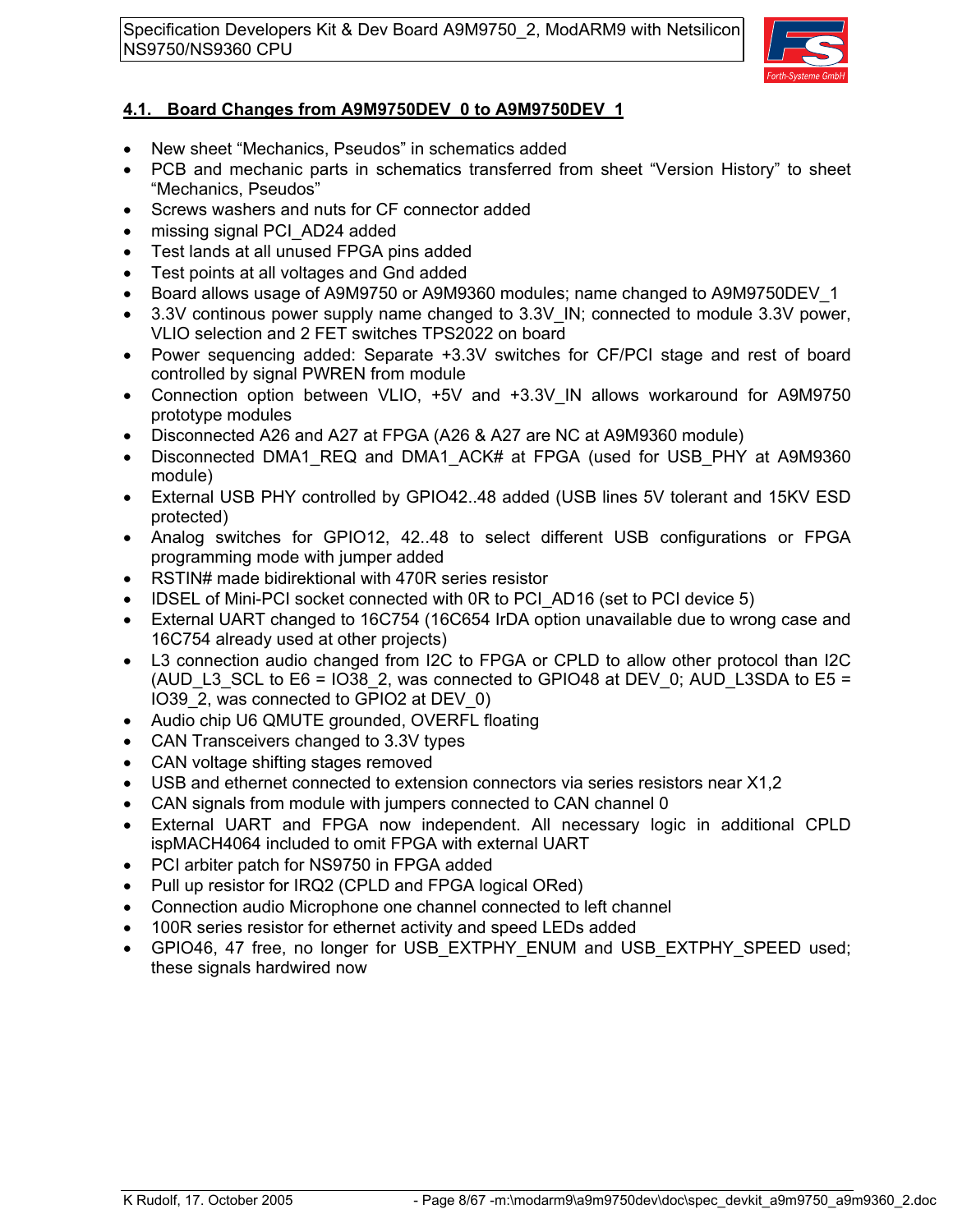

### **4.2. Board Changes from A9M9750DEV\_1 to A9M9750DEV\_2**

- The product number is **not changed**: 376. This product change will be effective beginning with serial number 376 0101.
- AUD WS signal routed to CPLD and FPGA instead of routed to GPIO10. This was patch on A9M9750DEV\_1 and electrically identical delivered boards A9M9750DEV\_1.
	- Connection AUD WS to pin B15 CPLD U6 included, MP52 deleted
	- Connection AUD\_WS to pin P2 FPGA U17 included, MP26 deleted
	- Connection GPIO10 to AUD\_WS removed
- Hardware workaround for PCI arbiter bug for PCI slots 0, 2 and 3. This is a new feature, but default configuration is identical to A9M9750DEV\_1.
	- PCI\_REQ0# connected to P14 FPGA U17, MP35 deleted
	- PCI\_REQ2# connected to P14 FPGA U17, MP35 deleted
	- PCI\_REQ3# connected to P15 FPGA U17, MP36 deleted
	- SPCI\_REQ0# connected to E13 FPGA U17, MP10 deleted
	- SPCI\_REQ2# connected to E13 FPGA U17, MP10 deleted
	- SPCI\_REQ3# connected to D14 FPGA U17, MP11 deleted
	- PCI GNT0# connected to E14 FPGA U17, MP8 deleted
	- PCI GNT2# connected to E14 FPGA U17, MP8 deleted
	- PCI\_GNT3# connected to F12 FPGA U17, MP9 deleted
	- Bypass resistor R139 between PCI\_REQ0# and SPCI\_REQ0# added, default populated
	- Bypass resistor R141 between PCI\_REQ2# and SPCI\_REQ2# added, default populated
	- Bypass resistor R142 between PCI\_REQ3# and SPCI\_REQ3# added, default populated
	- SPCI\_REQ0# connected to X21 pin D4 instead of signal PCI\_REQ0#
	- SPCI\_REQ1# connected to X20 pin A5 instead of signal PCI\_REQ1#
	- SPCI\_REQ2# connected to X20 pin B5 instead of signal PCI\_REQ2#
	- SPCI\_REQ3# connected to X21 pin C5 instead of signal PCI\_REQ3#
- Signal LCD\_PWREN renamed to LCD\_PWREN# as this signal is used low active in our design. This is no functional modification compared to A9M9750DEV\_1.
- Via with 0.55mm (under BGA) changed in solder mask. Priveousely solder mask was totally opened for this Via.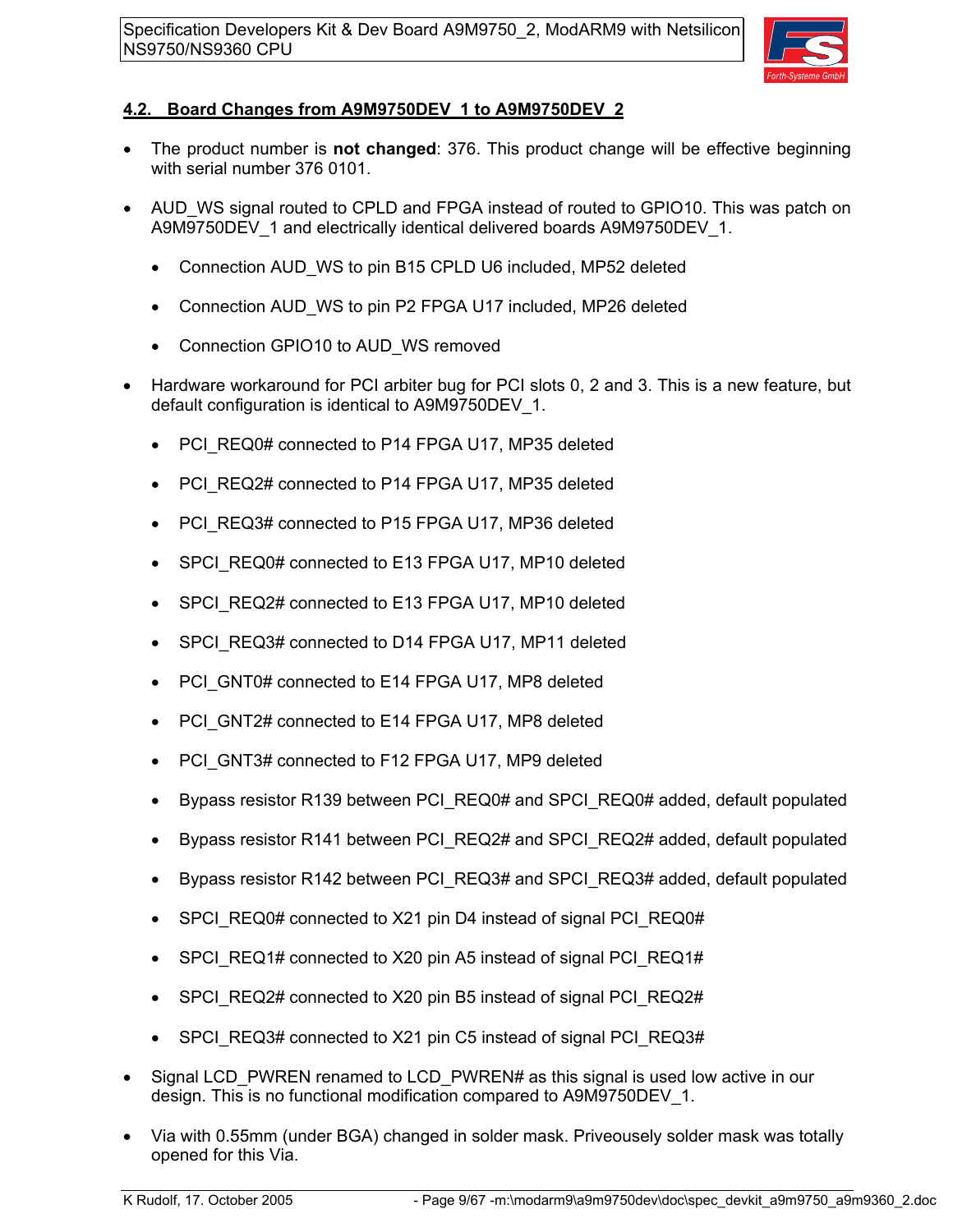

- Changes in BOM/Manufacturing
	- PCB changed
	- •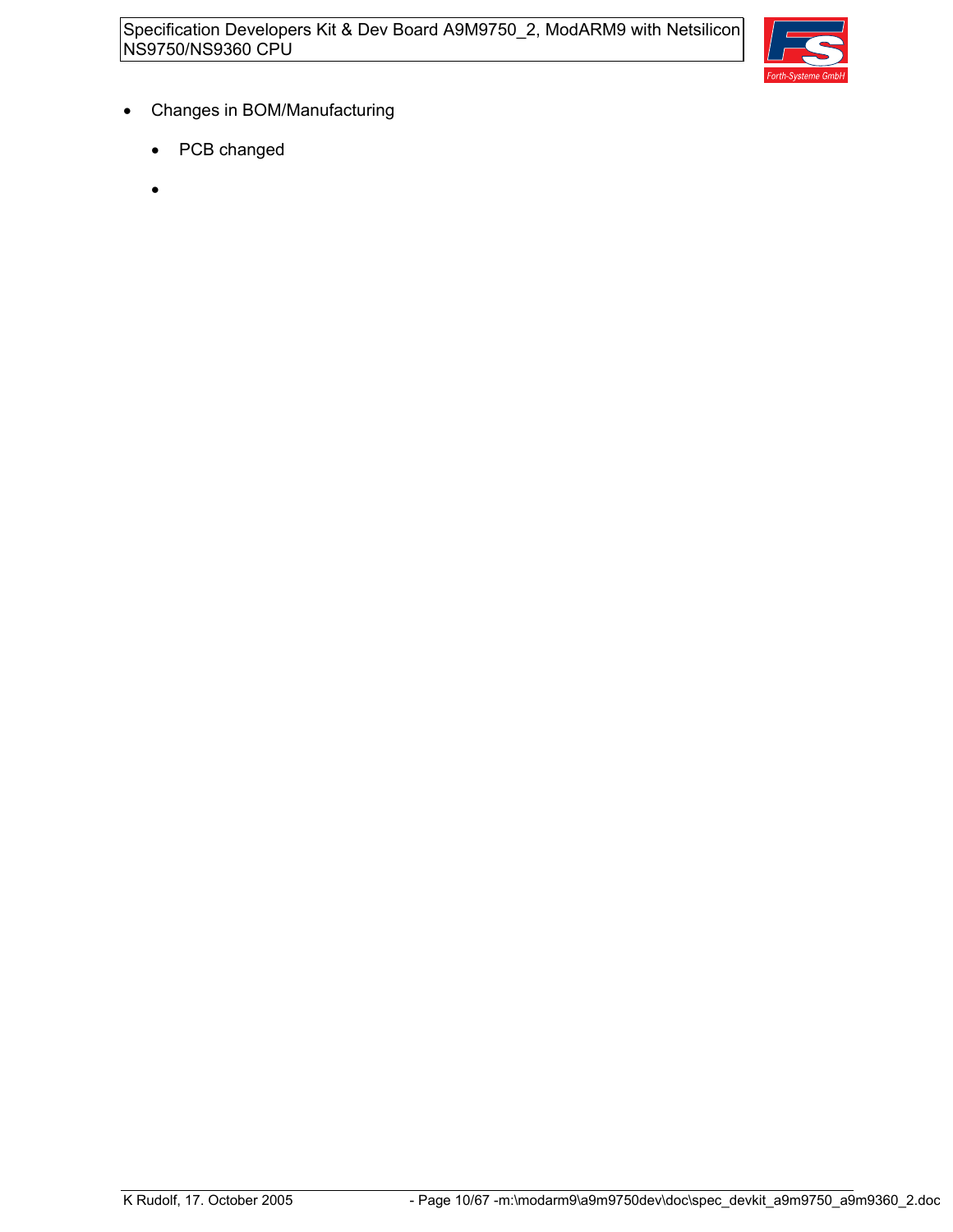

#### **4.3. Usage Features vs Module and Base Bord Combinations**

A9M9750DEV\_0 and A9M9750DEV\_1 base boards can be used with modules A9M9750\_0, A9M9750\_1, A9M9360\_0 and A9M9360\_1. All combinations are possible, but not all features can be used on all combinations.

Modules on A9M9750DEV\_0:

| Feature                             | A9M9750 0(1)                                 | A9M9750 1,2                                       | A9M9360 0 (2)   | A9M9360 1,2                           |
|-------------------------------------|----------------------------------------------|---------------------------------------------------|-----------------|---------------------------------------|
| Power<br>Sequencing                 | VLIO to 5V                                   | VLIO to $3.3V$ or<br>5V                           | 5V              | VLIO to 3.3V or VLIO to 3.3V or<br>5V |
| <b>External UART</b>                | yes, needs FPGA                              | yes, needs FPGA                                   | yes, needs FPGA | yes, needs FPGA                       |
| <b>LCD</b>                          | yes                                          | yes                                               | yes             | yes                                   |
| Touch                               | yes, needs FPGA                              | yes, needs FPGA                                   | yes, needs FPGA | yes, needs FPGA                       |
| <b>USB</b><br>host<br>device        | $or$ yes                                     | yes                                               | yes             | yes                                   |
| <b>USB</b><br>host<br>and<br>device | not possible with<br><b>NS9750</b>           | not possible with $\sqrt{ }$ yes<br><b>NS9750</b> |                 | yes                                   |
| Audio                               | no(3)                                        | no(3)                                             | no(3)           | no(3)                                 |
| Mini-PCI                            | needs<br>wire<br>PCI IDSEL<br>to<br>PCI AD11 | yes                                               | no PCI          | no PCI                                |
| <b>IP UARTS</b>                     | yes, needs FPGA                              | yes, needs FPGA                                   | yes, needs FPGA | yes, needs FPGA                       |
| <b>IP CAN</b>                       | yes, needs FPGA                              | yes, needs FPGA                                   | yes, needs FPGA | yes, needs FPGA                       |
| <b>Compact Flash</b>                | yes, needs FPGA                              | yes, needs FPGA                                   | yes, needs FPGA | yes, needs FPGA                       |
| PCI arbiter patch                   | yes, needs FPGA                              | yes, needs FPGA                                   | yes, needs FPGA | yes, needs FPGA                       |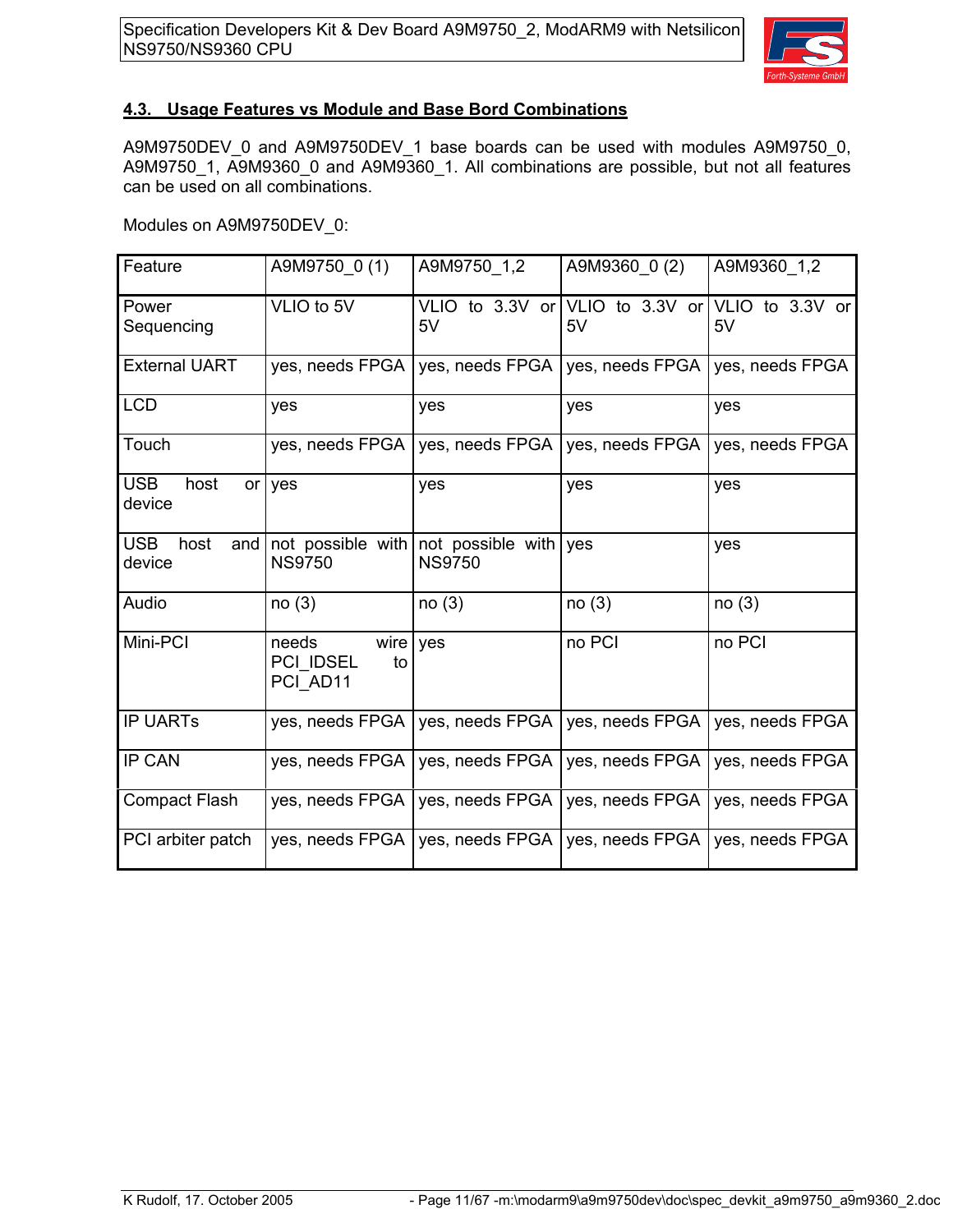

### Modules on A9M9750DEV\_1:

| Feature                             | A9M9750_0(1)                                 | A9M9750_1,2                                          | A9M9360_0(2)    | A9M9360 1,2     |
|-------------------------------------|----------------------------------------------|------------------------------------------------------|-----------------|-----------------|
| Power<br>Sequencing                 | VLIO to 5V                                   | ok                                                   | ok              | ok              |
| <b>External UART</b>                | yes, needs CPLD                              | yes, needs CPLD                                      | yes, needs CPLD | yes, needs CPLD |
| <b>LCD</b>                          | yes                                          | yes                                                  | yes             | yes             |
| Touch                               | yes, needs CPLD                              | yes, needs CPLD                                      | yes, needs CPLD | yes, needs CPLD |
| <b>USB</b><br>host<br>device        | or yes                                       | yes                                                  | yes             | yes             |
| <b>USB</b><br>host<br>and<br>device | <b>NS9750</b>                                | not possible with not possible with<br><b>NS9750</b> | yes             | yes             |
| Audio                               | yes, needs FPGA                              | yes, needs FPGA                                      | yes, needs FPGA | yes, needs FPGA |
| Mini-PCI                            | needs<br>wire<br>PCI IDSEL<br>to<br>PCI AD11 | yes                                                  | no PCI          | no PCI          |
| <b>IP UARTS</b>                     | yes, needs FPGA                              | yes, needs FPGA                                      | yes, needs FPGA | yes, needs FPGA |
| <b>IP CAN</b>                       | yes, needs FPGA                              | yes, needs FPGA                                      | yes, needs FPGA | yes, needs FPGA |
| <b>Compact Flash</b>                | yes, needs FPGA                              | yes, needs FPGA                                      | yes, needs FPGA | yes, needs FPGA |
| PCI arbiter patch                   | yes, needs FPGA                              | yes, needs FPGA                                      | yes, needs FPGA | yes, needs FPGA |

- (1): Needs mini PCI signals changed on module (patch)
- (2): Needs USB signals changed on module and strapping pin latch delay (patches)
- (3): I2C signals on L3 port do not work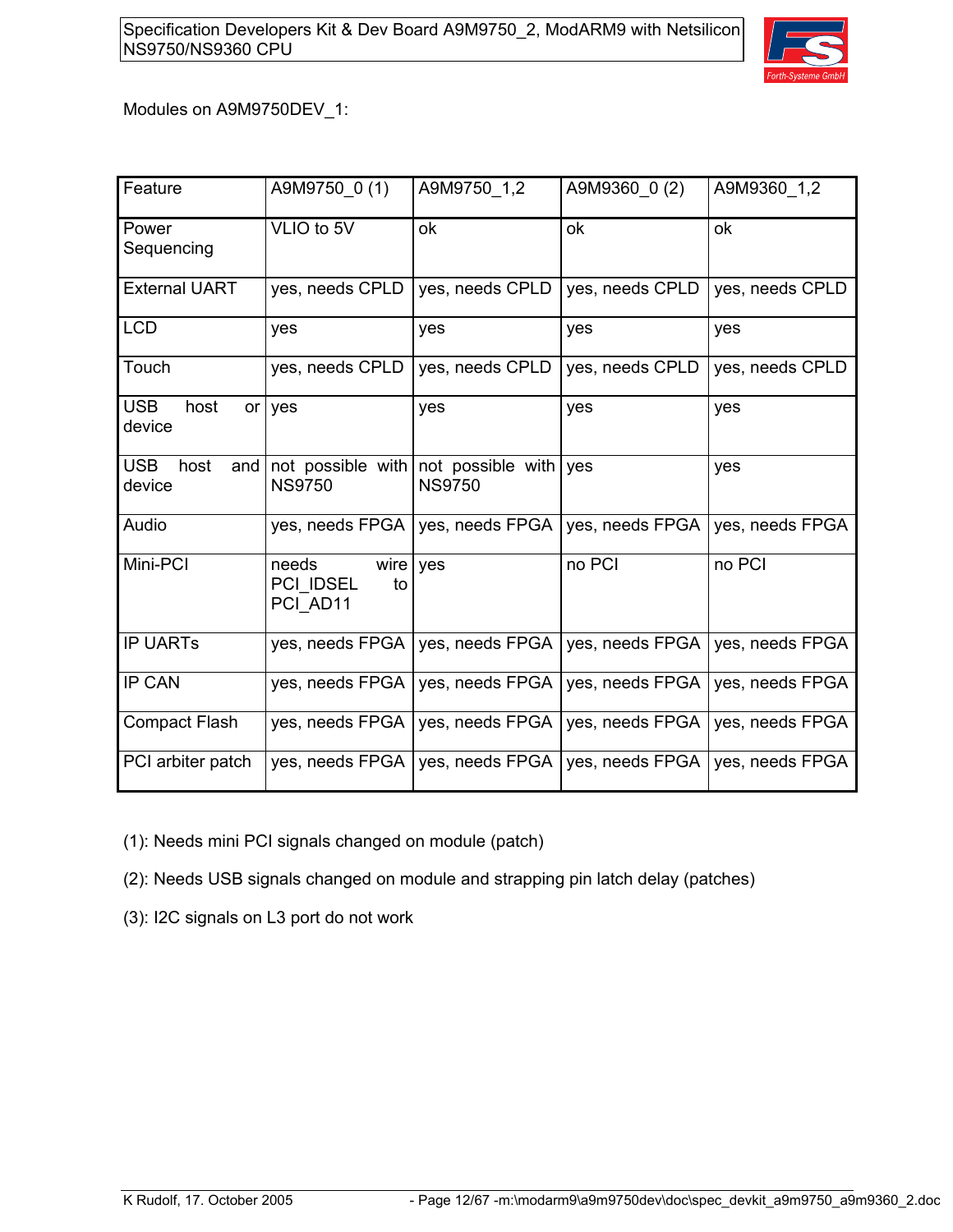

### **5. Components of the Developer's Kits**

#### **5.1. A9M9750/A9M9360 Developpers Kit LxNETES**

Preliminary parts list for the A9M9750/A9M9360 Developer's Kit for LxNETES:

| <b>Article No.</b> | <b>Description</b>                                                                          | Quantity     | Info1 |
|--------------------|---------------------------------------------------------------------------------------------|--------------|-------|
| 364                | module, $16MB \mid 1$<br>A9M9750<br>SDRAM, 32MB NAND Flash, 8K<br>EEPROM, 10/100Mb Ethernet |              |       |
| or 382/383         | A9M9360 module, 32/64MB<br>SDRAM, 32/64MB NAND Flash,<br>8K EEPROM,<br>10/100Mb<br>Ethernet |              |       |
| 376                | Developer<br>A9M9750/A9M9360<br><b>Board</b>                                                | $\mathbf{1}$ |       |
| 370                | A9M2410/A9M9750/A9M9360<br><b>LCD Board</b>                                                 | 1            |       |
| 9042               | A9M9750/9360<br><b>Documentation</b><br>CD.                                                 | $\mathbf{1}$ |       |
| 9044               | LxNETES v3.x for ARM9 CD                                                                    | $\mathbf 1$  |       |
| <b>90XX</b>        | JTAG Booster for NS9750/9360                                                                | 1            |       |
| <b>TN01051</b>     | <b>Power Supply</b>                                                                         | 1            |       |
| <b>TK01117</b>     | Power adapter cable                                                                         | 1            |       |
| <b>TK00053</b>     | Null Modem cable                                                                            | 1            |       |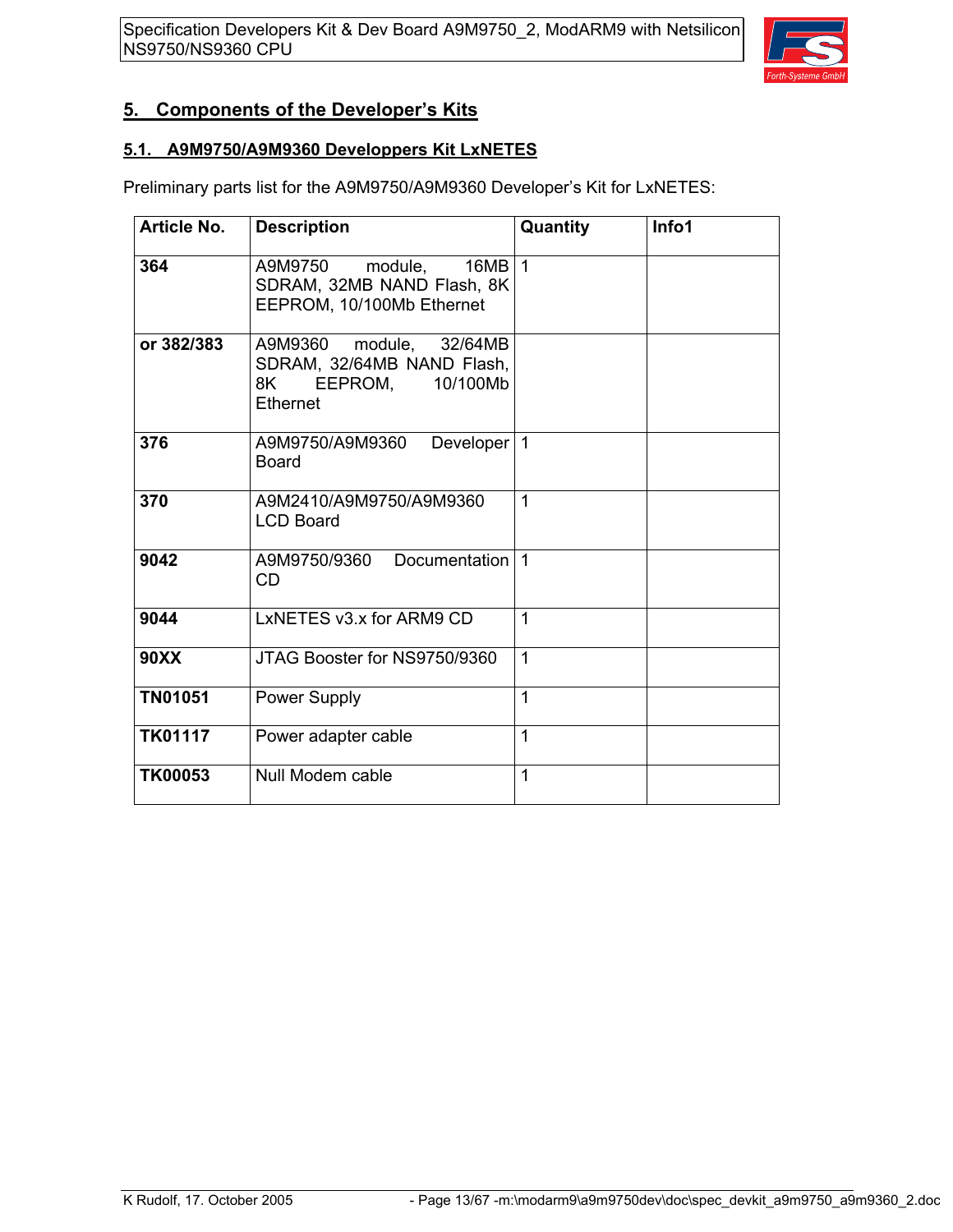

### **6. Detailed Specification Dev. Board**

### **6.1. Module Signals**

All module signals from A9M9750/A9M9360 are routed either to extension connectors with 2.54mm spacing allowing direct connection of measuring cables with 0.4mm connectors or to the appropriate drivers or interface connectors. Speed critical signals do have additional connections at the extension connectors with serial resistors near module connectors (Ethernet, USB) enable measuring of the signals but allow removing connection to expansion connectors if signal integrity problem occur.

### **6.2. FPGA**

An ALTERA Cyclone I FPGA in a 256 BGA case provides additional stages: Compact Flash slot, up to 4 additional UARTs and up to two CAN channels. It is connected to the external module address and data bus and uses EXT\_CS0#, EXT\_CS2#, EXT\_CS3#, EXT\_OE# and WE# control signals. Further DMA channel 0 and IRQ2 are connected. Pin compatible FPGAs are EP1C6 and EP1C12. Configuration of the FPGA is done with a serial SPI-EEPROM by the FPGA itsself after RESET (serial master mode). This configuration needs about 40..60 ms (measured time between rising edge of PWRGOOD and rising edge of FPGA\_CONF\_DONE with preliminary logic without IP-cores, configuration time with IP-cores tbd) when data compression is used. Reprogramming needs either an ALTERA ByteBlaster II cable or can be done with a special update program directly fom the module.

One channel of the CAN controller needs 3232 LEs and 4352 memory bits for ALTERA (source BOSCH C\_CAN IP module).

One channel of a UART with FIFO and IrDA needs 631 LEs and 1216 memory bits for ALTERA (source H16750 UART IP from CAST Inc.)

Two CAN channels and four UART channels means 8988 LEs and 13568 memory bits from 14 M4K blocks for ALTERA.

Adding the Compact Flash driver and the glue logic for audio etc. leads to a total utilization of about 150..200 LEs more.

So we have a total utilization of about 9100 LEs and 13600 memory bits for ALTERA.

4 UARTs, 2 CAN channels, CF will fit in an ALTERA EP1C12.

When reducing to 2 UARTs, 1 CAN, CF, audio control and PCI arbiter patch the design should fit in an ALTERA EP1C6.

### **6.3. CPLD**

A CPLD ispMACH4064 is mounted including all necessary logic not realized in the FPGA. It will control an external quadruple UART, controls PENIRQ from touch control, emulate I2S and L3 ports for audio and generate clocks for audio, IrDA and the UARTs.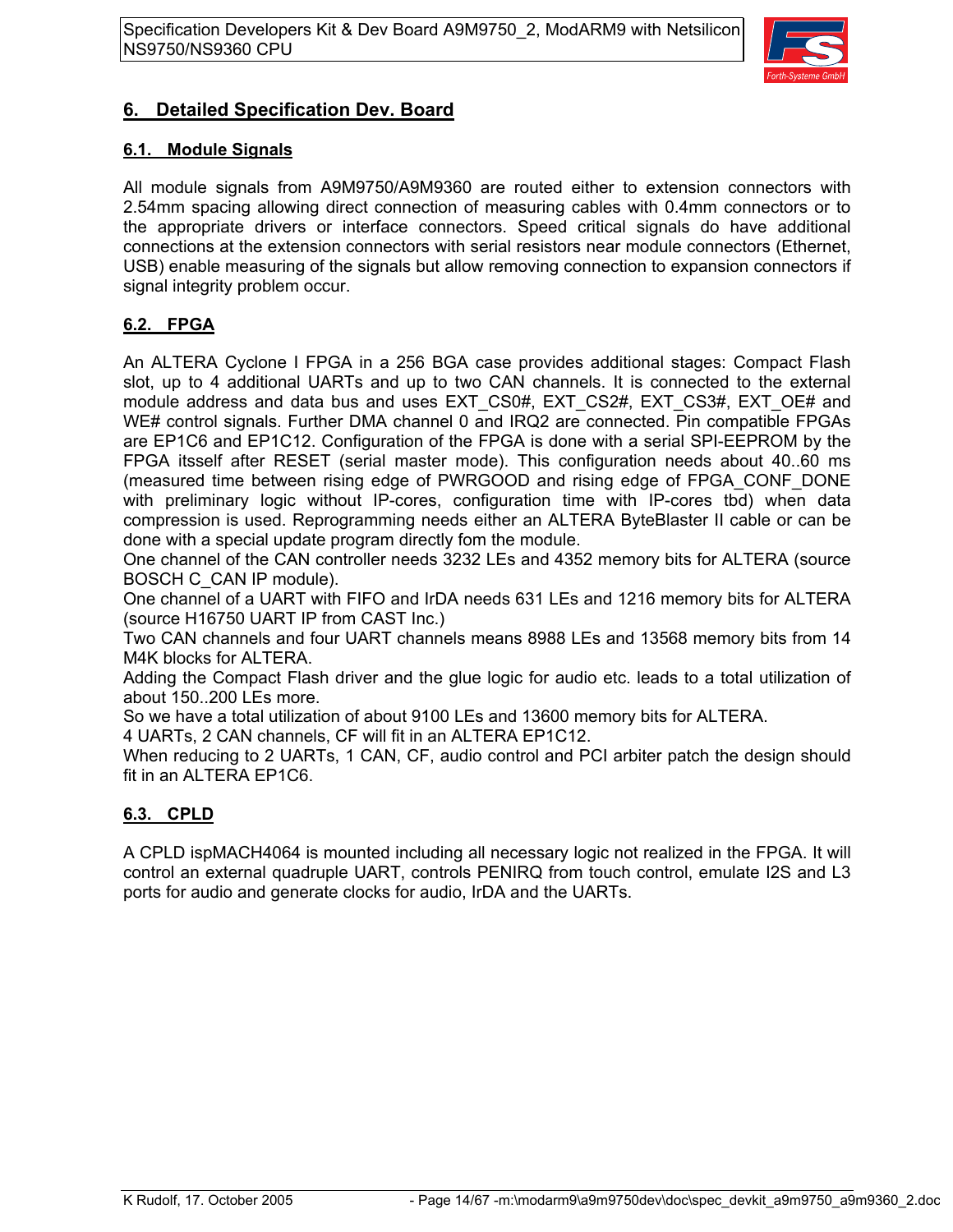

### **6.4. Power Supply**

Input voltage for the developer board is 5VDC. The LCD board will be supplied by 12VDC from the same power supply (UMEC, 5V/3A, 12V/1A ). Power Estimation (worst case calculation):

| <b>Device</b>               | $+5V$       | $+3.3V$     | $+1.5V$ |
|-----------------------------|-------------|-------------|---------|
|                             | [mA]        | [MA]        | [mA]    |
| A9M9360 Module              |             | 400         |         |
| A9M9750 Module              | $300(*)$    | 600         |         |
| <b>FPGA ALTERA</b>          |             | 200         | 900     |
| CPLD Lattice ispMACH4064    |             | 50          |         |
| 2 RS232 driver              |             | 50          |         |
| <b>LCD</b>                  |             | 160         |         |
| <b>USB</b>                  | 100         |             |         |
| CAN (2 channels)            |             | 50          |         |
| Touch                       |             | 20          |         |
| <b>Compact Flash</b>        |             | 500         |         |
| Mini PCI                    |             | 660         |         |
| Audio                       |             | 50          |         |
| Sum with A9M9750 or A9M9360 | 100.<br>400 | 700<br>2340 | 900     |

(\*) 5V connected to VLIO only A9M9750\_0 prototype modules without power sequencing An ALTERA Cyclone FPGA EP1C12 needs +3.3V/200mA VCCIO and +1.5V/900mA VCCINT. +1.5V/900mA is generated by a switching regulator from 5V.

The 3.3V IN is generated by a switching regulator TPS64200 with external FET and diode (3.3V@2A). We take the same circuit slightly modified for the generation of 1.5V/1A FPGA core voltage. 3.3V IN is connected to the module; all peripherals on the board are powered with switched +3.3V and 3.3V PCI from two power FET switches TPS2022 controlled by PWREN from the module. A pull up on PWREN switches default on. Usage of A9M9750\_0 modules without power sequencing on the board need prior modification (VLIO connected to +5V for module without power sequencing; VLIO connected to 3.3V\_IN for modules with power sequencing). A9M9750 1,2 and A9M9360 modules have power sequencing and run on this board without modification.

LEDs indicate power input 5V, 3.3V\_IN, 3.3V, 3.3V\_PCI and 1.5V onboard voltage at the developer board. Indicating 1.5V needs a comparator stage with 5V supply to ensure the minimum forward voltage of 1.6..2V of the LED. This stage is set to 1.35V threshold on the inverting input, so 1.5V will activate the LED.

3.3V\_IN and 1.5V are supervised with U16. Failure asserts RSTIN#.

Power for the A9M9750 module is 3.3V\_IN for I/O voltages and +3.3V\_IN or +5V for VLIO used for the core voltage generation on the module. This guaranties for the module that its onboard core voltage will be the first to rise (important for all NetSilicon CPUs; ensures safe startup for prototypes and later generations). A9M9360 and A9M9750\_1,2 have power sequencing on the module.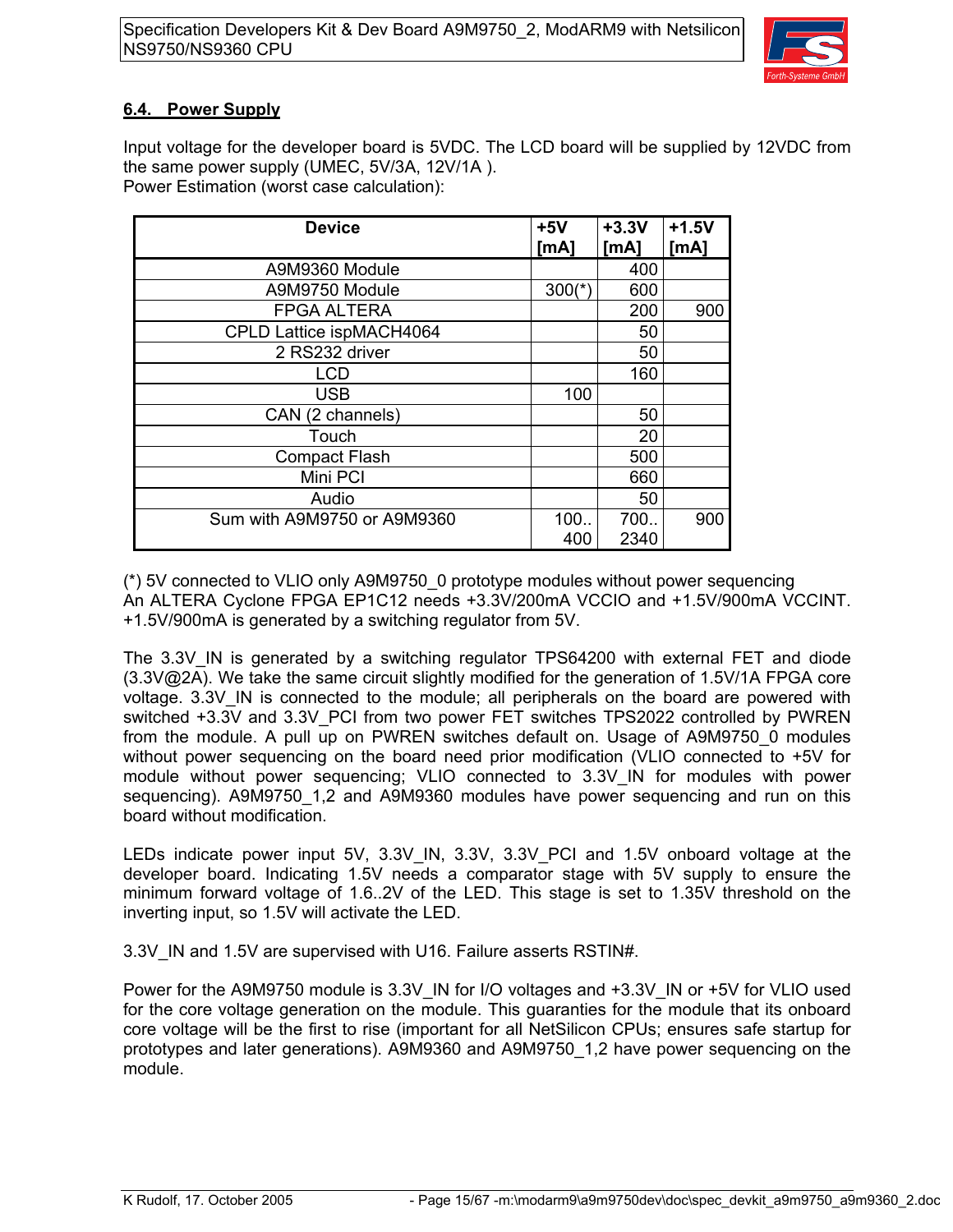

### **6.5. Debug LED**

A green debug LED LE4 is connected with its cathode to ground. The anode has a 1K serial resistor and is wired via Jumper J13 to GPIO47 to allow universal usage on the board. Jumper open, if usage of GPIO47 other than driving LED.

### **6.6. 2 User Push Buttons**

Two user push buttons S2,3 control GPIO45 and GPIO46. Buffers U1 decouple the signals which are slightly debounced. Optionally the FPGA status signals FPGA\_STATUS1 (FPGA\_CONF\_DONE) and FPGA\_STATUS2 (FPGA\_STATUS#) are logically ANDed with the push buttons (signal active means then either push button or status active). This option needs two resistors mounted (R21,22). Due to the partial changed usage of the GPIOs with the A9M9630 module there are serial 1K resistors between the buffer and the GPIOs. This allows usage of the GPIOs as outputs too (important for A9M9360 module and USB PHY control with GPIO45).

### **6.7. RESET Control**

A push button S1 allows manual RESET by pulling MAN\_RST# at U16 to ground. U16 pulls RSTIN# to low. Signals RSTIN#, PWRGOOD and RSTOUT# are available on the 2.54mm extension connectors.

As the UART\_RESET signal for the external UART is generated on the CPLD connected to RSTOUT#, reset sources on the module will reset the external UART (the UARTs in the FPGA will use RSTOUT# too).

### **6.8. JTAG Interfaces**

The developer board has a 20-pin JTAG interface (X13) and an 8-pin JTAG-Booster connector (X12).

### **6.9. Configuration Switches**

8 configuration switches S4 allow remote configuration of 4 hardware and 4 software configuration pins.

### **6.10. RS232 Interface**

Additional quadruple UART (either made by the FPGA or additional ST16C754 chip) provides two RS232 Interfaces with driver and RS232 signals at DB9 connectors (channels 0, 1), further connected to 10 pin headers providing 3.3V signals (channels 0, 1, 2, 3). Channel 3 has an additional jumpers J5. It allow to connect RXD3 to an IrDA converter with an IrDA transceiver. The RS232 driver chips U4,5 support baud rates up to 230400 Bd. Types MAX3241 and MAX 3243 are allowed. They can be disabled by jumpers J2,3 to allow other usage of the signals from channel A and B via 10-pin header. Most signals of the serial communication resources on A9M9750/A9M9360 are used for other purposes and have some bugs in prototype NS9750 CPUs.

External UART clock (18.432MHz) is made with the CPLD. No delay at powerup after RESET is necessary to allow the CPLD to start. After this time the UART clock is available.

UART\_RESET is made in the CPLD by inverting RSTOUT# from the module. A software UART RESET may be implemented in the CPLD.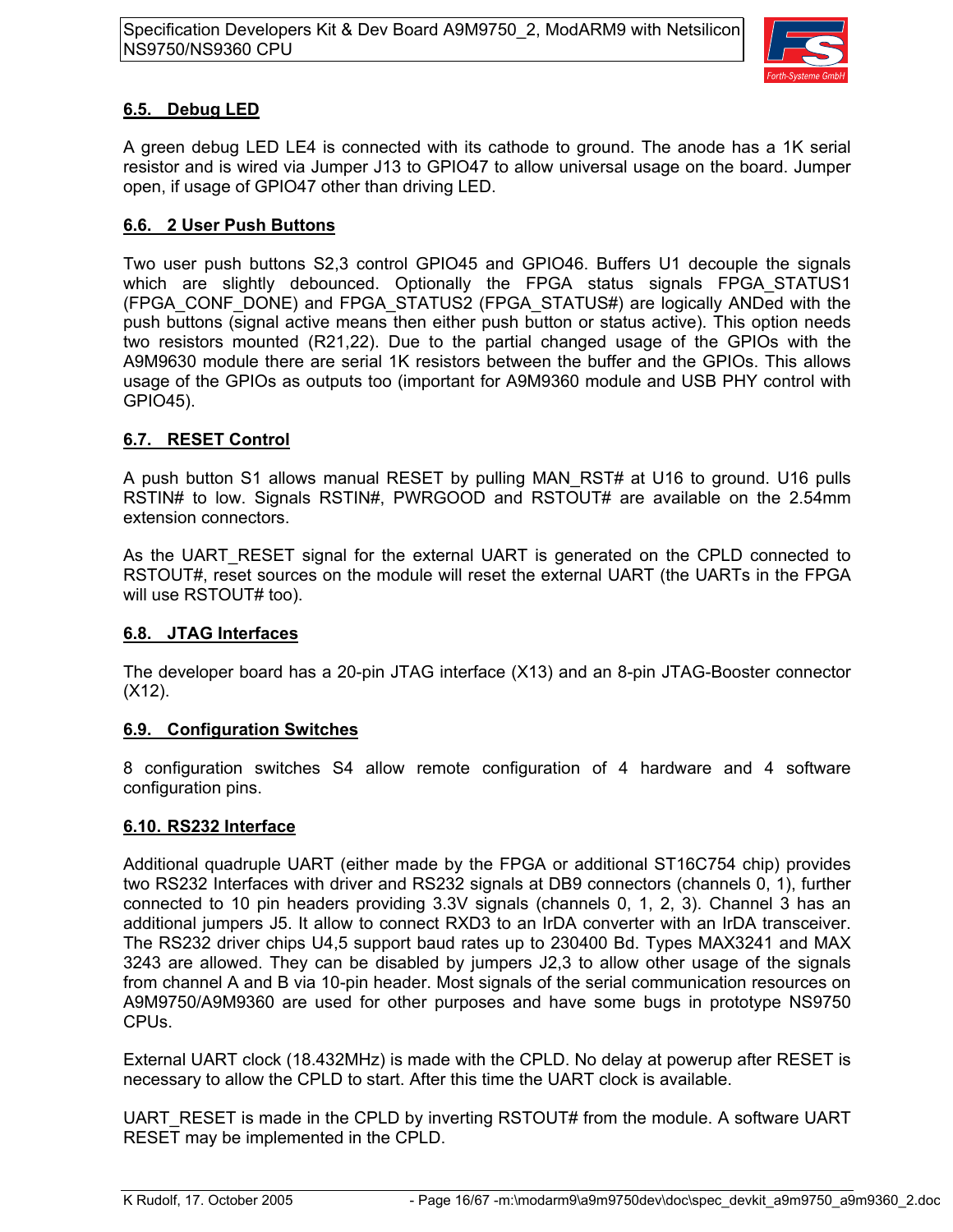

### **6.11. IrDA Interface**

RXD3 can be routed with jumper J5 to the IrDA converter U9. Setup and reset of this converter is done via RTS3# and DTR3#. The converter is connected to the IrDA transceiver V6 with the power stages, the Ir emitter LED and the receiver photo element.

#### **6.12. SPI Interface**

SPI channels A is used by the touch controller of the LCD and channel B is used by the audio channel. Channels C and D can be used, if no LCD is used with A9M9750 module or neither LCD nor USB PHY is used with the A9M9360 module. The signals for channel C and D are found on the expansion connectors X10,11 and on the LCD connector X25.

#### **6.13. USB Interfaces**

USB connectors for USB host (X14) and USB device (X15) are provided. USB is usable either in host or device mode, not both parallel with the A9M9750 module. Configuration with jumper field J4. Using the A9M9360 module allows parallel usage of USB host and device; USB device has an USB PHY MAX3454E U20 on the board controlled by 7 GPIOs from the module. This device channel can be selected by J4. The USB signals are 5V tolerant and they are ESD protected up to 15KV (human body model) by the chip.

The 22R series resistor are placed near the connectors. The signal USBH\_DT/PW switches a 1k5 pull-up resistor to the USBD+ or USBD- line selecting low speed or full speed devices.

MAX890 supervises the current limit of a connected USB device. Threshold is set to 0.9A +/- 20%. Its FAULT# output is connected to the signal USBH\_OVERCURR. FAULT# low signals either current limit or over temperature.

USB INTPHY P and USB INTPHY N pins of the NS9750 and NS9360 are not 5V tolerant, so a level limitation with shottky diodes V8..11 to Gnd and +3.3V is inserted between CPU signals and 22R serial resistors (current about 100mA @ 5V).

The USB INTPHY signals from the module are connected with 0R resistors to the extension connectors allowing measurements. The stub can be removed when signal integrity problems occur.

### **6.14. CAN Interface**

Planned as a future option, the FPGA U17 will emulate a 2 channel CAN controller. 2 driver chips U13,14 and two 10-pin headers X5,6 are mounted on the board. Every channel has a jumper (J11,12) for optional termination of the CAN lines. Transceivers are 3.3V types; no level translation is needed, CANL0,1 and CANH0,1 signals are 5V tolerant. As an option the drivers can be omitted to get the CANTX and CANRX signals (mounting option, drivers U13,14 not mounted, R99..102 mounted).

The reserved CANTX and CANRX signals from the module are routed to CAN channel 0. If using a module with CAN, the FPGA U17 has to be reprogrammed to disable CAN channel 0 in the FPGA.

#### **6.15. Ethernet Interface**

On the developer board an Ethernet connector X17 for 10/100MHz mode, with integrated transformer, activity/link and speed LEDs is provided. 100R series resistors limit LED current to about 7mA.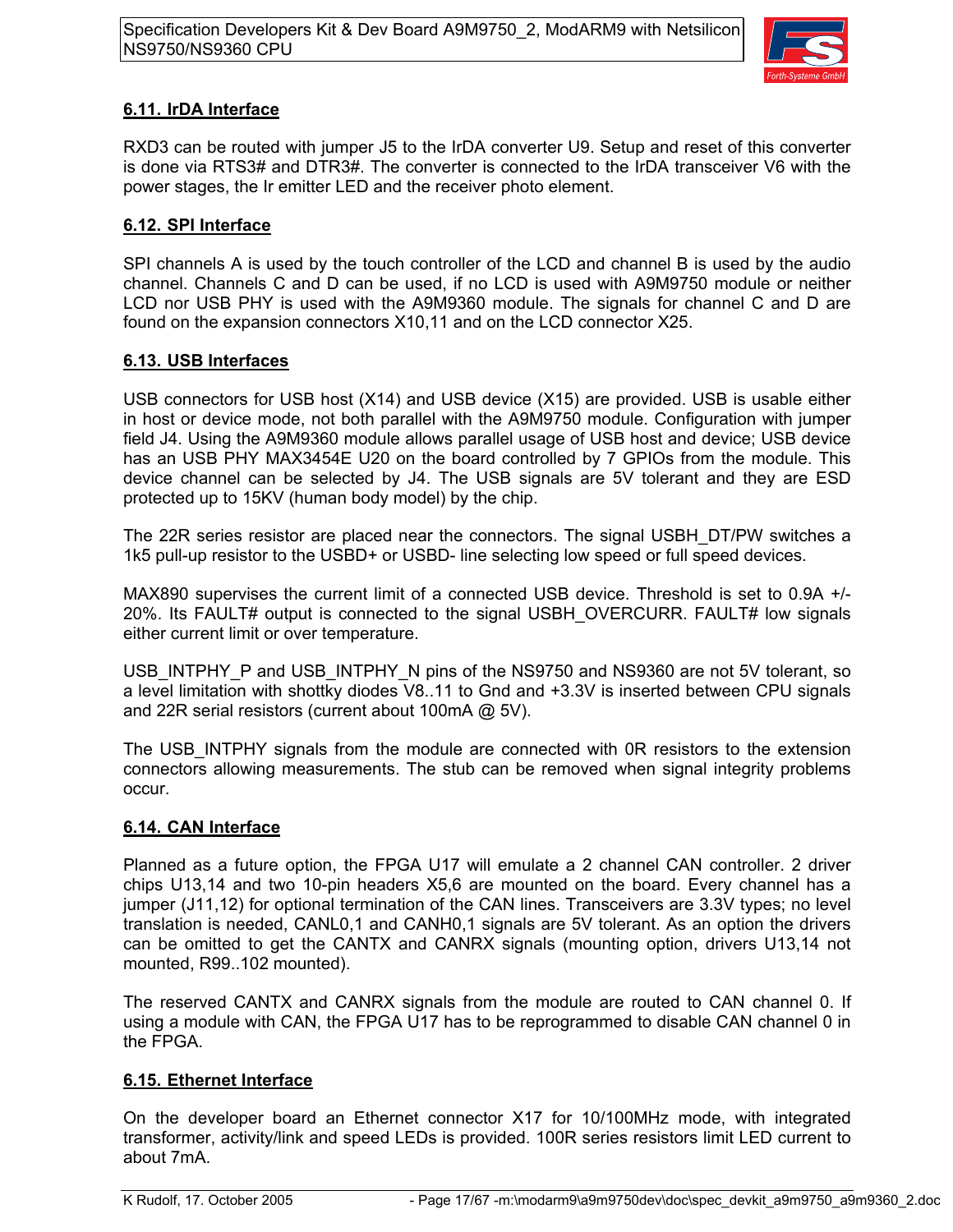

### **6.16. Compact Flash Interface**

A 50 pin CompactFlash Card header Type 2 with ejector is provided (X29). It is placed at the bottom side of the PCB. Control and connection to memory bus is done with a FPGA. A logic device enables the access of the Compact Flash in 16bit mode.

Only 3.3V CompactFlash cards can be used.

### **6.17. Mini PCI Interface**

A 124 pin Mini PCI Card header (Type III) with ejector is provided (X28). It is placed at the top side of the PCB.

Only 3.3V Mini PCI cards can be used; 5V power supply pins are not connected.

The signal PCICLK is defined with a length of 25.4mm  $\pm$  2.5mm on the MiniPCI card, instead of 63.5 mm on a standard PCI card.

The length of the PCI clock on the module A9M9750 is defined with 30mm (current length for 9750 0 is 25.2 mm, for 9750 1 is 14.8mm). The board to board connector on the A9M9750DEV is defined with 8mm.

To be able to connect a further PCI device to the expansion connectors an additional clock signal is routed to the expansion connectors. For calculating the resulting clock length, we assume, that it must be possible to connect an standard PCI slot via a small PCB to the expansion connector. We need to add following lengths:

Board-to-Board = 16mm (equal to PC/104 connector system)

Clock length on PCI card = 63.5mm

Trace length to connected expansion connector with PCI slot = 30 mm.

Signal IDSEL on the header is connected via 50R resistor to PCI\_AD16 (PCI device 5) PCI\_IDSEL from module in host mode has to be connected to PCI\_AD11 (PCI device 0). This is done on the A9M9750\_1 modules, optional on the dev board possible.

The PCI interface is unused and not connected on the A9M9360 module (NS9360 CPU is without PCI).

### **6.18. PCI Arbiter Patch, Timing Calculations and Realisation**

A bug in the PCI arbiter grants mastership to a bus master still, when he negates REQ# and IRDY# in the same clock cycle, if no other master is requesting the bus. After 16 clock cycles this master is considered "broken" by the arbiter due to not taking over mastership again and sets a bit in the PCI arbiter status register ignoring all further bus requests by this master (see "appnote\_pciarbiter.pdf" from Netsilicon published in 2004).

Besides a software workaround a 1-bit state machine realised in hardware will negate the REQ# signal when the master takes control of the bus preventing for the NS9750 to see REQ# active with negated IRDY#. This workaround needs a timing described below to work.

Signals involved are PCI CLK, PCI FRAME#, PCI RST#, PCI GNT0#, PCI GNT1#, PCI GNT2#, PCI GNT3#, SPCI REQ0#, SPCI REQ1#, SPCI REQ2#, SPCI REQ3#, PCI\_IRDY# generating the gated PCI\_REQ0#, PCI\_REQ1#, PCI\_REQ2#, PCI\_REQ3# for the NS9750.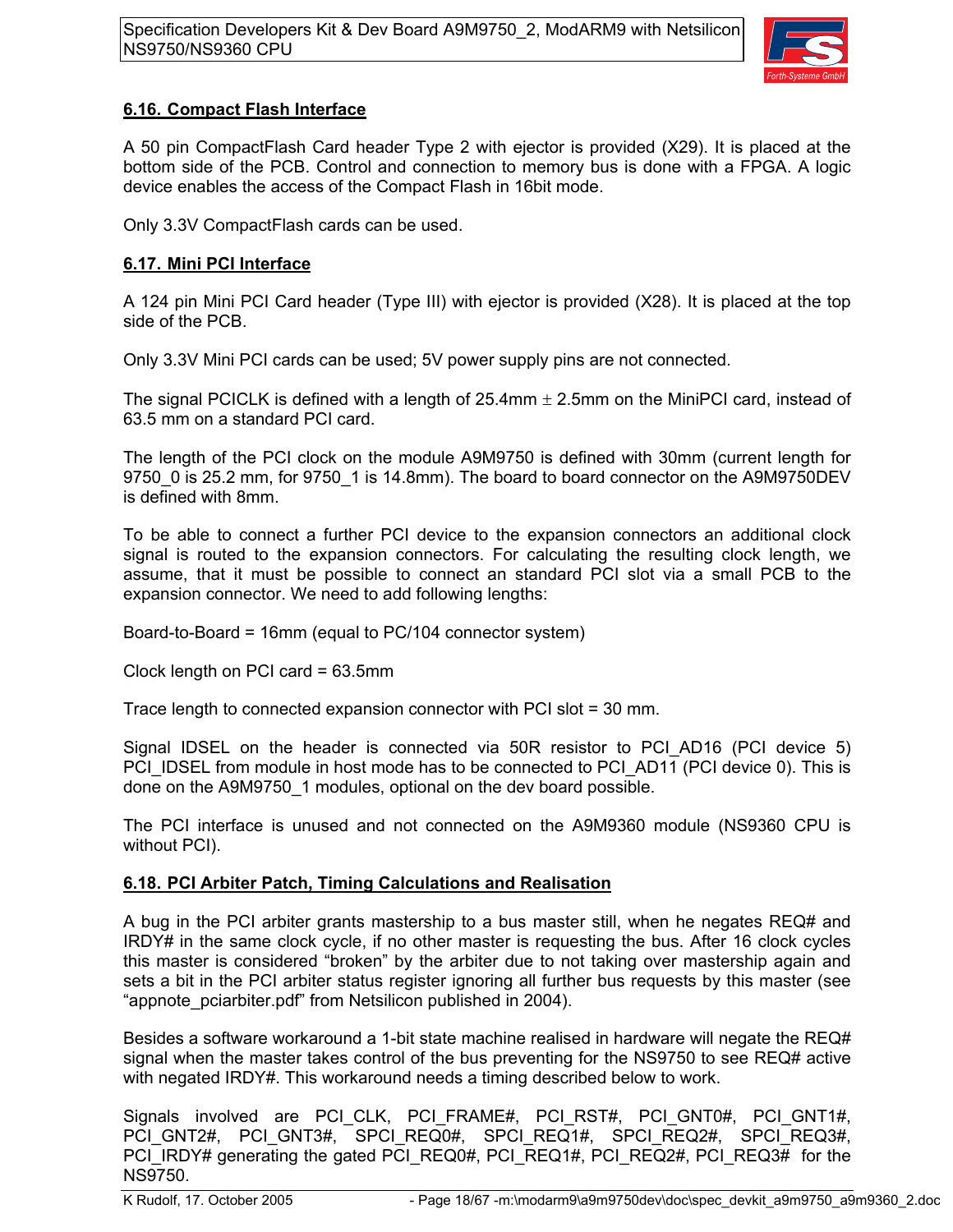

PCI cycle time is 30ns @ 33.333MHz minimum, so PCI\_REQ1# has to be valid latest after 30ns to get sampled by the arbiter.

The hardware workaround has a maximum of three stage delays routed in a programmable logic chip. Another 11ns delay has to added before PCI\_FRAME# gets valid after PCI\_CLK valid, so the resulting time margin is reduced to 19ns. Taking a worts case realisation in a CPLD or FPGA with three stages, we need delay times of less than 6.5ns per stage in the logic chip.

The CPLD MACH4064-10 has a worst case delay time of 10ns per stage, too slow to be safe.

The FPGA EP1C6/12 in the slowest version (-8) has a worst case delay time of 4.9ns per stage resulting in a worst case delay of 15ns, sufficient for the planned workaround.

This workaround is prepared on A9M9750DEV 1 for PCI channel1 only. Signals PCI CLK SLOT, PCI FRAME#, PCI RESET#, PCI GNT1#, PCI IRDY#, SPCI REQ1# and PCI\_REQ1# are connected to the FPGA U17. Default a logic without hardware workaround is assumed with bypass resistor R140 populated. If an FPGA logic version supports the hardware workaround, these resistors must be depopulated. before using this version.

A9M9750DEV\_2 has PCI channels 0..3 prepared. Signals PCI\_CLK\_SLOT, PCI\_FRAME#, PCI\_RESET#, PCI\_IRDY#, PCI\_GNT0#, PCI\_GNT1#, PCI\_GNT2#, PCI\_GNT3#, SPCI\_REQ0#, SPCI\_REQ1#, SPCI\_REQ2#, SPCI\_REQ3#, PCI\_REQ0#, PCI\_REQ1#, PCI\_REQ2#, and PCI\_REQ3# are connected to the FPGA U17. Default the bypass resistors R139 (ch0), R140 (ch1), R141 (ch2) and R142 (ch3) are populated. If an FPGA logic version supports the hardware workaround, these resistors must be depopulated. before using this version.

### **6.19. LCD Interface**

The Sharp LQ57Q3DC02 TFT display is supported. It has a colour resolution of 18bpp. 18bpp are supported by the A9M9750 and A9M9360 module. An additional pcb (LCDMODARM) is used, which includes the power connector, backlight module, LCD connector and touch interface connector with a touch controller connected to A9M9750 or A9M9360 via SPI channel A. The signal lines from LCD and touch to the developer board are connected by a 40pin flat ribbon cable connected to X25. 22R series resistors are provided at the CLK lines. The configuration signals R/L (horizontal direction), U/D (vertical direction) and V/Q (using VGA or quarter VGA signals) are not equipped (normally set on the LCD).

### **6.20. Touch Screen**

Control of touch screen via SPI channel A from A9M9750 / A9M9360 and via FPGA or CPLD to IRQ2 routed PENIRQ#. The touch controller is mounted on the LCDMODARM board. Connection with a 10 pole flat-cable connected to X27.

#### **6.21. Audio Codec**

The UDA1341TS is used as audio codec. It is connected to an emulated IIS-interface of the A9M9750 and A9M9360 needing SPI B, some logic in the FPGA and some GPIOs. Connectors for speaker or line-out (X22), microphone (X23) and line-in (X24) are provided at the developer board.

The audio codec will communicate with the A9M9750 module through an SPI serial interface. The SPI serial channel B of the A9M9750 and the SPI serial channel of the UDA1341 are configured in slave mode. The FPGA or the CPLD is the master of the SPI channel, that means that the FPGA or CPLD must generate the SPI\_CLK and the SPI\_SEL# signals.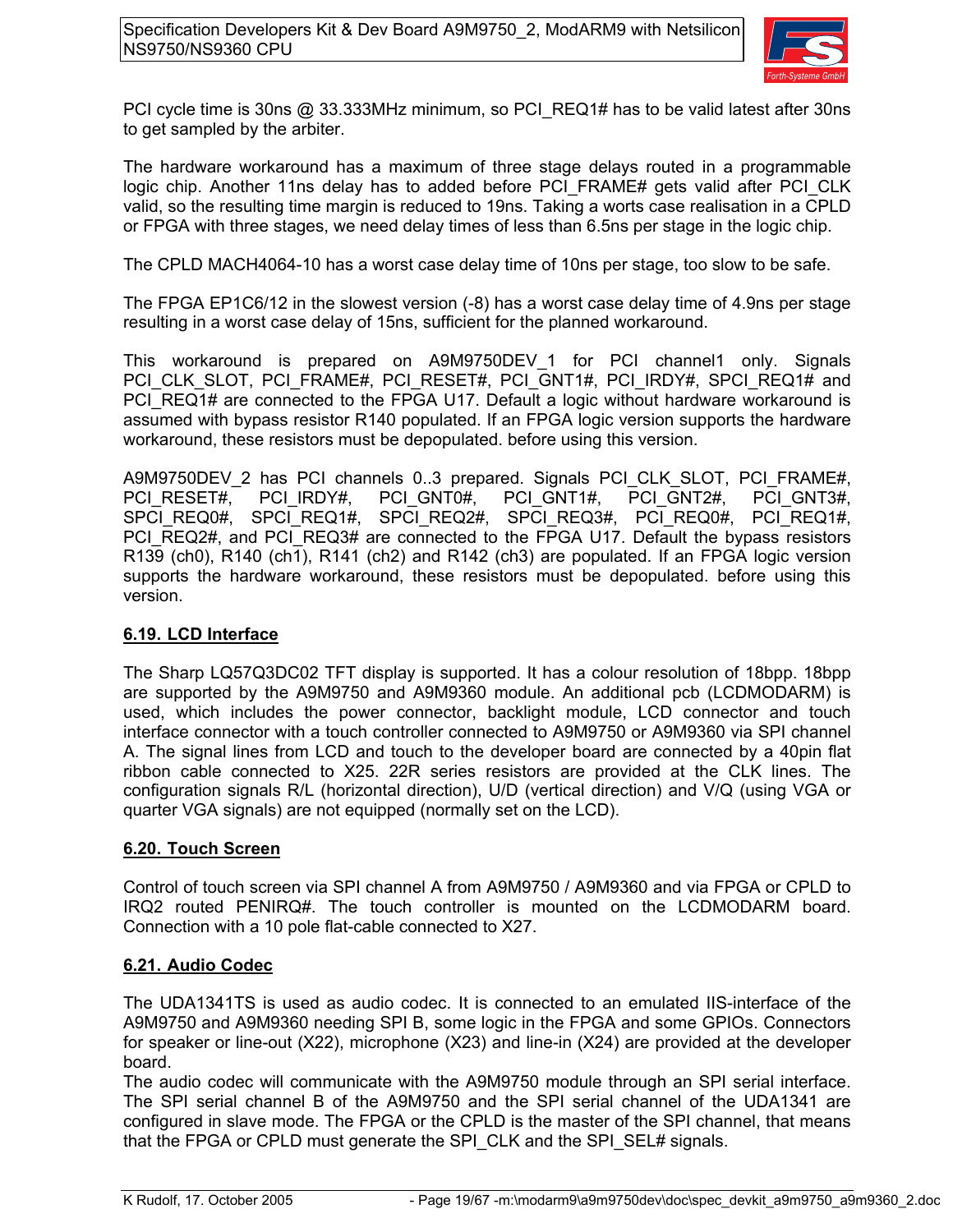

The audio channel on board can be configured to have four different audio qualities; CD, FM, FM2 and Phone. The different audio qualities are controlled with two bits; AUDIO QUAL(1) and AUDIO\_QUAL(0). Next table shows the different audio qualities and the clocks associated to them:

| AUDIO QUAL(1) | <b>AUDIO QUAL(0)</b> | <b>QUALITY</b>  | <b>SAMPLE RATE</b> | <b>BITS</b> | <b>MODE</b> | <b>SPI CLK</b> | <b>AUDIO CLK</b> |
|---------------|----------------------|-----------------|--------------------|-------------|-------------|----------------|------------------|
|               |                      | СD              | 44.1 KHz           | 16          | Stereo      | 1.4112 MHz     | 11.2896 MHz      |
|               |                      | FM              | 22.05 KHz          | 16          | Stereo      | 705.6 KHz      | 11,2896 MHz      |
|               |                      | FM <sub>2</sub> | 16 KHz             | 16          | Stereo      | 512 KHz        | 4.096 MHz        |
|               |                      | Phone           | 8 KHz              | 8           | Stereo      | 128 KHz        | 4,096 MHz        |

Some features of the audio codec will be selected through an L3 interface. This interface will be controlled with L3\_CLK and L3\_DAT from FPGA or CPLD and with the signal L3\_MODE generated by software using GPIO4 from the A9M9750 /A9M9360 module.

The UDA1341TS audio codec provides two audio inputs and one audio output. Two audio input interfaces will be mounted on the developers board; one for a "Line-In" input and a second one for a microphone input. One audio output interface will be mounted on the board; it is usable for "Line-out" output or headphone output.

### **6.22. Extension Connectors**

Extension connectors X3,4 are provided to support also the extended version of the A9M9750 module. The signals are connected to the corresponding expansion connectors. The signals have to be defined.

### **6.23. Expansion Connectors**

The board provides expansion connectors X10, X11, X20, X21, X30, X31, X40, X41, which can be used to plug onto a customized board. Most of the signals from the module are connected to these expansion connectors.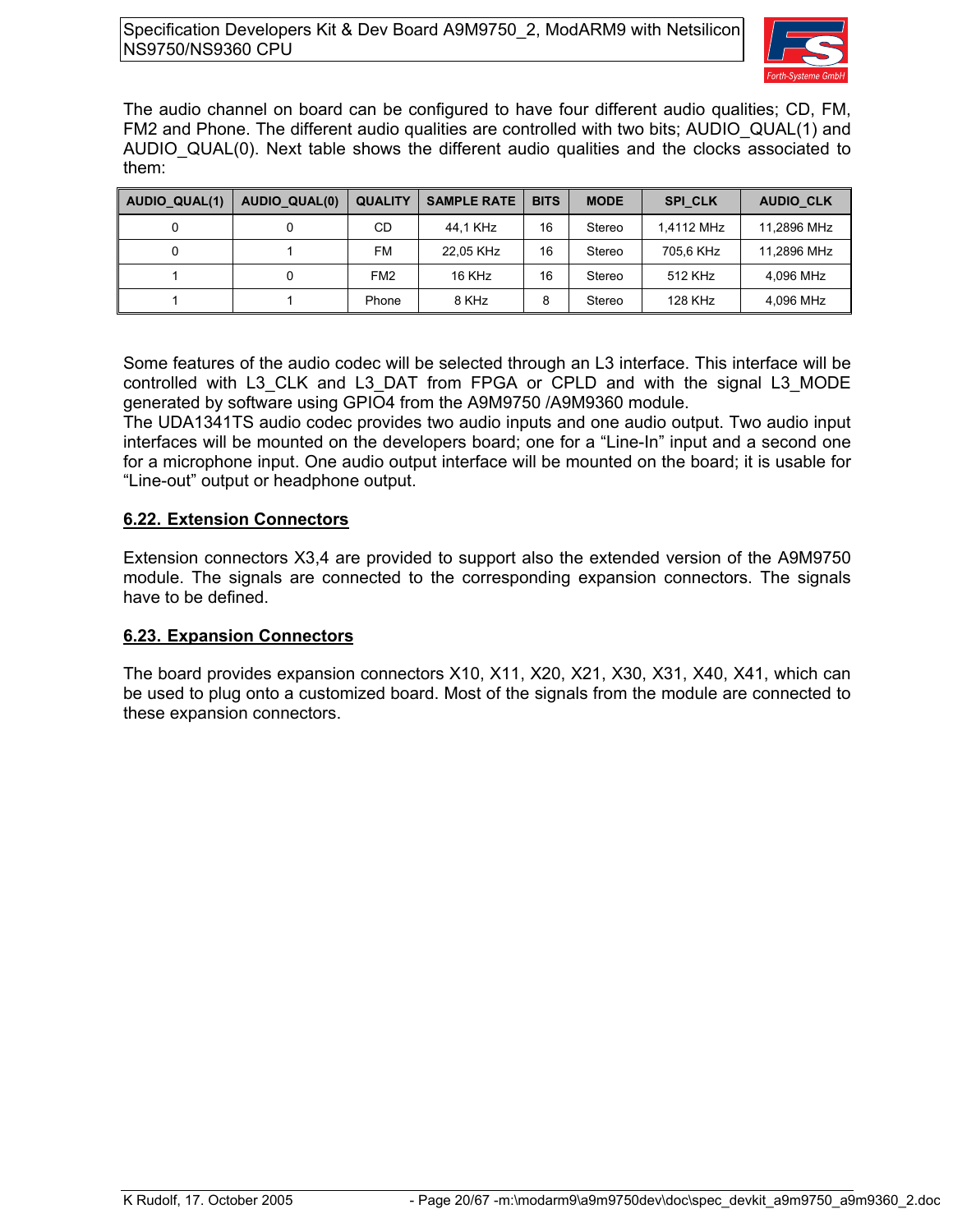

### **7. CPU Port Usage A9M Modules**

### **7.1. Module A9M9750**

| Port               | Usage, Direction                             | Comment                                    |
|--------------------|----------------------------------------------|--------------------------------------------|
| GPIO0              | SPIB DO, OUT                                 | SPI audio                                  |
| GPIO1              | SPIB DI, IN                                  | SPI audio                                  |
| GPIO <sub>2</sub>  | GPIO2, unused                                | free                                       |
| GPIO <sub>3</sub>  | DMA0 REQ, IN                                 | DMA0 FPGA or CPLD                          |
| GPIO4              | GPIO4, OUT                                   | L3 MODE audio                              |
| GPIO <sub>5</sub>  | DMA0 ACK, OUT                                | DMA0 FPGA or CPLD                          |
| GPIO6              | SPIB CLK, IN                                 | SPI audio in slave mode                    |
| GPIO7              | SPIB CE#, IN                                 | SPI audio in slave mode                    |
| GPIO <sub>8</sub>  | SPIA DO, OUT                                 | SPI touch                                  |
| GPIO9              | SPIA DI, IN                                  | SPI touch                                  |
| GPIO10             | GPIO10, unused                               | free                                       |
| GPIO11             | IRQ2 dupe, IN                                | INT from FPGA or CPLD                      |
| GPIO12             | FPGA CS0#, OUT                               | CS# FPGA Configuration EEPROM via MUX U41  |
| GPIO13             | IRQ0 dupe, IN                                | used for RTC INT# on module                |
| GPIO14             | SPIA CLK, OUT                                | SPI touch                                  |
| GPIO15             | SPIA EN#, OUT                                | SPI touch                                  |
| GPIO16             | USB OVERCURRENT, IN                          | <b>USB</b>                                 |
| GPIO17             | USB DT/PWR, OUT                              | <b>USB</b>                                 |
| GPIO18             | LCD PWR EN, OUT                              | <b>LCD</b>                                 |
| GPIO19             | LCD HSYNC, OUT                               | LCD                                        |
| GPIO <sub>20</sub> | LCD CLK, OUT                                 | <b>LCD</b>                                 |
| GPIO21             | LCD VFSYNC, OUT                              | <b>LCD</b>                                 |
| GPIO22             | LCD BIAS D EN, OUT                           | <b>LCD</b>                                 |
| GPIO23             | LCD LINE END, OUT                            | <b>LCD</b>                                 |
| GPIO24             | $\overline{\text{LCD}}$ D <sub>0</sub> , I/O | <b>LCD</b>                                 |
| GPIO25             | <b>LCD D1, I/O</b>                           | LCD                                        |
| GPIO26             | <b>LCD D2, I/O</b>                           | $\overline{LCD}$                           |
| GPIO27             | LCD D3, I/O                                  | <b>LCD</b>                                 |
| GPIO28             | LCD D4, I/O                                  | LCD                                        |
| GPIO29             | <b>LCD D5, I/O</b>                           | LCD                                        |
| GPIO30             | <b>LCD D6, I/O</b>                           | <b>LCD</b>                                 |
| GPIO31             | LCD D7, I/O                                  | <b>LCD</b>                                 |
| GPIO32             | LCD D8, I/O                                  | LCD                                        |
| GPIO33             | LCD D9, I/O                                  | <b>LCD</b>                                 |
| GPIO34             | <b>LCD D10, I/O</b>                          | LCD                                        |
| GPIO35             | LCD D11, I/O                                 | <b>LCD</b>                                 |
| GPIO36             | LCD D12, I/O                                 | <b>LCD</b>                                 |
| GPIO37             | LCD D13, I/O                                 | <b>LCD</b>                                 |
| GPIO38             | <b>LCD D14, I/O</b>                          | $\overline{LCD}$                           |
| GPIO39             | LCD D15, I/O                                 | <b>LCD</b>                                 |
| GPIO40             | LCD D16, I/O                                 | <b>LCD</b>                                 |
| GPIO41             | <b>LCD D17, I/O</b>                          | <b>LCD</b>                                 |
| GPIO42             | FPGA DCLK, OUT                               | CLK FPGA Config. EEPROM via MUX U41        |
| GPIO43             | FPGA DATA0. IN                               | DO FPGA Config. EEPROM via MUX U41         |
| GPIO44             | FPGA ASDO, OUT                               | DI FPGA Config. EEPROM via MUX U41         |
| GPIO45             | Push button 1, IN                            | User push button 1 (& FPGA CONF DONE opt.) |
| GPIO46             | Push button 2, IN                            | User push button 2 (& FPGA STATUS# opt.)   |
| GPIO47             | debug LED, OUT                               | Debug LED                                  |
| GPIO48             | GPIO48, unused                               | free                                       |
| GPIO49             | R/B# NAND Flash, IN                          | n.a., usage on module                      |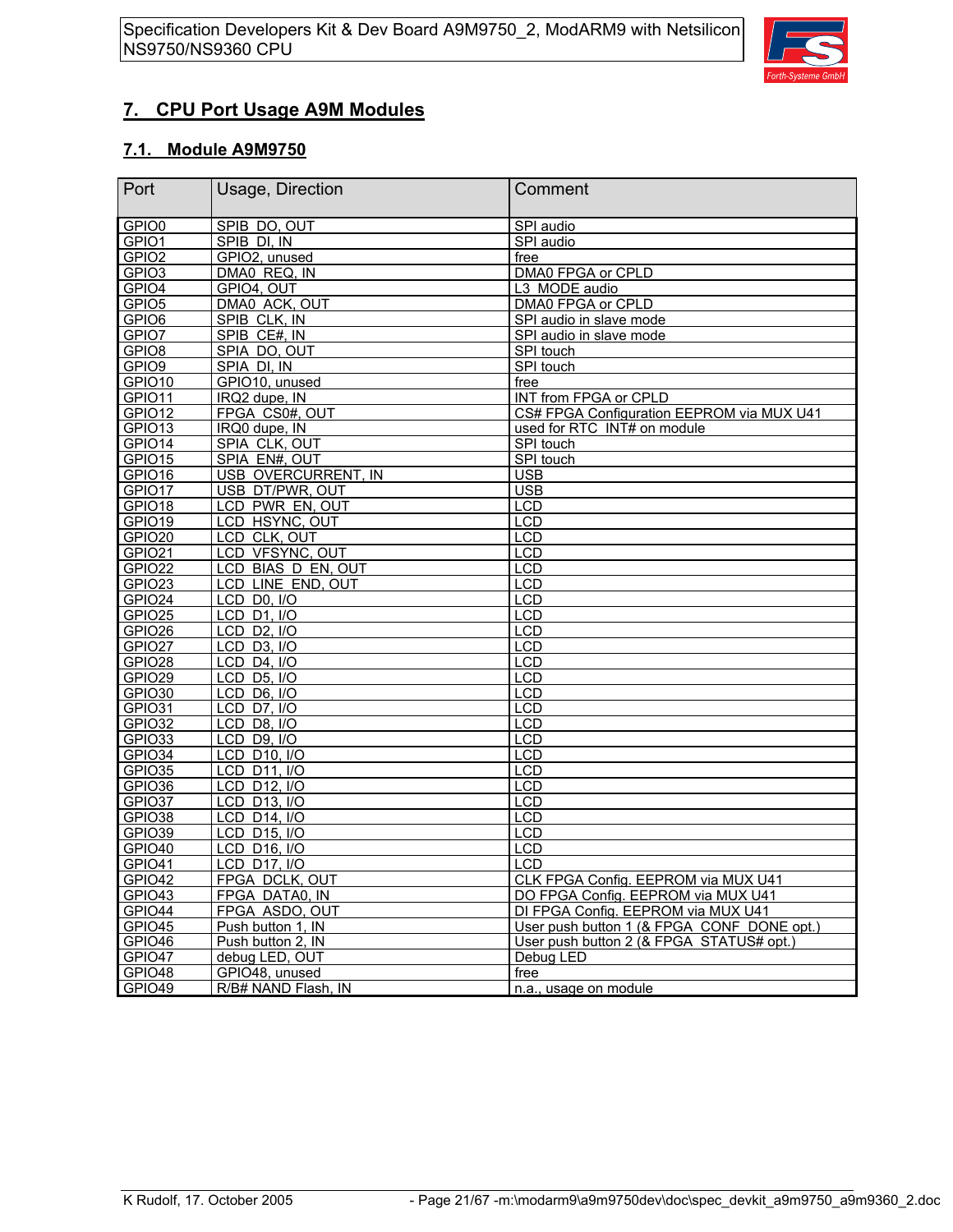

### **7.2. Module A9M9360**

| Port              | Usage, Direction                      | Comment                                                                                               |
|-------------------|---------------------------------------|-------------------------------------------------------------------------------------------------------|
| GPIO0             | SPIB DO, OUT                          | SPI audio                                                                                             |
| GPIO1             | SPIB DI, IN                           | SPI audio                                                                                             |
| GPIO <sub>2</sub> | GPIO2, unused                         | free                                                                                                  |
| GPIO <sub>3</sub> | DMA0 REQ, IN                          | DMA0 FPGA or CPLD                                                                                     |
| GPIO4             | GPIO4, OUT                            | L3 MODE audio                                                                                         |
| GPIO <sub>5</sub> | DMA0_ACK, OUT                         | DMA0 FPGA or CPLD                                                                                     |
| GPIO6             | SPIB CLK, IN                          | SPI audio in slave mode                                                                               |
| GPIO7             | SPIB CE#, IN                          | SPI audio in slave mode                                                                               |
| GPIO8             | SPIA DO, OUT                          | SPI touch                                                                                             |
| GPIO9             | SPIA DI, IN                           | SPI touch                                                                                             |
| GPIO10            | GPIO10, unused                        | free                                                                                                  |
| GPIO11            | IRQ2 dupe, IN                         | INT from FPGA or CPLD                                                                                 |
| GPIO12            | FPGA CS0#, OUT                        | CS# FPGA Configuration EEPROM via MUX U41                                                             |
| GPIO13            | IRQ0 dupe, IN                         | used for RTC INT# on module                                                                           |
| GPIO14            | SPIA CLK, OUT                         | SPI touch                                                                                             |
| GPIO15            | SPIA EN#, OUT                         | SPI touch                                                                                             |
| GPIO16            | USB OVERCURRENT, IN                   | <b>USB</b>                                                                                            |
| GPIO17            | USB DT/PWR, OUT                       | <b>USB</b>                                                                                            |
| GPIO18            | LCD PWR EN, OUT                       | <b>LCD</b>                                                                                            |
| GPIO19            | LCD HSYNC, OUT                        | <b>LCD</b>                                                                                            |
| GPIO20            | LCD CLK, OUT                          | <b>LCD</b>                                                                                            |
| GPIO21            | LCD_VFSYNC, OUT                       | <b>LCD</b>                                                                                            |
| GPIO22            | LCD BIAS D EN, OUT                    | <b>LCD</b>                                                                                            |
| GPIO23            | LCD_LINE_END, OUT                     | <b>LCD</b>                                                                                            |
| GPIO24            | LCD D0, I/O                           | <b>LCD</b>                                                                                            |
| GPIO25            | LCD D1, I/O                           | <b>LCD</b>                                                                                            |
| GPIO26            | LCD_D2, I/O                           | <b>LCD</b>                                                                                            |
| GPIO27            | LCD_D3, I/O                           | <b>LCD</b>                                                                                            |
| GPIO28            | LCD D4, I/O                           | <b>LCD</b>                                                                                            |
| GPIO29            | LCD D5, I/O                           | <b>LCD</b>                                                                                            |
| GPIO30            | LCD D6, I/O                           | <b>LCD</b>                                                                                            |
| GPIO31            | LCD D7, I/O                           | <b>LCD</b>                                                                                            |
| GPIO32            | LCD D8, I/O                           | <b>LCD</b>                                                                                            |
| GPIO33            | LCD D9, I/O                           | <b>LCD</b>                                                                                            |
| GPIO34            | LCD D10, I/O                          | LCD                                                                                                   |
| GPIO35            | LCD_D11, I/O                          | <b>LCD</b>                                                                                            |
| GPIO36            | LCD D12, I/O                          | <b>LCD</b>                                                                                            |
| GPIO37            | LCD_D13, I/O                          | LCD                                                                                                   |
| GPIO38            | LCD D14, I/O                          | LCD                                                                                                   |
| GPIO39            | LCD D15, I/O                          | <b>LCD</b>                                                                                            |
| GPIO40            | LCD D16, I/O                          | <b>LCD</b>                                                                                            |
| GPIO41            | <b>LCD D17, I/O</b>                   | <b>LCD</b>                                                                                            |
| GPIO42            | FPGA DCLK, OUT or USB PHY D+, bid     | FPGA DCLK Config. EEPROM or USB device data+<br>to external USB PHY via MUX U41                       |
| GPIO43            | FPGA DATA0, IN or USB PHY D-, bid     | FPGA DATA0 out Config. EEPROM or USB device<br>data- to external USB PHY via MUX U41                  |
| GPIO44            | FPGA ASDO, OUT or USB PHY OE#, OUT    | FPGA ASDO in Config. EEPROM or USB device<br>output enable to external USB PHY via MUX U41            |
| GPIO45            | Push button 1, IN or USB PHY RXD, OUT | User push button 1 (AND FPGA CONF DONE<br>optional) or USB device phy rx data function via MUX<br>U40 |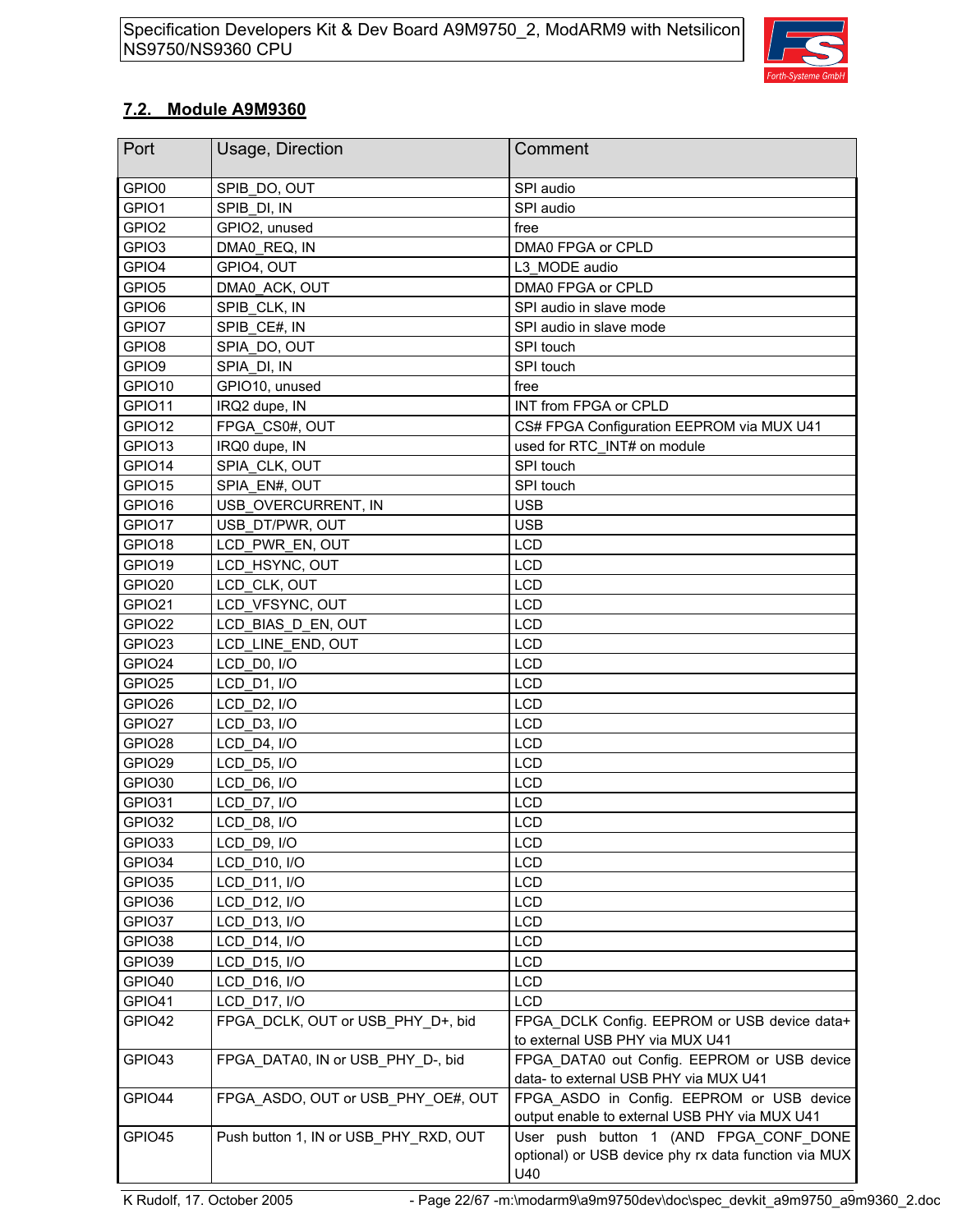

| GPIO46 | Push button 2, IN                    | User push button 2 (AND FPGA STATUS# opt.)          |
|--------|--------------------------------------|-----------------------------------------------------|
| GPIO47 | debug LED, OUT                       | Debug LED                                           |
| GPIO48 | GPIO48, unused, or USB PHY SUSP, OUT | free or USB external PHY device suspend control via |
|        |                                      | MUX U40                                             |
| GPIO49 | R/B# NAND Flash, IN                  | n.a., usage on module for NAND Flash                |
| GPIO50 | used on module for MII MDIO          | GPIO n.a., usage on module for ethernet PHY         |
| GPIO51 | used on module for MII RXDV          | GPIO n.a., usage on module for ethernet PHY         |
| GPIO52 | used on module for MII RXER          | GPIO n.a., usage on module for ethernet PHY         |
| GPIO53 | used on module for MII RXD0          | GPIO n.a., usage on module for ethernet PHY         |
| GPIO54 | used on module for MII RXD1          | GPIO n.a., usage on module for ethernet PHY         |
| GPIO55 | used on module for MII RXD2          | GPIO n.a., usage on module for ethernet PHY         |
| GPIO56 | used on module for MII RXD3          | GPIO n.a., usage on module for ethernet PHY         |
| GPIO57 | used on module for MII TXEN          | GPIO n.a., usage on module for ethernet PHY         |
| GPIO58 | used on module for MII TXER          | GPIO n.a., usage on module for ethernet PHY         |
| GPIO59 | used on module for MII TXD0          | GPIO n.a., usage on module for ethernet PHY         |
| GPIO60 | used on module for MII TXD1          | GPIO n.a., usage on module for ethernet PHY         |
| GPIO61 | used on module for MII TXD2          | GPIO n.a., usage on module for ethernet PHY         |
| GPIO62 | used on module for MII TXD3          | GPIO n.a., usage on module for ethernet PHY         |
| GPIO63 | used on module for MII COL           | GPIO n.a., usage on module for ethernet PHY         |
| GPIO64 | used on module for MII CRS           | GPIO n.a., usage on module for ethernet PHY         |
| GPIO65 | used on module for MII_MDINT#        | GPIO n.a., usage on module for ethernet PHY         |
| GPIO66 | A22, OUT                             | A22 to FPGA                                         |
| GPIO67 | A23, OUT                             | A23 to FPGA                                         |
| GPIO68 | A24, OUT                             | A24 to FPGA                                         |
| GPIO69 | A25, OUT                             | A25 to FPGA                                         |
| GPIO70 | I2C SCL                              | I2C, A26 lost                                       |
| GPIO71 | I2C SDA                              | I2C, A27 lost                                       |
| GPIO72 | WAIT#                                | routed as WAIT# to FPGA or CPLD                     |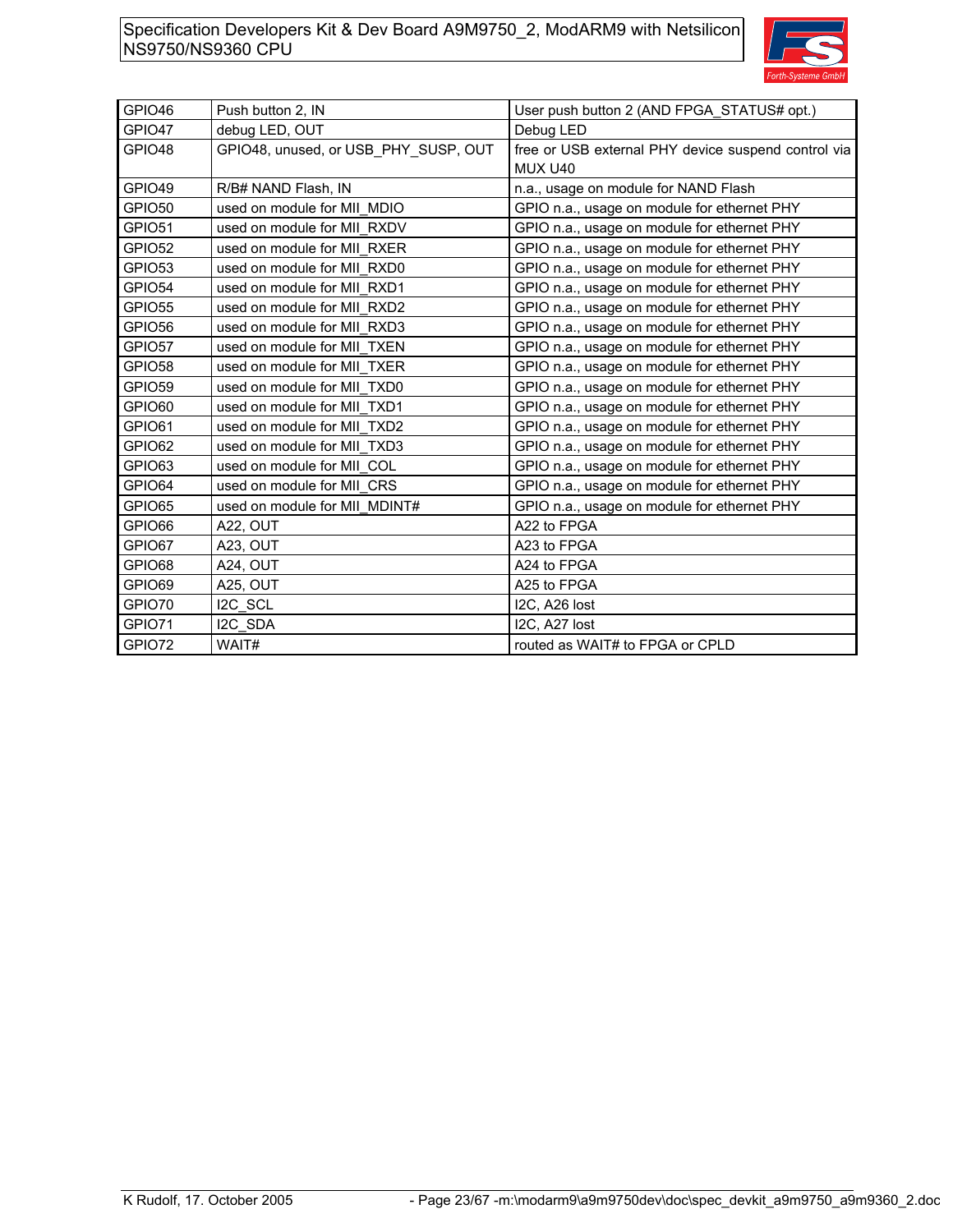

### **8. Usage and Pinning of ALTERA FPGA**

Planned is the implementation of several stages:

- 1. A9M9750 / 9360 32-bit data, 26-bit address interface. Control signals are EXT\_CS0#, EXT CS2#, EXT CS3#, WAIT#, OE#, WE#, DMA0REQ and DMA0ACK, IRQ2, EXT\_BE0..3 and RSTOUT#.
- 2. Optional glue logic for emulation of I2S and L3 bus with SPIB and GPIO of the module using the signals L3MODE, SPIB\_SEL#, SPIB\_CLK, AUDIO\_CLK, AUD\_L3\_SDA, AUD\_L3\_SCL (normally in CPLD realised)
- 3. Compact Flash with 16-bit CF\_data, 10-bit CF\_address and control signals CF\_CD1#, CF\_CE1,2#, CF\_OE#, CF\_WP/IOIS16#, CF\_IORD#, CF\_IOWR#, CF\_WE#, CF\_RDY/IRQ#, CF\_RESET, CF\_WAIT#, CF\_REG#.
- 4. PCI arbiter patch for NS9750 CPU. Needs PCI CLK SLOT, PCI FRAME#, PCI RESET#, PCI\_GNT0..3#, SPCI\_REQ0..3# and PCI\_IRDY# signals to generate PCI\_REQ0..3# signals with right timing
- 5. Up to four UARTs UART0..3 with all modem signals (TXD, RXD, RTS#, CTS#, DSR#, DTR#, DCD# and RI#).
- 6. Up to two CAN channels for CAN protocol version 2.0A, B with CANTX0,1 and CANRX0,1.

Either an ALTERA Cyclone EP1C6 with 5980 Logic Elements (LEs) and 20 M4K blocks RAM or an EP1C12 with 12060 LEs and 52 M4K block RAM are used. Both FPGAs have a 256 pin FBGA case. They are pin compatible. The smaller chip will drive only one CAN and less UART channels.

If modules with own CAN controller are used, The logic of the FPGA has to be reprogrammed to disable the channel 0 CAN controller.

### **8.1. Configuration FPGA**

ALTERA Cyclone EP1C6 needs 145.902 byte and EP1C12 needs 290.816 byte for configuration. We will use a serial configuration EEPROM from Altera EPCS4 with 4Mbits. The FPGA will run in active serial (AS) mode. Clock and control will come from the FPGA. Signals used from FPGA: CONFIG#, DATA0, DCLK, CONF\_DONE and STATUS#. Signals used from serial EEPROM: DATA, DCLK, CS#, ASDI. A 10-pin header X9 allows connection of an ALTERA ByteBlaster II download cable to reprogram the EEPROM. GPIO12,42,43,44 are connected to the 4 EEPROM lines too with quadruple analog switch U41. Mode selection with J16,17. This allows remote programming from the module with a special program or via JTAG. FGPA is disabled by shorting pins 4-6 on X9.

### **8.2. Clock Concept FPGA**

The FPGA contains two independant PLLs with input frequency prescaler (1..32), VCO multiplier (1..32) and independant output divider (1..32) for three channels (2 internal, one pin). The VCOs have to run with a frequency between 500 and 1000MHz.

A 33.333MHz clock generator is connected to PLL1. Multiplied with 24 a 800MHz VCO clock is the result. A 36.864MHz clock generator is connected to PLL2. Multiplied with 18 the VCO clock is 663,552MHz.

Different clocks are needed for the multiple stages in the FPGA and on the board: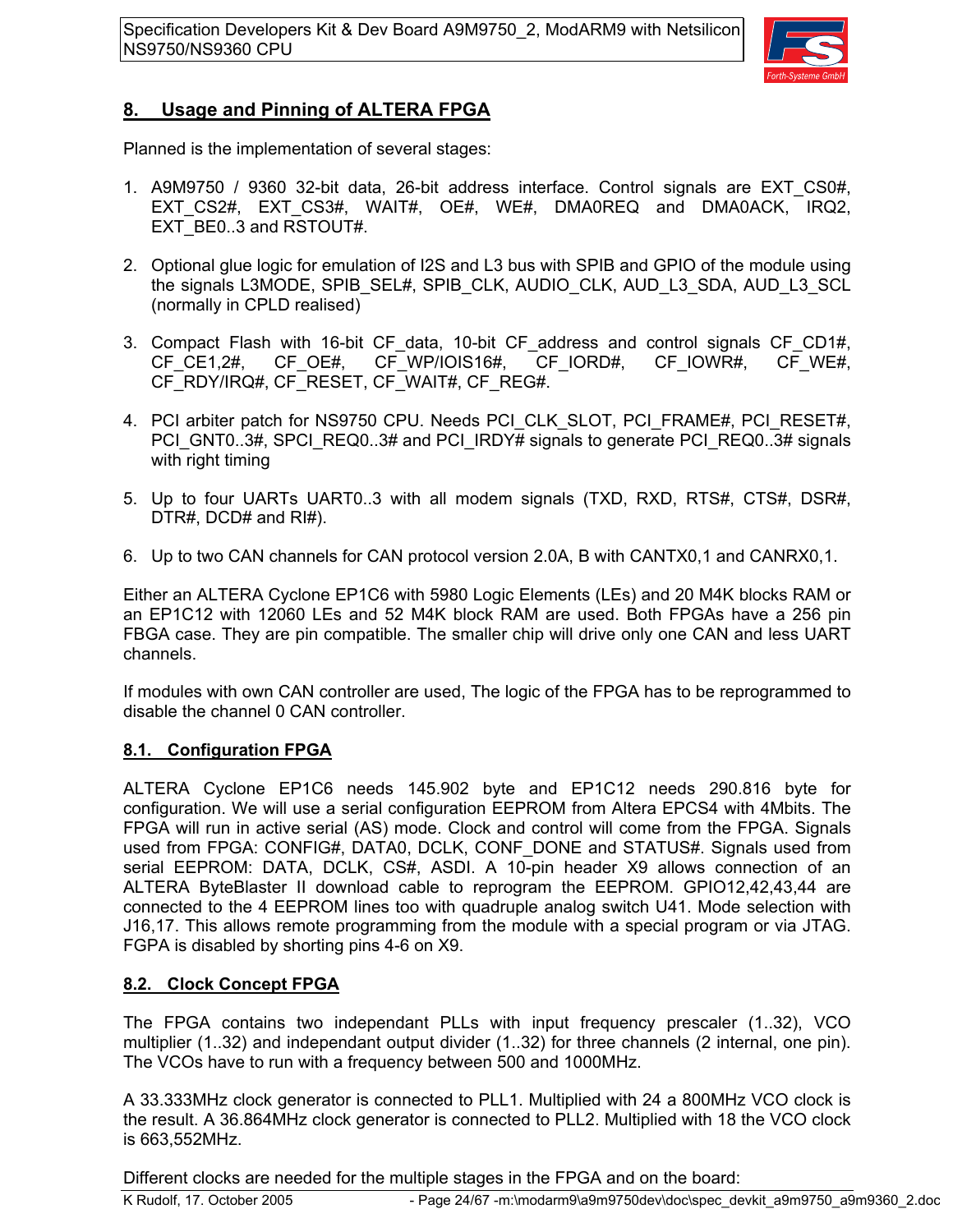

- 1. 50MHz as internal clock for th FPGA glue logic. Made from PLL1 by division by 16.
- 2. 11.2896MHz for the fast audio clock. Provided by external generator.
- 3. 25MHz for the CAN channels. Made from PLL1 with division by 32.
- 4. 18.432MHz for the internal UARTs. Made from PLL2 with division by 18 and further division by 2.

#### **8.3. PCI Arbiter Patches**

A bug in the PCI arbiter grants mastership to a bus master still, when he negates REQ# and IRDY# in the same clock cycle, if no other master is requesting the bus. After 16 clock cycles this master is considered "broken" by the arbiter due to not taking over mastership again and sets a bit in the PCI arbiter status register ignoring all further bus requests by this master (see "appnote\_pciarbiter.pdf" from Netsilicon published in 2004).

Besides a software workaround a 1-bit state machine realised in hardware will negate the REQ# signal when the master takes control of the bus preventing for the NS9750 to see REQ# active with negated IRDY#. This workaround needs a timing described below to work.

Signals involved are PCI CLK, PCI FRAME#, PCI RST#, PCI GNT1#, PCI GNT2#, PCI GNT3#, SPCI REQ1#, SPCI REQ2#, SPCI REQ3#, PCI IRDY# generating the gated PCI\_REQ1#, PCI\_REQ2#, PCI\_REQ3# for the NS9750.

(future extension in A9M9750DEV\_2, A9M9750DEV\_1 has only SPCI\_REQ1# and PCI\_REQ1# connected)

SPCI\_REQ1# is connected to the mini-PCI slot, SPCI\_REQ2,3# to the extension pins X20,21.

PCI\_REQ1..3# is connected to the module connector x2

SPCI\_REQ1..3# can be connected to PCI\_REQ1..3# with a 0R resistor to bypass the PCI patch in the FPGA for every channel.

#### **8.4. Usage Bank 1**

| <b>Bank</b>    | EP1C6, EP1C12 Pin<br>Name | <b>FBGA256</b><br>Pin<br><b>Number</b> | <b>Type</b> | Usage on<br>developer board | comment           |
|----------------|---------------------------|----------------------------------------|-------------|-----------------------------|-------------------|
|                | IO0_1/INIT_DONE           | D <sub>4</sub>                         | IO          | D <sub>0</sub>              | not used for Conf |
| $\overline{1}$ | IO1 1/LVDS23n             | C3                                     | IO          | D <sub>1</sub>              | Data Bus Module   |
| $\overline{1}$ | IO2 1/CLKUSR              | C <sub>2</sub>                         | IO          | D <sub>2</sub>              | not used for Conf |
| $\overline{1}$ | IO3 1/LVDS22n             | <b>B1</b>                              | IO          | D <sub>3</sub>              |                   |
| $\overline{1}$ | IO4 1/VREF0B1             | G <sub>5</sub>                         | IO          | D <sub>4</sub>              |                   |
| $\overline{1}$ | IO5 1                     | F4                                     | IO          | D <sub>5</sub>              |                   |
| $\overline{1}$ | IO6 1/LVDS21p             | D <sub>3</sub>                         | IO          | D <sub>6</sub>              |                   |
| $\overline{1}$ | IO7 1/LVDS21n             | E4                                     | IO          | D7                          |                   |
| $\overline{1}$ | IO8 1/DPCLK1              | F <sub>5</sub>                         | IO          | D <sub>8</sub>              |                   |
| $\overline{1}$ | IO9 1/LVDS20p             | E <sub>3</sub>                         | IO          | D <sub>9</sub>              |                   |
| $\overline{1}$ | IO10 1/LVDS20n            | D <sub>2</sub>                         | IO          | D <sub>10</sub>             |                   |
| $\overline{1}$ | IO11 1/LVDS19p            | E <sub>2</sub>                         | IO          | D <sub>11</sub>             |                   |
| $\overline{1}$ | IO12 1/LVDS19n            | D <sub>1</sub>                         | IO          | D <sub>12</sub>             |                   |
| $\overline{1}$ | IO13 1/LVDS18p            | F <sub>3</sub>                         | IO          | D <sub>13</sub>             |                   |
| $\overline{1}$ | IO14 1/LVDS18n            | G <sub>3</sub>                         | IO          | D <sub>14</sub>             |                   |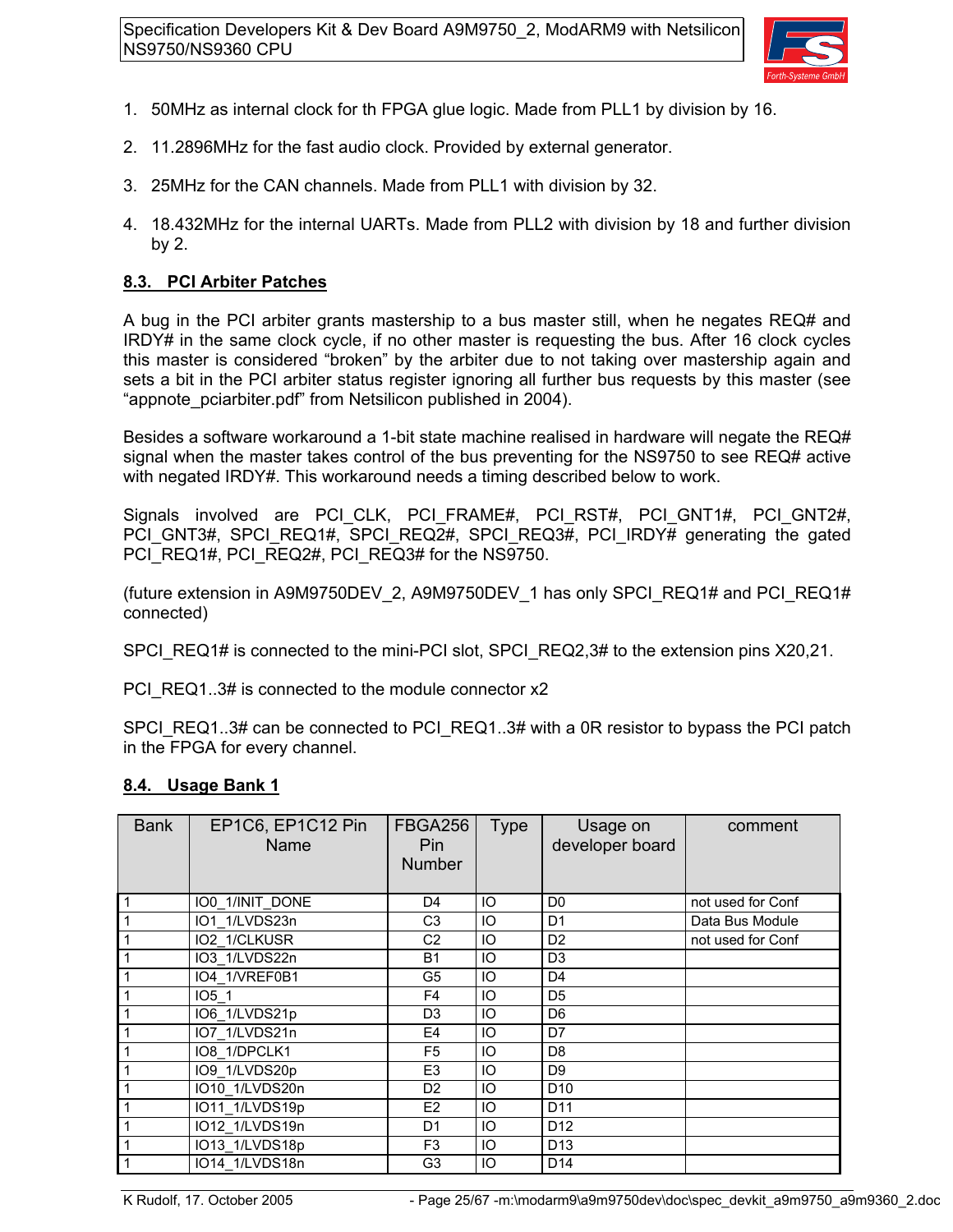

| $\mathbf{1}$   | IO15_1/LVDS17p   | F <sub>2</sub>  | IO              | D <sub>15</sub>       |                                             |
|----------------|------------------|-----------------|-----------------|-----------------------|---------------------------------------------|
| $\overline{1}$ | IO16 1/LVDS17n   | E1              | IO              | D <sub>16</sub>       |                                             |
| $\overline{1}$ | IO17 1/LVDS16p   | G <sub>2</sub>  | IO              | D17                   |                                             |
| $\overline{1}$ | IO18 1/LVDS16n   | F <sub>1</sub>  | IO              | D <sub>18</sub>       |                                             |
| $\overline{1}$ | IO19 1/VREF1B1   | H <sub>5</sub>  | IO              | D19                   |                                             |
| $\overline{1}$ | IO20 1/CSO#      | G4              | CONF            | FPGA CS0#             | to serial Conf EEPR                         |
| $\overline{1}$ | DATA0            | H2              | <b>CONF</b>     | FPGA DATA0            | to serial Conf EEPR                         |
| $\mathbf{1}$   | CONFIG#          | H <sub>3</sub>  | CONF            | FPGA CONFIG#          | to PWRGOOD w 1K                             |
| $\overline{1}$ | <b>VCCA PLL1</b> | H <sub>6</sub>  | <b>PWR</b>      | +1.5V analog          | PLL1 power                                  |
| $\overline{1}$ | CLK0/LVDSCLK1p   | G <sub>1</sub>  | <b>CLK</b>      | 33.333MHz for PLL1    | system, CAN                                 |
| $\overline{1}$ | CLK1/LVDSCLK1n   | H1              | CLK             | <b>BCLKOUT</b>        | reserved for clk out                        |
| $\mathbf 1$    | <b>GNDA PLL1</b> | J6              | <b>PWR</b>      | AGnd                  | PLL1 Ground                                 |
| $\overline{1}$ | GND GPLL1        | $\overline{J5}$ | <b>PWR</b>      | AGnd                  | PLL1 Guard Ring                             |
| $\overline{1}$ | CEO#             | H4              | <b>CONF</b>     | pad for access        | cascading output                            |
| $\overline{1}$ | CE#              | J4              | <b>CONF</b>     | FPGA CE#              | to Gnd via 4K7                              |
| $\overline{1}$ | <b>MSEL0</b>     | J3              | CONF            | <b>MSEL0</b>          | $AS$ mode = $Gnd$                           |
| $\overline{1}$ | MSEL1            | J2              | <b>CONF</b>     | MSEL1                 | $AS$ mode = $Gnd$                           |
| $\overline{1}$ | <b>DCLK</b>      | K4              | CONF            | FPGA DCLK             | to CLK EEPROM                               |
| $\overline{1}$ | IO21 1/ASDO      | K <sub>3</sub>  | <b>CONF</b>     | FPGA ASDO             | to ASDI EEPROM                              |
| $\overline{1}$ | IO22 1/PLL1 OUTp | J <sub>1</sub>  | IO              | pad for access        | MP25, free                                  |
| $\overline{1}$ | IO23 1/PLL1 OUTn | K <sub>2</sub>  | IO              | D <sub>20</sub>       |                                             |
| $\overline{1}$ | IO24 1/LVDS7n    | L <sub>3</sub>  | IO              | D <sub>21</sub>       |                                             |
| $\mathbf 1$    | IO25 1/LVDS6p    | K <sub>1</sub>  | IO              | D <sub>22</sub>       |                                             |
| $\overline{1}$ | IO26 1/LVDS6n    | L1              | IO              | D <sub>23</sub>       |                                             |
| $\overline{1}$ | IO27 1/LVDS5p    | $\overline{L2}$ | IO              | D <sub>24</sub>       |                                             |
| $\mathbf 1$    | IO28 1/LVDS5n    | M <sub>1</sub>  | IO              | D <sub>25</sub>       |                                             |
| $\overline{1}$ | IO29_1/LVDS4p    | N <sub>1</sub>  | IO              | D <sub>26</sub>       |                                             |
| $\mathbf{1}$   | IO30 1/LVDS4n    | M <sub>2</sub>  | IO              | D <sub>27</sub>       |                                             |
| $\mathbf 1$    | IO31 1/LVDS3p    | N <sub>2</sub>  | IO              | D <sub>28</sub>       |                                             |
| $\mathbf 1$    | IO32 1/LVDS3n    | M <sub>3</sub>  | IO              | D <sub>29</sub>       |                                             |
| $\overline{1}$ | IO33 1/DPCLK0    | L5              | IO              | D30                   |                                             |
| $\overline{1}$ | IO34 1/LVDS2p    | M4              | IO              | D31                   |                                             |
| $\overline{1}$ | IO35 1/LVDS2n    | N3              | $\overline{O}$  | SPIB SEL#             | audio channel                               |
| $\mathbf 1$    | IO36 1/VREF2B1   | K <sub>5</sub>  | O               | AUDIO CLK             | fast and slow out                           |
| $\overline{1}$ | IO37 1           | L4              | L               | 11.2896MHz Input      | fast audio clock in                         |
| $\overline{1}$ | IO38 1/LVDS1p    | R <sub>1</sub>  | $\overline{O}$  | SPIB CLK              | audio channel                               |
| $\mathbf{1}$   | IO39 1/LVDS1n    | P <sub>2</sub>  | IO              | AUD_WS                | Wire<br>Patch<br>$(1)$ ,<br>connected in _2 |
| $\overline{1}$ | IO40 1/LVDS0p    | P <sub>3</sub>  | IO              | Pad for access        | MP27, free                                  |
| $\overline{1}$ | IO41 1/LVDS0n    | N <sub>4</sub>  | $\overline{10}$ | <b>Pad for access</b> | MP5, free                                   |

### **8.5. Usage Bank 2**

| <b>Bank</b>    | EP1C6, EP1C12 Pin<br>Name | <b>FBGA256</b><br><b>Pin</b><br><b>Number</b> | Type | Usage on<br>developer board | comment            |
|----------------|---------------------------|-----------------------------------------------|------|-----------------------------|--------------------|
| 2              | IO0 2/LVDS50n             | <b>B15</b>                                    |      | A0                          | Address bus module |
| $\overline{2}$ | IO1 2/LVDS50p             | A15                                           |      | A <sub>1</sub>              |                    |
| 2              | IO2 2/LVDS49n             | <b>B14</b>                                    |      | A2                          |                    |
| $\overline{2}$ | IO3 2/LVDS49p             | C <sub>13</sub>                               |      | A <sub>3</sub>              |                    |
| $\overline{2}$ | IO4 2/LVDS48n             | <b>B13</b>                                    |      | A4                          |                    |
| $\overline{2}$ | IO5 2/LVDS48p             | A <sub>13</sub>                               |      | A <sub>5</sub>              |                    |
| $\overline{2}$ | IO6 2/LVDS47n             | <b>B12</b>                                    |      | A6                          |                    |
| $\overline{2}$ | IO7 2/LVDS47p             | C <sub>12</sub>                               |      | A7                          |                    |
| $\overline{2}$ | IO8 2/DPCLK3              | E <sub>12</sub>                               |      | A <sub>8</sub>              |                    |

K Rudolf, 17. October 2005 - Page 26/67 -m:\modarm9\a9m9750dev\doc\spec\_devkit\_a9m9750\_a9m9360\_2.doc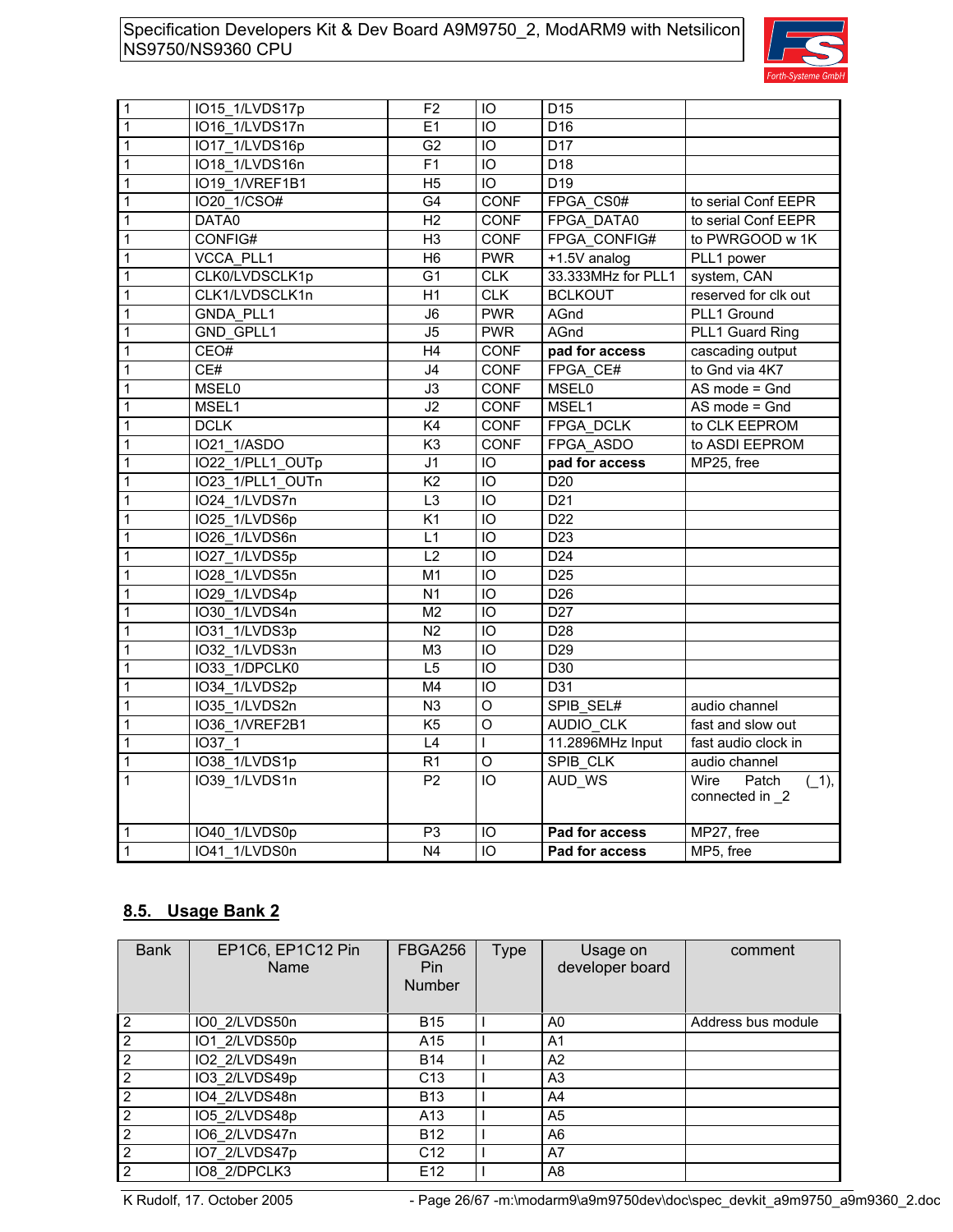

| $\overline{c}$          | IO9 2/VREF0B2           | E11               |                | A <sub>9</sub>   |                      |
|-------------------------|-------------------------|-------------------|----------------|------------------|----------------------|
| $\overline{2}$          | IO10 2                  | E <sub>9</sub>    |                | A10              |                      |
| $\mathbf 2$             | IO11 2/LVDS46n          | $\overline{D}$ 12 | $\overline{1}$ | A11              |                      |
| $\overline{2}$          | IO12 2/LVDS46p          | D11               | T              | $\overline{A12}$ |                      |
| 2                       | IO13 2/LVDS43n          | C <sub>11</sub>   | T              | A13              |                      |
| $\overline{2}$          | IO14 2/LVDS43p          | <b>B11</b>        | T              | A14              |                      |
| $\overline{2}$          | IO15 2/LVDS42n          | A11               |                | A15              |                      |
| $\overline{2}$          | IO16 2/LVDS42p          | <b>B10</b>        |                | A16              |                      |
| $\overline{2}$          | IO17 2/LVDS41n          | C10               |                | A17              |                      |
| $\overline{\mathbf{c}}$ | IO18 2/LVDS41p          | D <sub>10</sub>   |                | A18              |                      |
| $\overline{2}$          | IO19 2/LVDS40n          | A <sub>9</sub>    | T              | A19              |                      |
| $\overline{2}$          | IO20 2/LVDS40p          | <b>B9</b>         |                | $\overline{A20}$ |                      |
| $\overline{2}$          | IO21 2/LVDS39n          | D <sub>9</sub>    |                | A21              |                      |
| $\overline{c}$          | IO22 2/LVDS39p          | C <sub>9</sub>    |                | A22              |                      |
| $\overline{2}$          | IO23_2/VREF1B2          | E10               |                | $\overline{A23}$ |                      |
| 2                       | IO24 2/LVDS36n          | C <sub>8</sub>    | T              | A24              |                      |
| $\mathbf 2$             | IO25 2/LVDS36p          | D <sub>8</sub>    |                | A25              |                      |
| $\overline{c}$          | IO26 2/LVDS34p          | E <sub>8</sub>    |                | PCI CLK SLOT     | PCI arbiter patch    |
| $\overline{2}$          | 1027_2/LVDS33n          | A <sub>8</sub>    | $\overline{1}$ | PCI FRAME#       | PCI arbiter patch    |
| $\overline{2}$          | IO28_2/LVDS33p          | B <sub>8</sub>    | O              | 3.6864MHz        | to IrDA Converter    |
| 2                       | IO29 2/LVDS32n          | D7                |                | PCI RESET#       | PCI arbiter patch    |
| $\overline{2}$          | IO30 2/LVDS32p          | C7                |                | PCI GNT1#        | PCI arbiter patch    |
| $\overline{2}$          | IO31 2/LVDS31n          | B7                |                | PCI IRDY#        | PCI arbiter patch    |
| $\overline{c}$          | IO32 2/LVDS31p          | A <sub>6</sub>    | T              | SPCI REQ1#       | PCI arbiter patch    |
| $\overline{2}$          | IO33 2/LVDS30p          | E7                | $\circ$        | WAIT#            | Ctrl Sign Module     |
| $\overline{2}$          | IO34 2/LVDS29n          | B <sub>6</sub>    | T              | EXT OE#          |                      |
| $\overline{2}$          | IO35_2/LVDS29p          | C <sub>6</sub>    |                | WE#              |                      |
| $\overline{2}$          | IO36 2/LVDS28n          | D <sub>6</sub>    | $\circ$        | DMA0 REQ         |                      |
| 2                       | 1037_2/LVDS28p          | D <sub>5</sub>    | L              | DMA0 ACK         |                      |
| $\overline{2}$          | 1038_2/VREF2B2          | E <sub>6</sub>    | $\circ$        | AUD L3 SCL       | audio L3 port        |
| $\overline{2}$          | IO39 2/DPCLK2           | E <sub>5</sub>    | IO             | AUD L3-SDA       | audio L3 port        |
| $\overline{2}$          | IO40 2/LVDS27n          | C <sub>5</sub>    | $\circ$        | IRQ <sub>2</sub> | Interrupts to module |
| $\overline{2}$          | IO41_2/LVDS27p          | B <sub>5</sub>    |                | RSTOUT#          | End boot from module |
| $\overline{c}$          | IO42 2/LVDS26n          | A4                |                | EXT CS0#         |                      |
| $\overline{c}$          | IO43_2/LVDS26p          | <b>B4</b>         |                | $EXT_C$ S2#      |                      |
| $\overline{2}$          | IO44 2/LVDS25n          | C <sub>4</sub>    |                | EXT_CS3#         |                      |
| $\overline{2}$          | IO45 2/LVDS25p          | B <sub>3</sub>    |                | EXT BE0#         |                      |
| $\overline{2}$          | IO46 2/LVDS24n/DEV OE   | A2                |                | EXT BE1#         |                      |
| $\overline{2}$          | IO47 2/LVDS24p/DEV CLR# | $\overline{B2}$   |                | EXT BE2#         |                      |

### **8.6. Usage Bank 3**

| <b>Bank</b>         | EP1C6, EP1C12 Pin<br>Name | <b>FBGA256</b><br><b>Pin</b><br><b>Number</b> | <b>Type</b> | Usage on<br>developer board | comment               |
|---------------------|---------------------------|-----------------------------------------------|-------------|-----------------------------|-----------------------|
| $\mathbf{3}$        | IO0 3/LVDS75n             | N <sub>13</sub>                               |             | EXT BE3#                    |                       |
| $\overline{3}$      | IO1 3/LVDS75p             | P <sub>14</sub>                               | IO          | PCI REQ2#                   | PCI arbiter patch (2) |
| $\mathbf{3}$        | IO2 3/LVDS74n             | P <sub>15</sub>                               | IO          | PCI REQ3#                   | PCI arbiter patch (2) |
| $\overline{\omega}$ | IO3 3/LVDS74p             | R <sub>16</sub>                               | IO          | PCI REQ0#                   | PCI arbiter patch (2) |
| $\mathbf{3}$        | IO4 3/LVDS73n             | N <sub>15</sub>                               | O           | PCI REQ1#                   | PCI arbiter patch     |
| $\overline{3}$      | IO5 3/LVDS73p             | N <sub>16</sub>                               | IO          | CF D <sub>0</sub>           | Data Comp Flash       |
| $\mathbf{3}$        | IO6 3/VREF2B3             | K <sub>12</sub>                               | IO          | CF D1                       |                       |
| ن                   | IO73                      | K14                                           | IO          | CF D <sub>2</sub>           |                       |
| ဇာ                  | IO8 3/DPCLK5              | L12                                           | IO          | CF D3                       |                       |
| $\overline{3}$      | IO9 3/LVDS72n             | N <sub>14</sub>                               | IO          | CF D4                       |                       |
| $\mathbf{3}$        | IO10 3/LVDS72p            | M <sub>13</sub>                               | IO          | $CF_$ D5                    |                       |

K Rudolf, 17. October 2005 - Page 27/67 -m:\modarm9\a9m9750dev\doc\spec\_devkit\_a9m9750\_a9m9360\_2.doc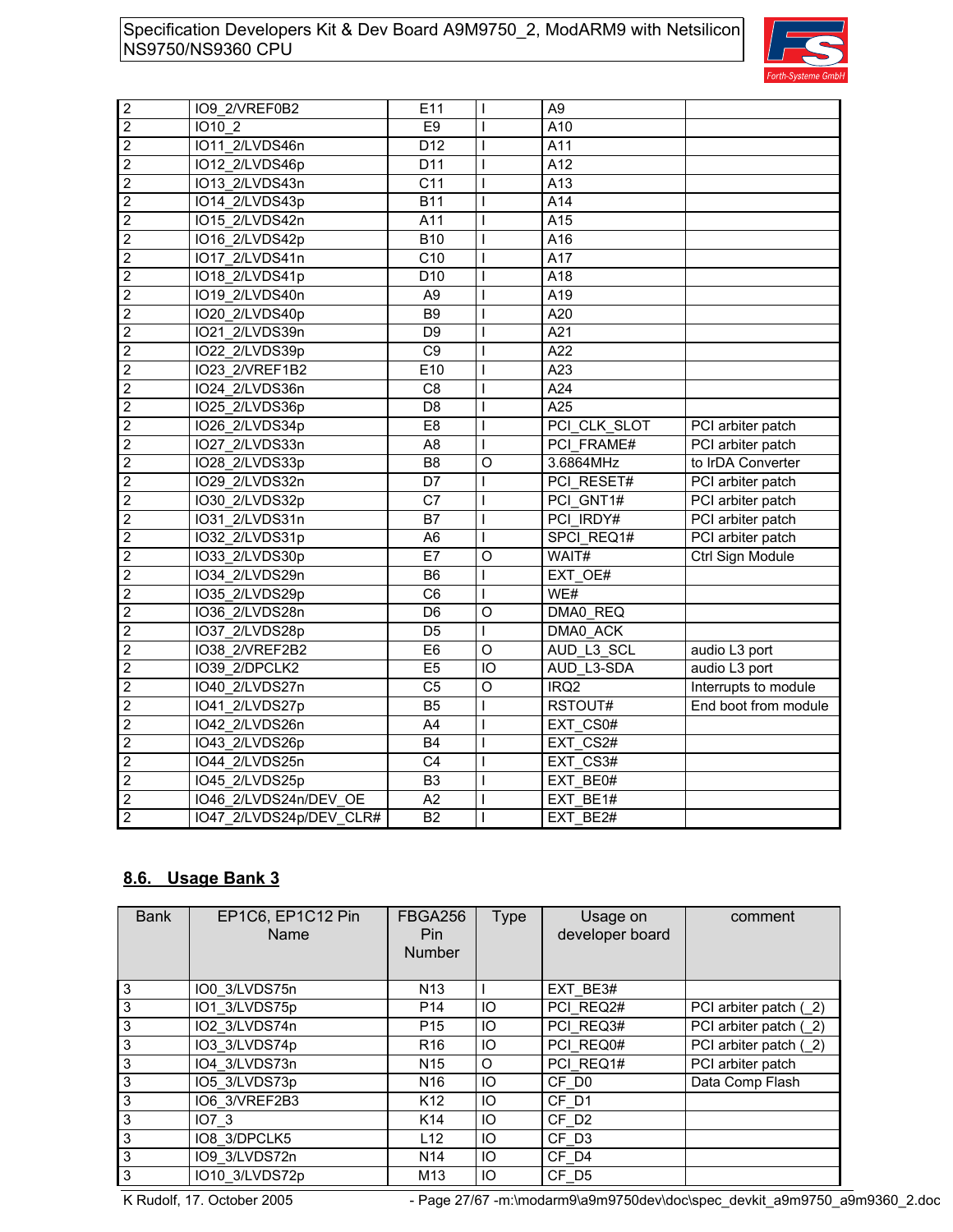

| $\vert$ 3                 | IO11_3/LVDS71n   | M14             | IО         | CF D6           |                  |
|---------------------------|------------------|-----------------|------------|-----------------|------------------|
| $\overline{3}$            | IO12_3/LVDS71p   | L13             | IO         | CF D7           |                  |
| $\ensuremath{\mathsf{3}}$ | IO13_3/LVDS70n   | M15             | IO         | CF D8           |                  |
| $\overline{3}$            | IO14 3/LVDS70p   | M16             | IO         | CF D9           |                  |
| $\ensuremath{\mathsf{3}}$ | IO15 3/LVDS69n   | L14             | IO         | CF D10          |                  |
| 3                         | IO16 3/LVDS69p   | L15             | IO         | CF D11          |                  |
| $\ensuremath{\mathsf{3}}$ | IO17_3/LVDS68n   | L16             | IO         | CF D12          |                  |
| 3                         | IO18 3/LVDS68p   | K16             | IO         | CF D13          |                  |
| $\ensuremath{\mathsf{3}}$ | IO19 3/PLL2 OUTn | K <sub>15</sub> | IO         | CF D14          |                  |
| 3                         | IO20 3/PLL2 OUTp | J16             | IO         | CF D15          |                  |
| $\ensuremath{\mathsf{3}}$ | CONF DONE        | K <sub>13</sub> | CONF       | FPGA_STAT1      | End config       |
| 3                         | STATUS#          | J13             | CONF       | FPGA STAT2      | Status FPGA      |
| $\ensuremath{\mathsf{3}}$ | <b>TCK</b>       | J14             | CONF       | pad for access  | <b>JTAG</b>      |
| 3                         | <b>TMS</b>       | J15             | CONF       | pad for access  | <b>JTAG</b>      |
| $\ensuremath{\mathsf{3}}$ | <b>TDO</b>       | H <sub>15</sub> | CONF       | pad for access  | <b>JTAG</b>      |
| 3                         | <b>GNDG PLL2</b> | J12             | <b>PWR</b> | to AGnd         | Guard PLL2       |
| $\ensuremath{\mathsf{3}}$ | GNDA PLL2        | J11             | <b>PWR</b> | to AGnd         | Gnd PLL2         |
| 3                         | CLK2/LVDSCLK2n   | H <sub>16</sub> | <b>CLK</b> | pad for access  | MP13, free       |
| 3                         | CLK3/LVDSCLK2p   | G16             | <b>CLK</b> | 36.864MHz Input | for UARTs, Audio |
| 3                         | VCCA PLL2        | H11             | <b>PWR</b> | +1.5V analog    | Power PLL2       |
| $\ensuremath{\mathsf{3}}$ | <b>TDI</b>       | H14             | CONF       | pad for access  | <b>JTAG</b>      |
| 3                         | IO21 3/VREF1B3   | H <sub>12</sub> | IO         | PCI_GNT0#       | PCI Patch        |
| $\ensuremath{\mathsf{3}}$ | IO22 3/LVDS59n   | G14             | O          | CF_A0           | Addr Comp Flash  |
| 3                         | IO23 3/LVDS59p   | G13             | $\circ$    | CF A1           |                  |
| $\ensuremath{\mathsf{3}}$ | IO24 3/LVDS58n   | G15             | $\circ$    | CF A2           |                  |
| 3                         | IO25 3/LVDS58p   | F16             | O          | CF A3           |                  |
| 3                         | IO26 3/LVDS57n   | F14             | O          | CF A4           |                  |
| 3                         | IO27 3/LVDS57p   | F13             | $\circ$    | CF A5           |                  |
| $\ensuremath{\mathsf{3}}$ | IO28 3/LVDS56n   | F <sub>15</sub> | O          | CF A6           |                  |
| 3                         | IO29 3/LVDS56p   | E16             | O          | CF A7           |                  |
| $\ensuremath{\mathsf{3}}$ | IO30 3/LVDS55n   | E <sub>15</sub> | O          | CF A8           |                  |
| 3                         | IO31 3/LVDS55p   | D <sub>16</sub> | $\circ$    | CF A9           |                  |
| $\ensuremath{\mathsf{3}}$ | IO32 3/LVDS54n   | D <sub>15</sub> | O          | CF A10          |                  |
| 3                         | IO33 3/LVDS54p   | E14             | IO         | PCI GNT2#       | PCI Patch (2)    |
| $\ensuremath{\mathsf{3}}$ | IO34 3/DPCLK4    | F12             | IO         | PCI_GNT3#       | PCI Patch (2)    |
| 3                         | IO35 3/LVDS53n   | E13             | IO         | SPCI REQ2#      | PCI Patch (2)    |
| $\ensuremath{\mathsf{3}}$ | IO36 3/LVDS53p   | D <sub>14</sub> | IO         | SPCI REQ3#      | PCI Patch (2)    |
| 3                         | <b>IO37 3</b>    | H <sub>13</sub> | IO         | SPCI REQ0#      | PCI Patch (2)    |
| $\ensuremath{\mathsf{3}}$ | IO38 3/VREF0B3   | G12             | L          | CF CD1#         | Ctrl Comp Flash  |
| 3                         | IO39 3/LVDS52n   | <b>B16</b>      | O          | $CF$ $CE1#$     |                  |
| $\ensuremath{\mathsf{3}}$ | IO40 3/LVDS52p   | C <sub>15</sub> | O          | CF CE2#         |                  |
| 3                         | IO41 3/LVDS51n   | C14             | O          | CF OE#          |                  |
| $\overline{3}$            | IO42 3/LVDS51p   | D <sub>13</sub> | IO         | CF WP/IOIS16#   |                  |

### **8.7. Usage Bank 4**

| <b>Bank</b>    | EP1C6, EP1C12 Pin<br>Name | <b>FBGA256</b><br>Pin<br>Number | Type | Usage on<br>developer board | comment         |
|----------------|---------------------------|---------------------------------|------|-----------------------------|-----------------|
| $\overline{4}$ | IO0 4/LVDS102p            | R <sub>2</sub>                  | O    | CF IORD#                    | Ctrl Comp Flash |
| $\overline{4}$ | IO1 4/LVDS102n            | T <sub>2</sub>                  | O    | CF IOWR#                    |                 |
| $\overline{4}$ | IO2 4/LVDS101p            | R <sub>3</sub>                  | O    | CF WE#                      |                 |
| $\overline{4}$ | IO3 4/LVDS101n            | P4                              |      | CF RDY/IRQ#                 |                 |
| $\overline{4}$ | IO4 4/LVDS100p            | R <sub>4</sub>                  | O    | CF RESET                    |                 |
| $\overline{4}$ | IO5 4/LVDS100n            | T <sub>4</sub>                  |      | CF WAIT#                    |                 |

K Rudolf, 17. October 2005 - Page 28/67 -m:\modarm9\a9m9750dev\doc\spec\_devkit\_a9m9750\_a9m9360\_2.doc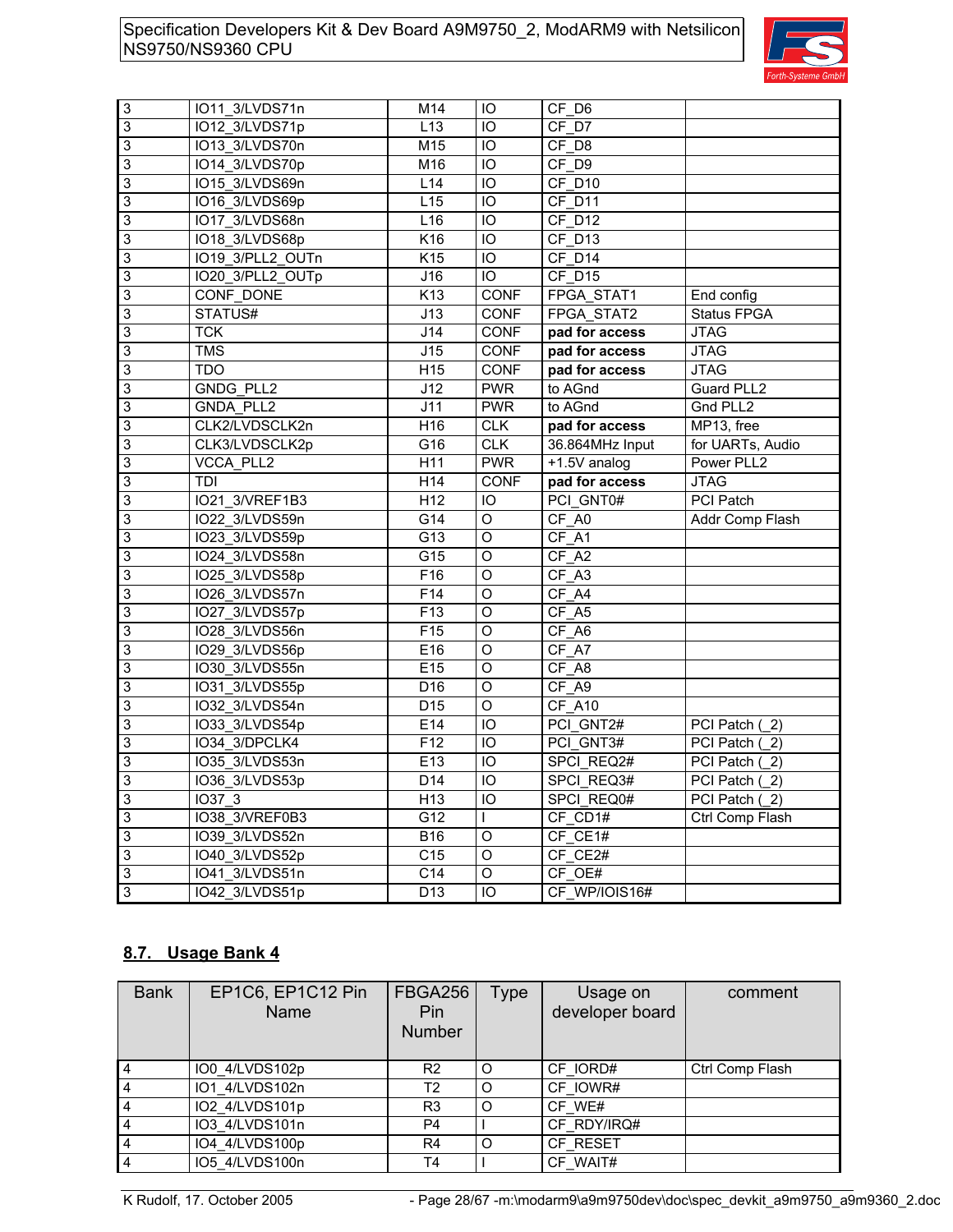

| $\overline{\mathbf{4}}$ | IO6 4/LVDS99p  | R <sub>5</sub>   | O               | CF REG#           |                  |
|-------------------------|----------------|------------------|-----------------|-------------------|------------------|
| $\overline{\mathbf{4}}$ | IO7 4/LVDS99n  | P <sub>5</sub>   | L               | PENIRQ#           | Interrupt Touch  |
| $\overline{\mathbf{4}}$ | IO8 4/DPCLK7   | M <sub>5</sub>   | IO              | pad for access    | MP14, free       |
| $\overline{4}$          | IO9 4/VREF2B4  | M <sub>6</sub>   | IO              | pad for acess     | MP15, free       |
| $\overline{4}$          | IO10 4/LVDS98p | N <sub>5</sub>   | $\overline{O}$  | CANTX0            | CAN <sub>0</sub> |
| $\overline{4}$          | IO11 4/LVDS98n | $\overline{N6}$  |                 | CANRX0            |                  |
| $\overline{\mathbf{4}}$ | IO12 4/LVDS97p | P <sub>6</sub>   | O               | CANTX1            | CAN1             |
| $\overline{\mathbf{4}}$ | IO13 4/LVDS97n | R <sub>6</sub>   | L               | CANRX1            |                  |
| $\overline{\mathbf{4}}$ | IO14 4/LVDS96p | M7               | O               | TXD <sub>0</sub>  | UART0            |
| $\overline{\mathbf{4}}$ | IO15 4/LVDS95p | $\overline{16}$  | L               | RXD <sub>0</sub>  |                  |
| $\overline{\mathbf{4}}$ | IO16 4/LVDS95n | R <sub>7</sub>   | O               | RTS0#             |                  |
| $\overline{\mathbf{4}}$ | IO17 4/LVDS94p | $\overline{P}$   | L               | CTS <sub>0#</sub> |                  |
| $\overline{\mathbf{4}}$ | IO18 4/LVDS94n | N7               |                 | DSR0#             |                  |
| $\overline{\mathbf{4}}$ | IO19 4/LVDS93p | R <sub>8</sub>   | O               | DTR0#             |                  |
| $\overline{4}$          | IO20 4/LVDS93n | $\overline{18}$  |                 | DCD <sub>0#</sub> |                  |
| $\overline{\mathbf{4}}$ | IO21 4/LVDS92p | M <sub>8</sub>   |                 | R10#              |                  |
| $\overline{4}$          | IO22 4/LVDS90p | N <sub>8</sub>   | O               | TXD1              | UART1            |
| $\overline{\mathbf{4}}$ | IO23 4/LVDS90n | P <sub>8</sub>   |                 | RXD1              |                  |
| $\overline{4}$          | IO24 4/VREF1B4 | M10              | $\overline{0}$  | RTS1#             |                  |
| $\overline{\mathbf{4}}$ | IO25 4/LVDS87p | R <sub>9</sub>   |                 | CTS1#             |                  |
| $\overline{\mathbf{4}}$ | IO26 4/LVDS87n | T <sub>9</sub>   | L               | DSR1#             |                  |
| $\overline{\mathbf{4}}$ | IO27 4/LVDS86p | P <sub>9</sub>   | $\circ$         | DTR1#             |                  |
| $\overline{4}$          | IO28 4/LVDS86n | N9               | L               | DCD1#             |                  |
| $\overline{4}$          | IO29 4/LVDS85p | $\overline{R10}$ | L               | R11#              |                  |
| $\overline{\mathbf{4}}$ | IO30 4/LVDS85n | T <sub>11</sub>  | IO              | pad for acess     | MP16, free       |
| $\overline{4}$          | IO31 4/LVDS84p | N10              | $\overline{10}$ | pad for acess     | MP17, free       |
| $\overline{\mathbf{4}}$ | IO32 4/LVDS84n | P <sub>10</sub>  | O               | TXD <sub>2</sub>  | UART2            |
| $\overline{\mathbf{4}}$ | IO33 4/LVDS83p | R <sub>11</sub>  |                 | RXD <sub>2</sub>  |                  |
| 4                       | IO34 4/LVDS83n | P11              | $\circ$         | RTS2#             |                  |
| $\overline{4}$          | IO35 4/LVDS80p | N11              | L               | CTS2#             |                  |
| $\overline{\mathbf{4}}$ | IO36 4/LVDS80n | N <sub>12</sub>  | T               | DSR <sub>2#</sub> |                  |
| $\overline{\mathbf{4}}$ | <b>IO37 4</b>  | M <sub>9</sub>   | O               | DTR <sub>2#</sub> |                  |
| $\overline{\mathbf{4}}$ | IO38 4/VREF0B4 | M11              | I               | DCD <sub>2#</sub> |                  |
| $\overline{4}$          | IO39 4/DPCLK6  | M12              |                 | R12#              |                  |
| $\overline{4}$          | IO40 4/LVDS79p | P12              | O               | TXD <sub>3</sub>  | UART3            |
| $\overline{\mathbf{4}}$ | IO41 4/LVDS79n | R <sub>12</sub>  |                 | RXD3              |                  |
| $\overline{4}$          | IO42 4/LVDS78p | T13              | O               | RTS3#             |                  |
| $\overline{4}$          | IO43 4/LVDS78n | R <sub>13</sub>  | I               | CTS3#             |                  |
| $\overline{\mathbf{4}}$ | IO44 4/LVDS77p | R <sub>14</sub>  |                 | DSR3#             |                  |
| $\overline{\mathbf{4}}$ | IO45 4/LVDS77n | P <sub>13</sub>  | O               | DTR3#             |                  |
| $\overline{4}$          | IO46 4/LVDS76p | T <sub>15</sub>  | L               | DCD3#             |                  |
| $\overline{4}$          | IO47 4/LVDS76n | R <sub>15</sub>  | T               | R13#              |                  |

### **8.8. Power, Ground**

| <b>Bank</b> | EP1C6, EP1C12 Pin<br>Name | <b>FBGA256</b><br>Pin<br>Number | <b>Type</b> | Usage on<br>developer board | comment      |
|-------------|---------------------------|---------------------------------|-------------|-----------------------------|--------------|
|             | <b>VCCINT</b>             | A7                              | <b>PWR</b>  | $+1.5V$                     | Core voltage |
|             | <b>VCCINT</b>             | A10                             | <b>PWR</b>  | $+1.5V$                     | Core voltage |
|             | <b>VCCINT</b>             | G8                              | <b>PWR</b>  | $+1.5V$                     | Core voltage |
|             | <b>VCCINT</b>             | G <sub>10</sub>                 | <b>PWR</b>  | $+1.5V$                     | Core voltage |
|             | <b>VCCINT</b>             | H7                              | <b>PWR</b>  | $+1.5V$                     | Core voltage |
|             | <b>VCCINT</b>             | H <sub>9</sub>                  | <b>PWR</b>  | $+1.5V$                     | Core voltage |
|             | <b>VCCINT</b>             | J8                              | <b>PWR</b>  | $+1.5V$                     | Core voltage |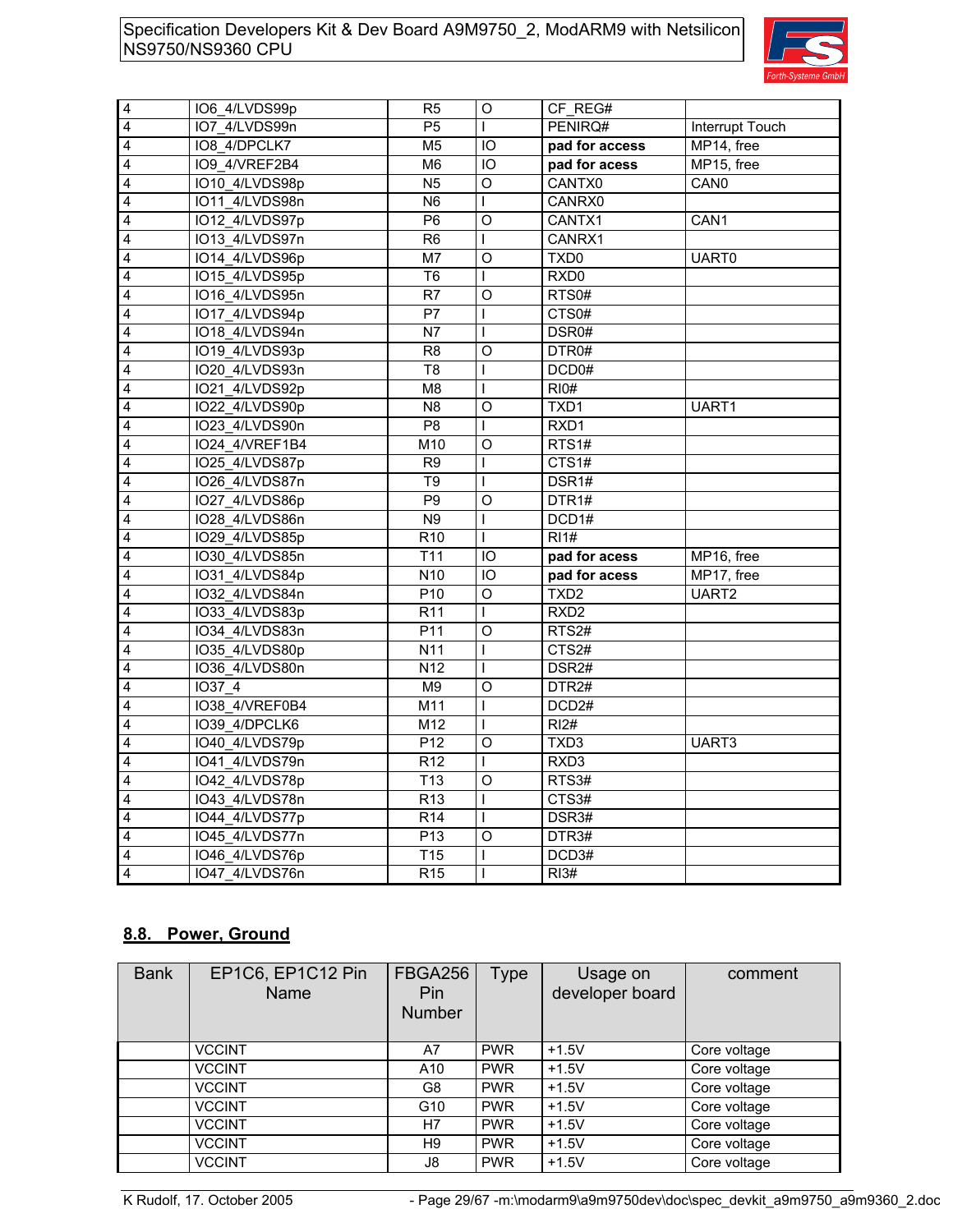

| <b>VCCINT</b>      | J10             | <b>PWR</b> | $+1.5V$    | Core voltage      |
|--------------------|-----------------|------------|------------|-------------------|
| <b>VCCINT</b>      | K7              | <b>PWR</b> | $+1.5V$    | Core voltage      |
| <b>VCCINT</b>      | K <sub>9</sub>  | <b>PWR</b> | $+1.5V$    | Core voltage      |
| <b>VCCINT</b>      | T7              | <b>PWR</b> | $+1.5V$    | Core voltage      |
| <b>VCCINT</b>      | T <sub>10</sub> | <b>PWR</b> | $+1.5V$    | Core voltage      |
| VCCIO1             | C <sub>1</sub>  | <b>PWR</b> | $+3.3V$    | IO voltage bank 1 |
| VCCIO1             | G <sub>6</sub>  | <b>PWR</b> | $+3.3V$    | IO voltage bank 1 |
| VCCIO1             | P <sub>1</sub>  | <b>PWR</b> | $+3.3V$    | IO voltage bank 1 |
| VCCIO2             | A14             | <b>PWR</b> | $+3.3V$    | IO voltage bank 2 |
| VCCIO2             | F10             | <b>PWR</b> | $+3.3V$    | IO voltage bank 2 |
| VCCIO2             | F7              | <b>PWR</b> | $+3.3V$    | IO voltage bank 2 |
| VCCIO2             | A <sub>3</sub>  | <b>PWR</b> | $+3.3V$    | IO voltage bank 2 |
| VCCIO <sub>3</sub> | P16             | <b>PWR</b> | $+3.3V$    | IO voltage bank 3 |
| VCCIO <sub>3</sub> | K11             | <b>PWR</b> | $+3.3V$    | IO voltage bank 3 |
| VCCIO <sub>3</sub> | C16             | <b>PWR</b> | $+3.3V$    | IO voltage bank 3 |
| VCCIO4             | T <sub>3</sub>  | <b>PWR</b> | $+3.3V$    | IO voltage bank 4 |
| VCCIO4             | L7              | <b>PWR</b> | $+3.3V$    | IO voltage bank 4 |
| VCCIO4             | L10             | <b>PWR</b> | $+3.3V$    | IO voltage bank 4 |
| VCCIO4             | T <sub>14</sub> | <b>PWR</b> | $+3.3V$    | IO voltage bank 4 |
| <b>GND</b>         | A1              | <b>PWR</b> | <b>GND</b> | digital Gnd       |
| <b>GND</b>         | A16             | <b>PWR</b> | <b>GND</b> | digital Gnd       |
| <b>GND</b>         | A <sub>5</sub>  | <b>PWR</b> | <b>GND</b> | digital Gnd       |
| <b>GND</b>         | A12             | <b>PWR</b> | <b>GND</b> | digital Gnd       |
| <b>GND</b>         | F <sub>6</sub>  | <b>PWR</b> | <b>GND</b> | digital Gnd       |
| <b>GND</b>         | F <sub>8</sub>  | <b>PWR</b> | <b>GND</b> | digital Gnd       |
| <b>GND</b>         | F <sub>9</sub>  | <b>PWR</b> | <b>GND</b> | digital Gnd       |
| <b>GND</b>         | F11             | <b>PWR</b> | <b>GND</b> | digital Gnd       |
| <b>GND</b>         | G7              | <b>PWR</b> | <b>GND</b> | digital Gnd       |
| <b>GND</b>         | G <sub>9</sub>  | <b>PWR</b> | <b>GND</b> | digital Gnd       |
| <b>GND</b>         | G11             | <b>PWR</b> | <b>GND</b> | digital Gnd       |
| <b>GND</b>         | H <sub>8</sub>  | <b>PWR</b> | <b>GND</b> | digital Gnd       |
| <b>GND</b>         | H <sub>10</sub> | <b>PWR</b> | <b>GND</b> | digital Gnd       |
| <b>GND</b>         | J7              | <b>PWR</b> | <b>GND</b> | digital Gnd       |
| <b>GND</b>         | J9              | <b>PWR</b> | <b>GND</b> | digital Gnd       |
| <b>GND</b>         | K <sub>6</sub>  | <b>PWR</b> | <b>GND</b> | digital Gnd       |
| <b>GND</b>         | K <sub>8</sub>  | <b>PWR</b> | <b>GND</b> | digital Gnd       |
| <b>GND</b>         | K10             | <b>PWR</b> | <b>GND</b> | digital Gnd       |
| <b>GND</b>         | $\mathsf{L}6$   | <b>PWR</b> | <b>GND</b> | digital Gnd       |
| <b>GND</b>         | L8              | <b>PWR</b> | <b>GND</b> | digital Gnd       |
| <b>GND</b>         | L9              | <b>PWR</b> | <b>GND</b> | digital Gnd       |
| <b>GND</b>         | L11             | <b>PWR</b> | <b>GND</b> | digital Gnd       |
| <b>GND</b>         | T1              | <b>PWR</b> | <b>GND</b> | digital Gnd       |
| <b>GND</b>         | T <sub>5</sub>  | <b>PWR</b> | <b>GND</b> | digital Gnd       |
| <b>GND</b>         | T12             | <b>PWR</b> | <b>GND</b> | digital Gnd       |
| <b>GND</b>         | T16             | <b>PWR</b> | <b>GND</b> | digital Gnd       |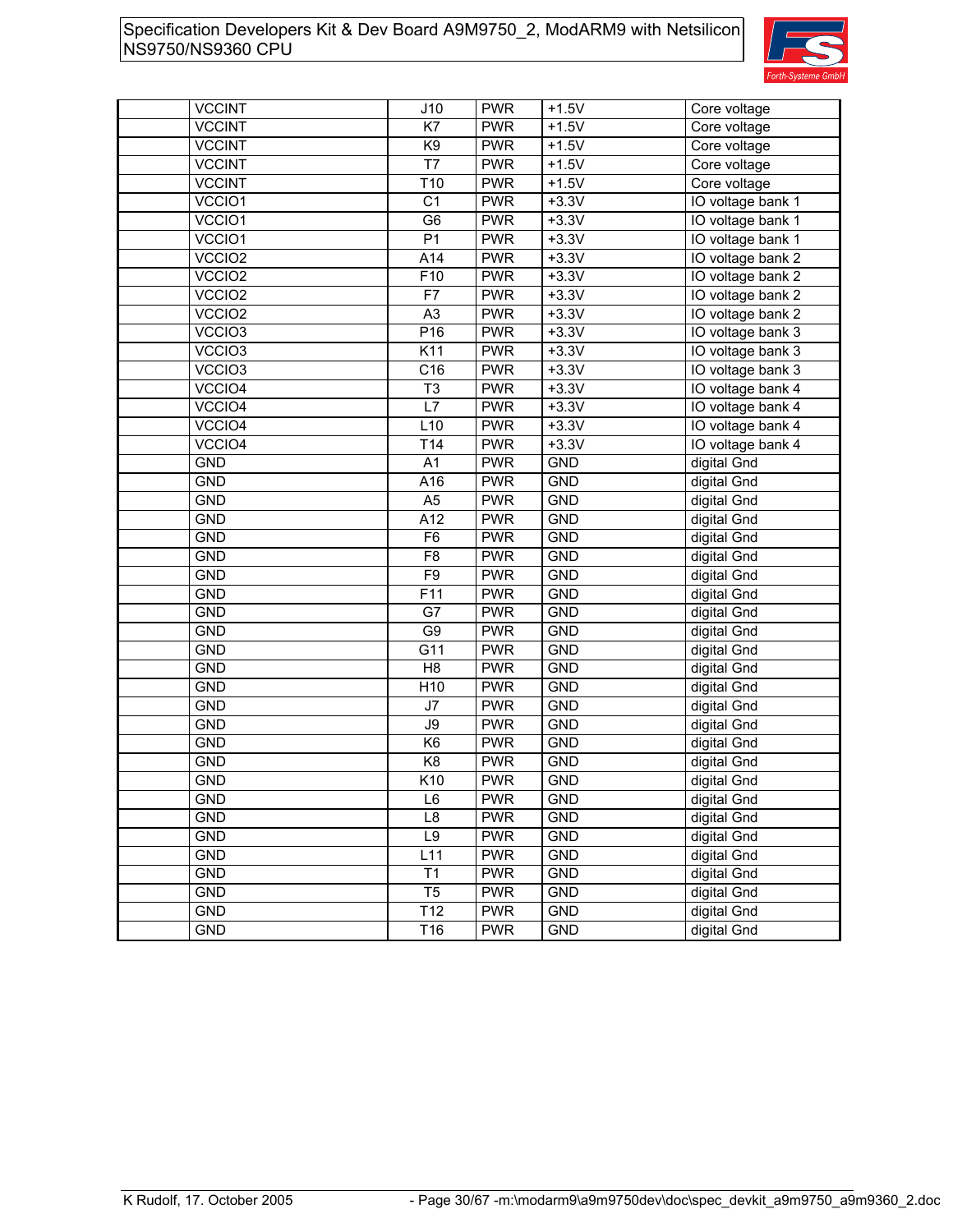

### **9. CPLD for external UARTs**

A  $2^{nd}$  CPLD U2 is implemented to allow usage of the board without IP cores in the FPGA. This CPLD ispMACH4064 generates all signals for the external UART, audio channel and touch screen control. This CPLD is cheaper than the FPGA and needs no configuration after power up. Reprogramming can be done with JTAG booster or Lattice cables.

### **9.1. Usage**

A9M9750 / 9360 8-bit data, 8-bit address interface. Control signals are EXT\_CS0#, EXT\_CS2#, EXT\_CS3#, WAIT#, OE#, WE#, DMA0REQ and DMA0ACK, IRQ2 and RSTOUT#.

Generation UART signals UART CS0..3#, UART INT0..3, UART IOR# and UART IOW#.

Glue logic for emulation of I2S and L3 bus with SPIB and GPIO of the module using the signals L3MODE, SPIB\_EN#, SPIB\_CLK, AUD\_L3\_SDA, AUD\_L3\_SCL

Generation of 4.096MHz for AUD\_CLK, 18.432MHz for UART\_CLK and 3.6864MHz for IrDA\_CLK

Touch. Needs control of PENIRQ# by the module.

### **9.2. Memory Map CPLD**

see A9M9750DEV\_1\_logic\_spec\_V01.doc from spain.

### **9.3. Pinning CPLD**

| Pin                     | ispMACH4064 Pin<br>Name | <b>Type</b> | Usage on<br>developer board | comment       |
|-------------------------|-------------------------|-------------|-----------------------------|---------------|
| $\mathbf{1}$            | Gnd                     | <b>PWR</b>  | Gnd                         |               |
| $\overline{2}$          | <b>TDI</b>              | prog        | isp_TDI                     | Reprog. CPLD  |
| 3                       | A <sub>8</sub>          |             | RSTOUT#                     | reset input   |
| $\overline{\mathbf{4}}$ | A <sub>9</sub>          | O           | WAIT#                       | external WAIT |
| $\overline{5}$          | A10                     |             | EXT_CS2#                    | ext chip sel  |
| $\overline{6}$          | A11                     |             | EXT_CS3#                    | ext chip sel  |
| $\overline{7}$          | Gnd                     | <b>PWR</b>  | Gnd                         |               |
| $\overline{8}$          | A12                     |             | EXT CS0#                    | ext chip sel  |
| $\overline{9}$          | A13                     |             | EXT_OE#                     | read signal   |
| $10$                    | A14                     |             | WE#                         | write signal  |
| 11                      | A14                     | O           | IRQ <sub>2</sub>            | interrupt     |
| 12                      |                         | input       | nc                          |               |
| 13                      | $+3.3V$                 | <b>PWR</b>  | $+3.3V$                     |               |
| 14                      | <b>B15</b>              | O           | wire to AUD_WS              | patch $(1)$   |
| 15                      | <b>B14</b>              |             | nc                          | reserve       |
| 16                      | <b>B13</b>              |             | nc                          | reserve       |
| 17                      | <b>B12</b>              |             | nc                          | reserve       |
| 18                      | Gnd                     | <b>PWR</b>  | Gnd                         |               |
| 19                      | <b>B11</b>              |             | DMA0_ACK#                   | <b>DMA</b>    |
| 20                      | <b>B10</b>              | O           | DMA0 REQ                    | <b>DMA</b>    |
| $\overline{21}$         | B <sub>9</sub>          | O           | SPIB CLK                    | SPI B master  |
| $\overline{22}$         | B <sub>8</sub>          | O           | SPIB EN#                    | SPI B master  |

K Rudolf, 17. October 2005 - Page 31/67 -m:\modarm9\a9m9750dev\doc\spec\_devkit\_a9m9750\_a9m9360\_2.doc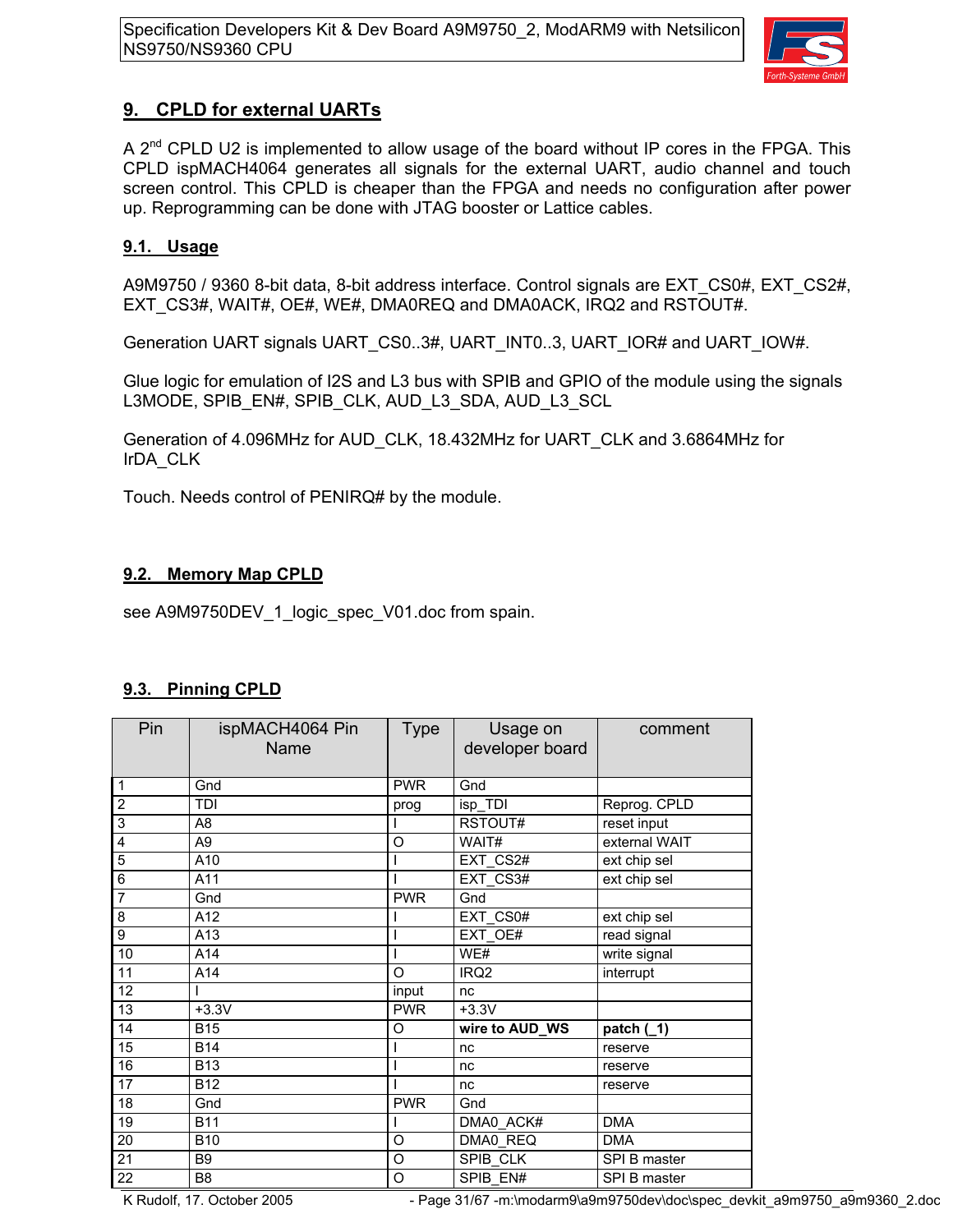

| 23 | I               | input                   | nc                |                        |
|----|-----------------|-------------------------|-------------------|------------------------|
| 24 | <b>TCK</b>      | prog                    | isp TCK           | Reprog. CPLD           |
| 25 | $+3.3V$         | <b>PWR</b>              | $+3.3V$           |                        |
| 26 | Gnd             | <b>PWR</b>              | Gnd               |                        |
| 27 | L               | input                   | nc                |                        |
| 28 | B7              |                         | A7                | address bus            |
| 29 | B <sub>6</sub>  |                         | A <sub>6</sub>    |                        |
| 30 | B <sub>5</sub>  |                         | A <sub>5</sub>    |                        |
| 31 | <b>B4</b>       |                         | A4                |                        |
| 32 | Gnd             | <b>PWR</b>              | Gnd               |                        |
| 33 | $+3.3V$         | <b>PWR</b>              | $+3.3V$           |                        |
| 34 | B <sub>3</sub>  |                         | A <sub>3</sub>    |                        |
| 35 | <b>B2</b>       |                         | A2                |                        |
|    |                 |                         | A1                |                        |
| 36 | <b>B1</b>       |                         |                   |                        |
| 37 | B <sub>0</sub>  | ı                       | A <sub>0</sub>    |                        |
| 38 | CLK1/I          | clk                     | 36.864MHz         | UART, IrDA clocks      |
| 39 | CLK2/I          | clk                     | 11.2896MHz        | Audio clock            |
| 40 | $+3.3V$         | <b>PWR</b>              | $+3.3V$           |                        |
| 41 | CO              | O                       | <b>UART CLK</b>   | clk ext UARTs          |
| 42 | C <sub>1</sub>  | O                       | UART IOR#         | read ext UART          |
| 43 | C <sub>2</sub>  | O                       | <b>UART IOW#</b>  | write ext UART         |
| 44 | C <sub>3</sub>  | O                       | <b>UART RESET</b> | <b>RESET ext UART</b>  |
| 45 | $+3.3V$         | <b>PWR</b>              | $+3.3V$           |                        |
| 46 | Gnd             | <b>PWR</b>              | Gnd               |                        |
| 47 | C <sub>4</sub>  | O                       | <b>UART CS0#</b>  | CS# ext UART chan 0    |
| 48 | C <sub>5</sub>  | O                       | UART CS1#         | CS# ext UART chan 1    |
| 49 | C <sub>6</sub>  | O                       | UART CS2#         | CS# ext UART chan 2    |
| 50 | C7              | O                       | UART CS3#         | CS# ext UART chan 3    |
| 51 | Gnd             | <b>PWR</b>              | Gnd               |                        |
| 52 | <b>TMS</b>      | prog                    | isp TMS           | Reprog. CPLD           |
| 53 | C <sub>8</sub>  |                         | <b>UART INTO</b>  | interrupt ext UARTch 0 |
| 54 | C <sub>9</sub>  |                         | <b>UART INT1</b>  | interrupt ext UARTch 1 |
| 55 | C10             |                         | <b>UART INT2</b>  | interrupt ext UARTch 2 |
| 56 | C <sub>11</sub> |                         | <b>UART INT3</b>  | interrupt ext UARTch 3 |
| 57 | Gnd             | <b>PWR</b>              | Gnd               |                        |
| 58 | C <sub>12</sub> | I/O                     | nc                | reserve                |
| 59 | C13             | I/O                     | nc                | reserve                |
| 60 | C <sub>14</sub> | $\overline{1/O}$        | nc                | reserve                |
| 61 | C <sub>15</sub> | O                       | 3.6864MHz         | clk IrDA               |
| 62 | L               | input                   | nc                |                        |
| 63 | $+3.3V$         | <b>PWR</b>              | $+3.3V$           |                        |
| 64 | D <sub>15</sub> | O                       | AUD CLK           | to audio stage         |
| 65 | D14             | O                       | AUD L3 SCL        | L3 clock               |
| 66 | D <sub>13</sub> | I/O                     | AUD L3 SDA        | L3 data                |
| 67 | D12             | I/O                     | nc                | reserve                |
| 68 | Gnd             | <b>PWR</b>              | Gnd               |                        |
| 69 | D11             | I/O                     | nc                | reserve                |
| 70 | D <sub>10</sub> | O                       | nc                | reserve                |
| 71 | D <sub>9</sub>  |                         | nc                | reserve                |
| 72 | D <sub>8</sub>  | L                       | nc                | reserve                |
| 73 | L               | input                   | nc                |                        |
| 74 | <b>TDO</b>      |                         | isp TDO           | Reprog. CPLD           |
| 75 | $+3.3V$         | prog<br><b>PWR</b>      | $+3.3V$           |                        |
| 76 |                 | <b>PWR</b>              |                   |                        |
|    | Gnd             |                         | Gnd               |                        |
| 77 | L               | input                   | nc                |                        |
| 78 | D7              | I/O                     | nc                | reserve                |
| 79 | D <sub>6</sub>  | I/O                     | nc                | reserve                |
| 80 | D <sub>5</sub>  | $\mathsf{I}/\mathsf{O}$ | nc                | reserve                |

K Rudolf, 17. October 2005 - Page 32/67 -m:\modarm9\a9m9750dev\doc\spec\_devkit\_a9m9750\_a9m9360\_2.doc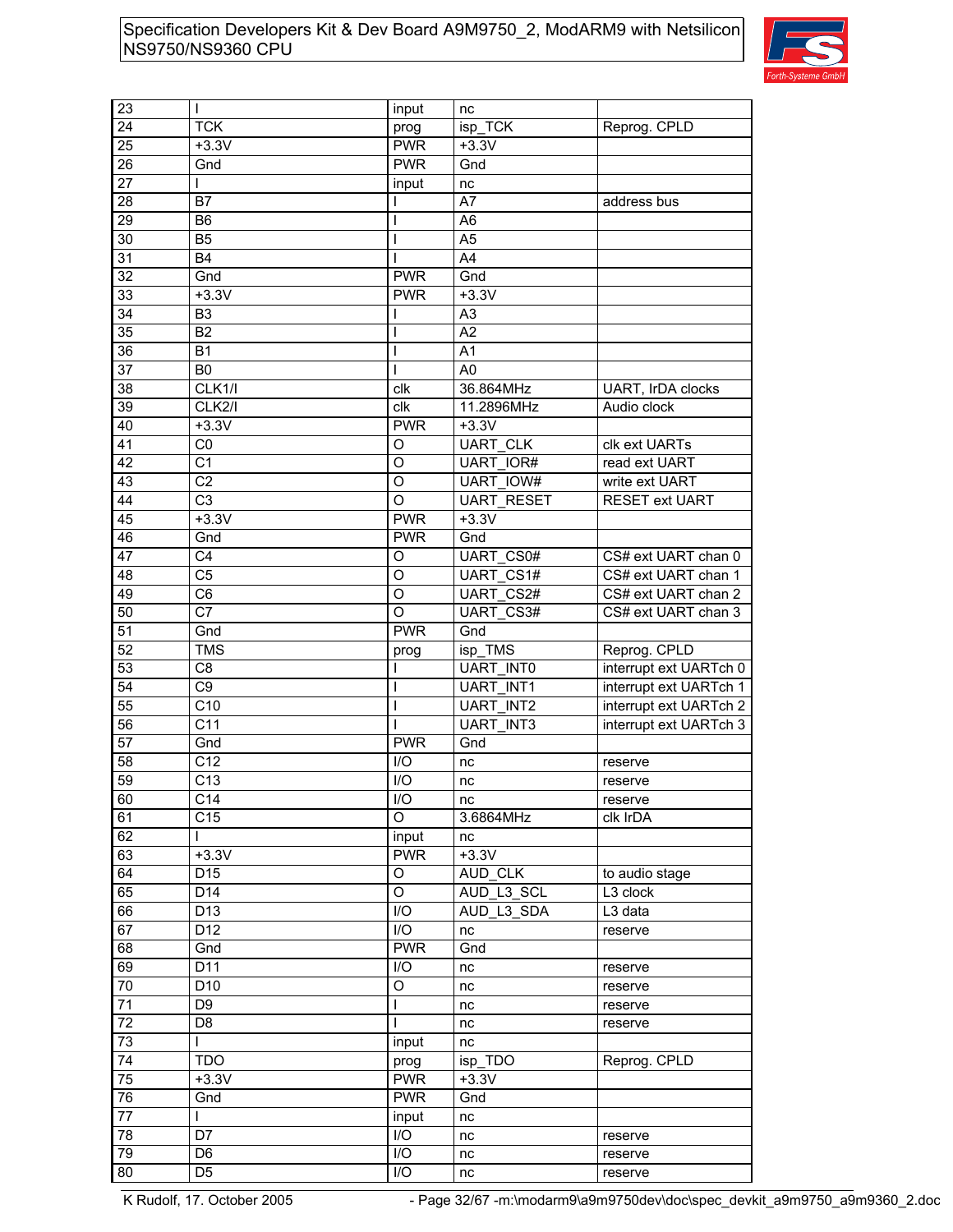

| 81  | D <sub>4</sub> | 1/O        | nc             | reserve       |
|-----|----------------|------------|----------------|---------------|
| 82  | Gnd            | <b>PWR</b> | Gnd            |               |
| 83  | $+3.3V$        | <b>PWR</b> | $+3.3V$        |               |
| 84  | D <sub>3</sub> | I/O        | nc             | reserve       |
| 85  | D <sub>2</sub> | I/O        | nc             | reserve       |
| 86  | D <sub>1</sub> |            | PENIRQ#        | Touch control |
| 87  | D0/GOE1        | I/O        | nc             | reserve       |
| 88  | CLK3/I         | clk        | nc             |               |
| 89  | CLK0/I         | clk        | 33.333MHz      | PLD clock     |
| 90  | $+3.3V$        | <b>PWR</b> | $+3.3V$        |               |
| 91  | A0/GOE0        | 1/O        | D <sub>0</sub> | Data Bus      |
| 92  | A <sub>1</sub> | I/O        | D <sub>1</sub> |               |
| 93  | A2             | 1/O        | D <sub>2</sub> |               |
| 94  | A3             | I/O        | D <sub>3</sub> |               |
| 95  | $+3.3V$        | <b>PWR</b> | $+3.3V$        |               |
| 96  | Gnd            | <b>PWR</b> | Gnd            |               |
| 97  | A4             | I/O        | D <sub>4</sub> |               |
| 98  | A5             | I/O        | D <sub>5</sub> |               |
| 99  | A <sub>6</sub> | I/O        | D <sub>6</sub> |               |
| 100 | A7             | I/O        | D7             |               |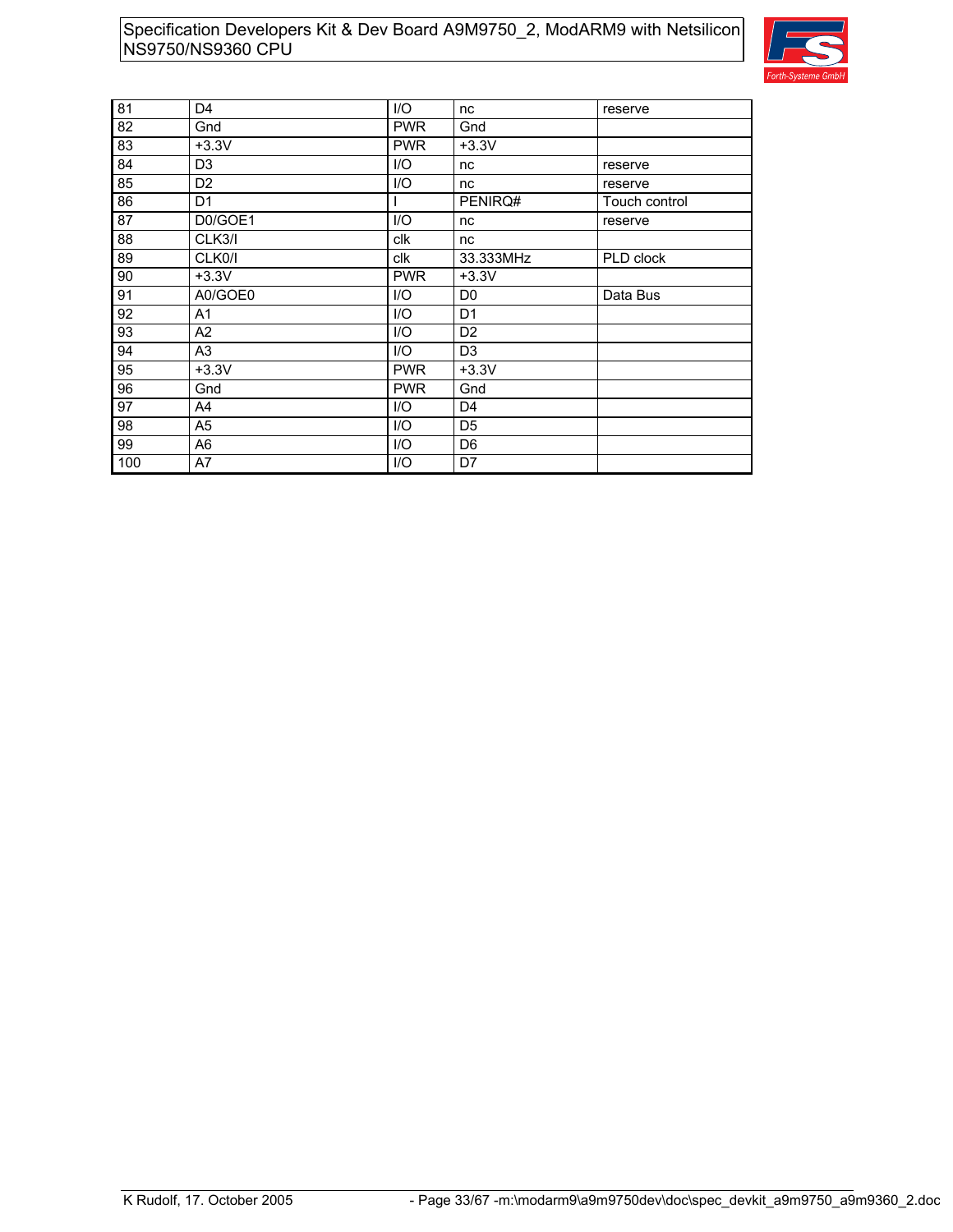

### **10. Mechanics**

The size of the board is selected, to support also the extended version of the module, with its additional connectors X3 and X4.

- board size 205x145mm.
- PCB ML6, SMD on both sides.
- Standard Module fits on 2 connectors X1,X2 with 120 pins each. Pitch 0.8mm.
- Additional connectors X3,X4 for extended Module with 60 pins each. Pitch 0.8mm

#### **10.1. Standard Module**

The module size is defined to 60 x 44mm. Two holes, for M2 screws, catercornered, are provided to enable fixing of the module at the base board.

Two board to board connectors are used on the module. Depending on the counterpart at the base board, different distances between module and base board can be realized. The least possible distance is 5mm.

Therefore the height of the parts mounted at the bottom side of the module should not exceed 2.5mm. The height of the parts mounted at the top side should not exceed 4.1mm.

| Board-to-Board |             |     | Module Connector X1, X2 |                          |             | Base Board Connector X1, X2 |                          |
|----------------|-------------|-----|-------------------------|--------------------------|-------------|-----------------------------|--------------------------|
| Distance h     | No. of Pins | Qtv | <b>Supplier</b>         | Order No.                | No. Of Pins | <b>Supplier</b>             | Order No.                |
| 8 mm           | 120         |     | AMP<br>Berg             | 177983-5<br>61082-121000 | 120         | AMP<br>Berg                 | 179031-5<br>61083-124000 |

### **10.2. Extended Module**

For further modules it might be necessary to have some additional hardware placed on the module, which will need more signal lines connected between module and base board, than actual available. To meet these future requirements, an extended board is defined, which has two additional board to board connectors with 60 pins each.

The size of the extended module is defined to 92 x 44mm. Two holes, for M2 screws, catercornered, are provided to enable fixing of the module at the base board.

| Board-to-Board | Module Connector X3, X4 |     |                 |                          |  |             | Base Board Connector X3, X4 |                          |
|----------------|-------------------------|-----|-----------------|--------------------------|--|-------------|-----------------------------|--------------------------|
| Distance h     | No. of Pins             | Qtv | <b>Supplier</b> | Order No.                |  | No. Of Pins | <b>Supplier</b>             | Order No.                |
| 8 mm           | 60                      |     | AMP<br>Berg     | 177983-2<br>61082-061009 |  | 60          | AMP<br>Berg                 | 179031-2<br>61083-064009 |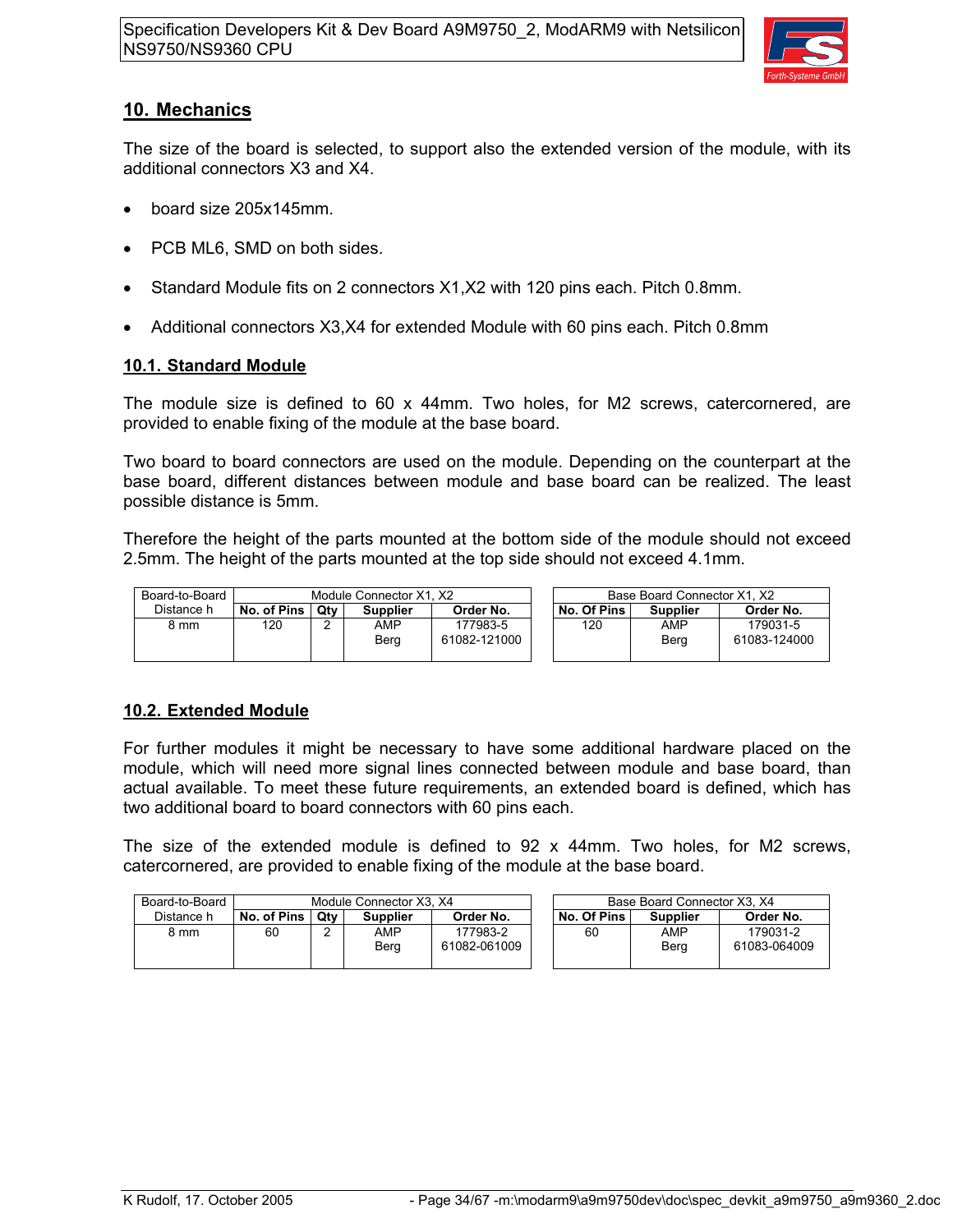

### **11. Appendix A: Module Pinning**

### **11.1. Module A9M9750**

See "Pin\_Description\_A9M9750\_X.pdf" or "\*.doc".

### **11.2. Module A9M9360**

See "Pin\_Description\_A9M9360\_X.pdf" or "\*.doc".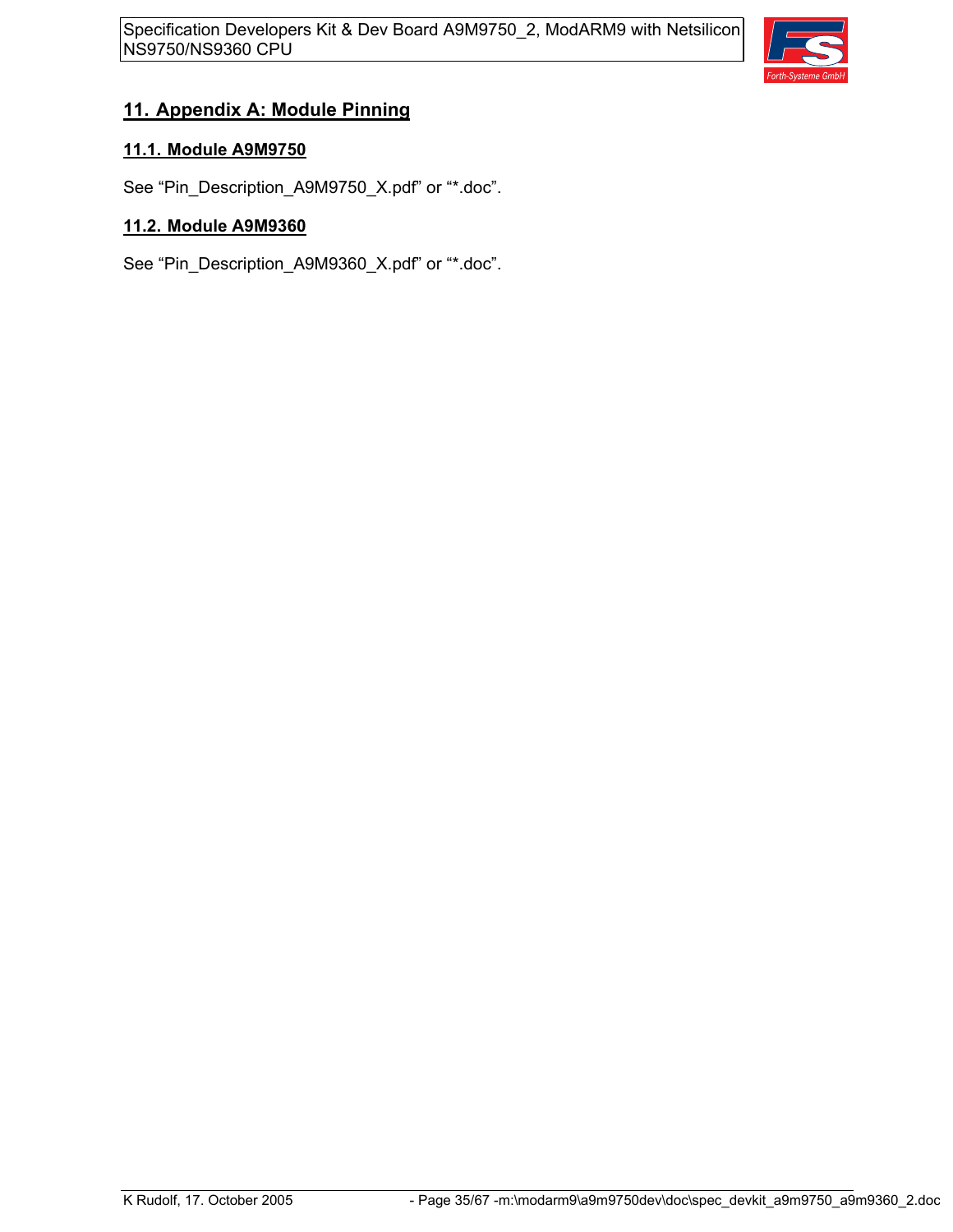

### **12. Appendix B: Board to Board Connectors**

Grey areas are standard pin locations, equal on all modules.

I = Input, O = Output, AI = Analog Input, P = Power

Check **ARM9 Module Pinning Table.xls** to get the latest information about the pinning.

#### **12.1. System Connector X1**

| Pin     | <b>Signal</b>     | <b>Type</b> | <b>Signal Name</b>  | <b>Description</b>                                          |
|---------|-------------------|-------------|---------------------|-------------------------------------------------------------|
| $X1-1$  | <b>GND</b>        | P           | <b>GND</b>          |                                                             |
| $X1-2$  | RSTIN#            |             | RSTIN#              | <b>Reset button</b>                                         |
| $X1-3$  | <b>PWRGOOD</b>    | O           | <b>PWRGOOD</b>      | System reset                                                |
| $X1-4$  | RSTOUT#           | O           | RESET DONE          | High when boot program loaded                               |
| $X1-5$  | <b>TCK</b>        |             | <b>TCK</b>          | <b>JTAG</b>                                                 |
| $X1-6$  | <b>TMS</b>        |             | <b>TMS</b>          | <b>JTAG</b>                                                 |
| $X1-7$  | <b>TDI</b>        |             | TDI                 | <b>JTAG</b>                                                 |
| $X1-8$  | TDO               | O           | <b>TDO</b>          | <b>JTAG</b>                                                 |
| $X1-9$  | TRST#             |             | TRST#               | <b>JTAG</b>                                                 |
| $X1-10$ | Conf <sub>0</sub> |             | DEBUGEN#            | Debug Enable                                                |
| $X1-11$ | Conf1             |             | NAND FWP#           | WP internal Flash                                           |
| $X1-12$ | Conf <sub>2</sub> |             | OCD EN#             | Enable On Chip Debugging                                    |
| $X1-13$ | Conf <sub>3</sub> |             | HCONF3              | high=PCI Mode, low=CardBus                                  |
| $X1-14$ | Conf4             |             | GPIO38              | Software Configuration                                      |
| $X1-15$ | Conf <sub>5</sub> |             | GPIO39              | Software Configuration                                      |
| $X1-16$ | Conf <sub>6</sub> |             | GPIO40              | Software Configuration                                      |
| $X1-17$ | Conf7             |             | GPIO41              | Software Configuration                                      |
| $X1-18$ | SPIA DO or TxDA   | $\circ$     | SPIA DO (GPIO8)     | SPI DO touch                                                |
| $X1-19$ | SPIA DI or RxDA   | T           | SPIA DI (GPIO9)     | SPI DI touch                                                |
| $X1-20$ | GPIO10            | $\circ$     | GPIO10              | free                                                        |
| $X1-21$ | IRQ <sub>2</sub>  | т           | IRQ2 (GPIO11)       | <b>IRQ from FPGA</b>                                        |
| $X1-22$ |                   | O           | FPGA CS0# (GPIO12)  | CS# FPGA Configuration EEPROM<br>via U41 analog switch      |
| $X1-23$ |                   | L           | GPIO13              | connected with 0R to RTC_INT# on<br>Module                  |
| $X1-24$ | SPIB DO or TXDB   | $\circ$     | SPIB_DO (GPIO0)     | SPI DO audio                                                |
| $X1-25$ | SPIB DI or RXDB   | T           | SPIB_DI (GPIO1)     | SPI DI audio                                                |
| $X1-26$ |                   | $\circ$     | DMA1 ACK# (GPIO2)   | free                                                        |
| $X1-27$ | DMA0 REQ          | T           | DMA0 REQ (GPIO3)    | DMA0 control from FPGA                                      |
| $X1-28$ |                   | O           | AUD_L3_MODE (GPIO4) | audio L3 port control                                       |
| $X1-29$ |                   | O           | DMA0 ACK# (GPIO5)   | DMA0 control to FPGA                                        |
| $X1-30$ |                   |             | SPIA CLK (GPIO6)    | audio control, SPI slave mode                               |
| $X1-31$ |                   |             | SPIA_CE# (GPIO7)    | audio control, SPI slave mode                               |
| $X1-32$ |                   |             | WAIT#               | external WAIT#                                              |
| $X1-33$ |                   | O           | A24                 | System Memory Address Bus, also<br>GPIO68 at A9M9360 module |
| $X1-34$ |                   | O           | A25                 | also GPIO69 at A9M9360 module                               |
| $X1-35$ |                   | O           | A26                 | n.a. with A9M9360 module                                    |
| X1-36   |                   | O           | A27                 | n.a. with A9M9360 module                                    |
| $X1-37$ |                   | I/O         | LCD D0 (GPIO24)     | LCD/TFT-Interface                                           |
| $X1-38$ |                   | I/O         | LCD D1 (GPIO25)     |                                                             |
| $X1-39$ | <b>GND</b>        | P           | <b>GND</b>          |                                                             |
| $X1-40$ |                   | I/O         | LCD D2 (GPIO26)     |                                                             |

K Rudolf, 17. October 2005 - Page 36/67 -m:\modarm9\a9m9750dev\doc\spec\_devkit\_a9m9750\_a9m9360\_2.doc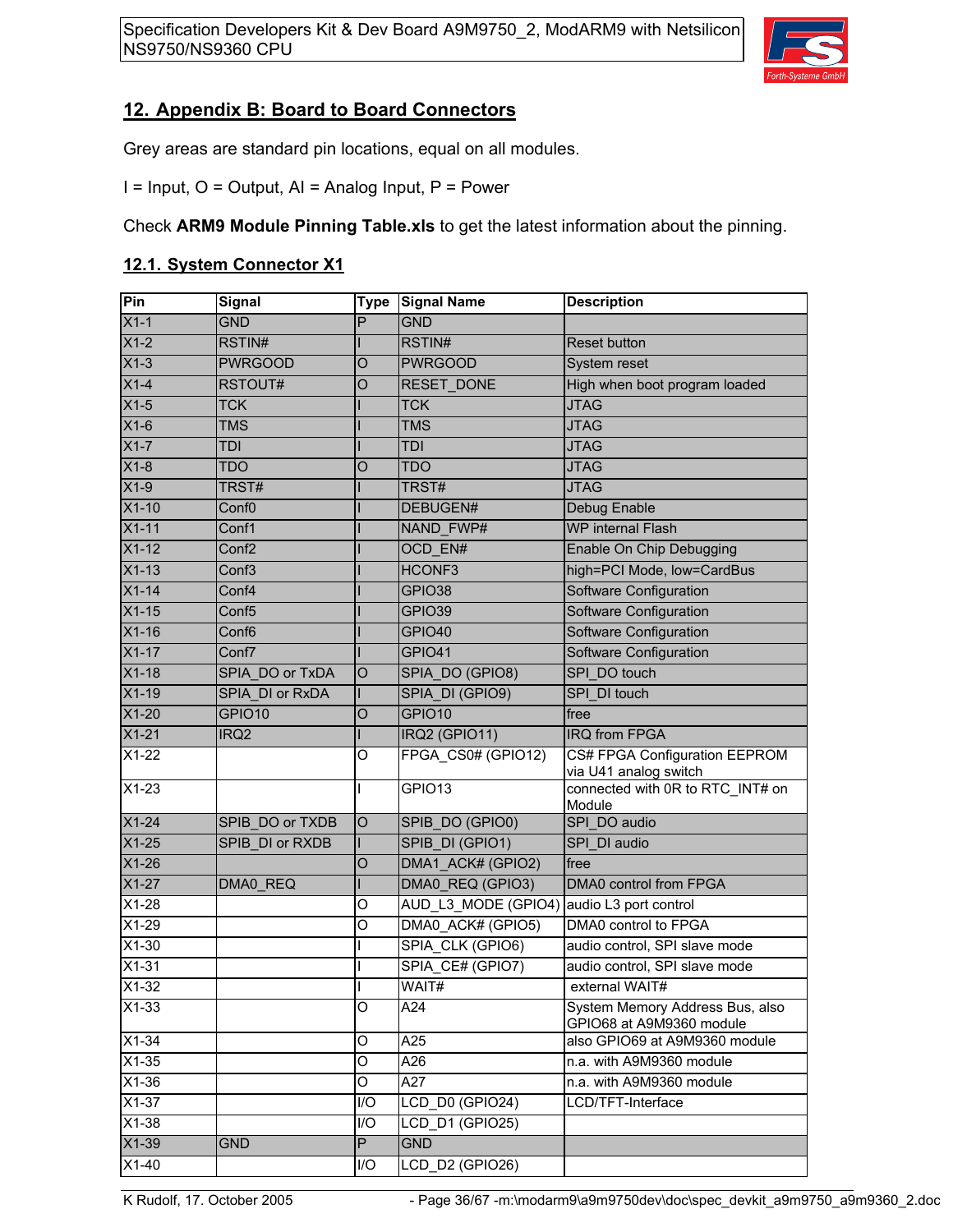

| Pin     | <b>Signal</b> | <b>Type</b> | <b>Signal Name</b>                                           | <b>Description</b>                                                                  |
|---------|---------------|-------------|--------------------------------------------------------------|-------------------------------------------------------------------------------------|
| $X1-41$ |               | 1/O         | LCD_D3 (GPIO27)                                              |                                                                                     |
| $X1-42$ |               | I/O         | $\overline{\text{LCD}}$ D <sub>4</sub> (GPIO <sub>28</sub> ) |                                                                                     |
| $X1-43$ |               | I/O         | <b>LCD D5 (GPIO29)</b>                                       |                                                                                     |
| $X1-44$ |               | 1/O         | LCD D6 (GPIO30)                                              |                                                                                     |
| $X1-45$ |               | I/O         | LCD D7 (GPIO31)                                              |                                                                                     |
| $X1-46$ |               | I/O         | LCD D8 (GPIO32)                                              |                                                                                     |
| $X1-47$ |               | I/O         | LCD D9 (GPIO33)                                              |                                                                                     |
| $X1-48$ |               | I/O         | LCD D10 (GPIO34)                                             |                                                                                     |
| $X1-49$ |               | I/O         | LCD D11 (GPIO35)                                             |                                                                                     |
| $X1-50$ |               | 1/O         | LCD D12 (GPIO36)                                             |                                                                                     |
| $X1-51$ |               | I/O         | LCD D13 (GPIO37)                                             |                                                                                     |
| $X1-52$ |               | 1/O         | LCD D14 (GPIO38)                                             |                                                                                     |
| $X1-53$ |               | I/O         | LCD D15 (GPIO39)                                             |                                                                                     |
| $X1-54$ |               | I/O         | LCD D16 (GPIO40)                                             |                                                                                     |
| $X1-55$ |               | I/O         | LCD D17 (GPIO41)                                             |                                                                                     |
| X1-56   |               | O           | FPGA DCLK or                                                 | CLK FPGA Conf. EEPROM via U41                                                       |
|         |               |             | USB EXTPHY D+<br>(GPIO42)                                    | analog switch or USB device external<br>PHY control                                 |
| $X1-57$ |               |             | FPGA DATA0 or<br>USB EXTPHY_D-<br>(GPIO43)                   | DO FPGA Conf. EEPROM via U41<br>analog switch or USB device external<br>PHY control |
| $X1-58$ |               | O           | FPGA ASDO or<br>USB EXTPHY OE#<br>(GPIO44)                   | DI FPGA Conf. EEPROM U41 analog<br>switch or USB device external PHY<br>control     |
| X1-59   |               |             | GPIO45                                                       | Control Push Button 1                                                               |
|         |               |             | or USB_PHY_RXD                                               | or USB device external PHY control                                                  |
| X1-60   |               |             | GPIO46                                                       | Control Push Button 2                                                               |
| $X1-61$ |               | O           | GPIO47                                                       | Debug LED                                                                           |
| X1-62   |               | I/O         | LCD PWREN (GPIO18)                                           | switch for backlight inverter                                                       |
| X1-63   |               | 1/O         | LCD AC BDE (GPIO22)                                          |                                                                                     |
| $X1-64$ |               | I/O         | LCD FRAME (GPIO21)                                           | via 22R series resistor                                                             |
| $X1-65$ |               | I/O         | LCD HSYNC (GPIO19)                                           | via 22R series resistor                                                             |
| X1-66   |               | I/O         | LCD CLK (GPIO20)                                             | via 22R series resistor                                                             |
| X1-67   |               | I/O         | LCD LEND GPIO23)                                             |                                                                                     |
| X1-68   |               | O           | A <sub>0</sub>                                               | <b>System Memory Address Bus</b>                                                    |
| X1-69   |               | O           | A <sub>1</sub>                                               |                                                                                     |
| $X1-70$ |               | O           | A2                                                           |                                                                                     |
| $X1-71$ |               | O           | A <sub>3</sub>                                               |                                                                                     |
| X1-72   |               | O           | A4                                                           |                                                                                     |
| $X1-73$ |               | O           | A <sub>5</sub>                                               |                                                                                     |
| $X1-74$ |               | O           | A <sub>6</sub>                                               |                                                                                     |
| $X1-75$ |               | O           | A7                                                           |                                                                                     |
| X1-76   |               | O           | A <sub>8</sub>                                               |                                                                                     |
| X1-77   |               | O           | A <sub>9</sub>                                               |                                                                                     |
| $X1-78$ |               | O           | A10                                                          |                                                                                     |
| X1-79   | <b>GND</b>    | P           | <b>GND</b>                                                   |                                                                                     |
| X1-80   |               | O           | A11                                                          |                                                                                     |
| $X1-81$ |               | O           | A12                                                          |                                                                                     |
| X1-82   |               | O           | A13                                                          |                                                                                     |
| X1-83   |               | O           | A14                                                          |                                                                                     |
| $X1-84$ |               | O           | A15                                                          |                                                                                     |
| $X1-85$ |               | O           | A16                                                          |                                                                                     |
| $X1-86$ |               | O           | A17                                                          |                                                                                     |
| $X1-87$ |               | O           | A18                                                          |                                                                                     |

K Rudolf, 17. October 2005 - Page 37/67 -m:\modarm9\a9m9750dev\doc\spec\_devkit\_a9m9750\_a9m9360\_2.doc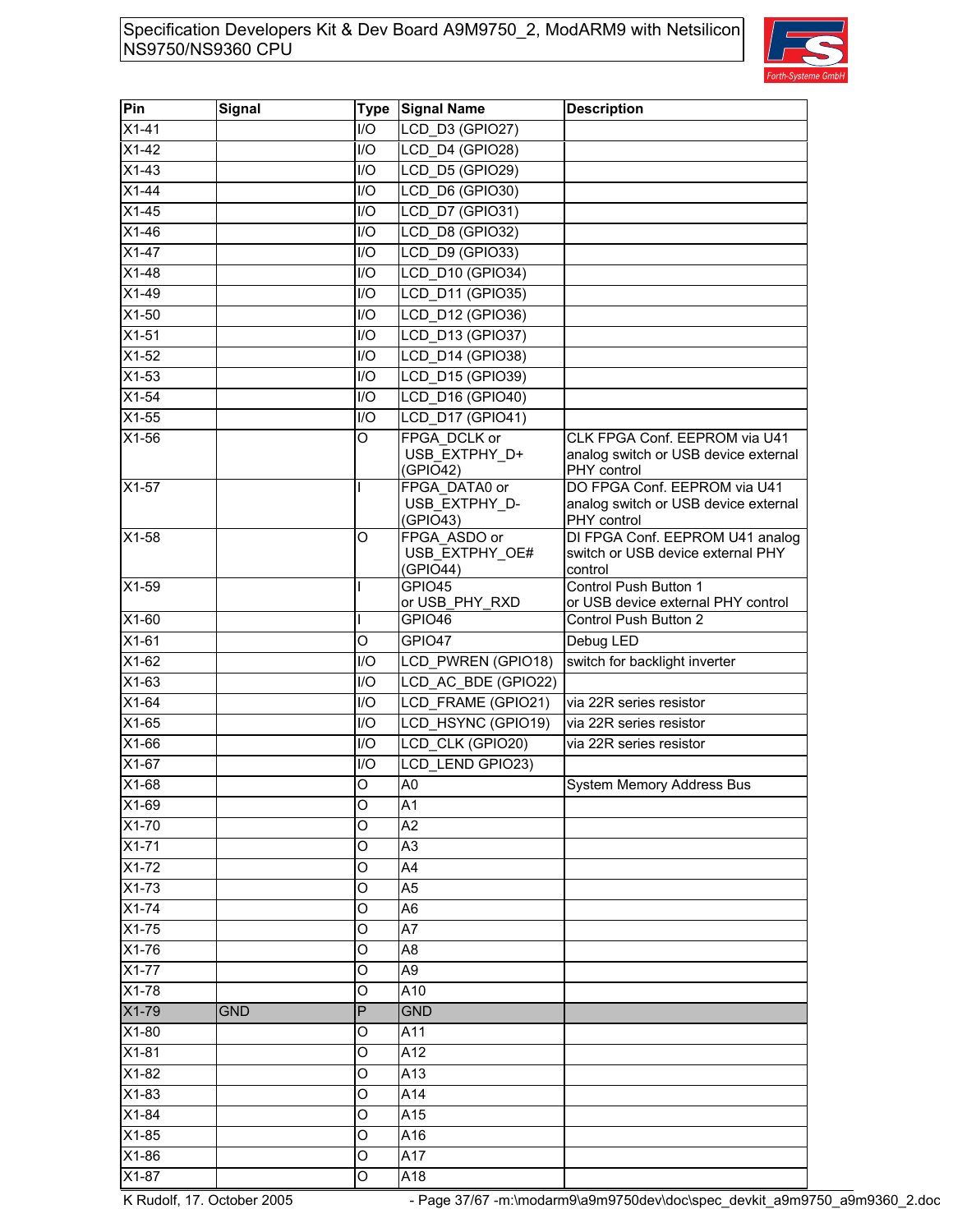

| <b>Signal</b>    | Type               | <b>Signal Name</b>          | <b>Description</b>                                                          |
|------------------|--------------------|-----------------------------|-----------------------------------------------------------------------------|
|                  | O                  | A19                         |                                                                             |
|                  | O                  | A20                         |                                                                             |
|                  | $\overline{O}$     | A21                         |                                                                             |
|                  | O                  | A22                         | also GPIO66 at A9M9360                                                      |
|                  | O                  | EXT OE#                     |                                                                             |
|                  | O                  | WE#                         |                                                                             |
|                  | O                  | A23                         | also GPIO67 at A9M9360                                                      |
|                  | Ο                  | EXT CS0#                    | Chip select from Module                                                     |
|                  | O                  | EXT CS2#                    | Chip select from Module                                                     |
|                  | $\overline{\circ}$ | EXT CS3#                    | Chip select from Module                                                     |
|                  |                    | nc                          |                                                                             |
| <b>PWREN</b>     |                    | 3.3V<br>input               | power sequencing not supported at A9M9750 0 Protos                          |
| <b>BATT FLT#</b> |                    | nc                          | not supported with A9M9750 and<br>A9M9360 modules                           |
|                  | L                  | USB EXTPHY SUSP<br>(GPIO48) | USB device external PHY control                                             |
|                  | L                  | <b>USBH OVERCURR</b>        | (USB OVERCURRENT)                                                           |
|                  | O                  | EXT BE0#                    | Upper Byte/Lower Byte Enable                                                |
|                  | O                  | EXT BE1#                    |                                                                             |
|                  | O                  | EXT BE2#                    |                                                                             |
|                  | O                  | EXT BE3#                    |                                                                             |
| SS0#             | O                  | SPIA EN# (GPIO15)           | SPI touch                                                                   |
| SPI_Master IN    |                    | nc                          |                                                                             |
| SPI Master OUT   |                    | nc                          |                                                                             |
| <b>SPICLK</b>    | O                  | SPIA CLK (GPIO14)           | SPI touch                                                                   |
| <b>IICSCL</b>    | $\Omega$           | <b>IICSCL</b>               | I2C, also GPIO70 or A26 at A9M9360                                          |
| <b>IICSDA</b>    | $II$               | <b>IICSDA</b>               | I2C, also GPIO71 or A27 at A9M9360                                          |
| USB Enum         | I/O                | USBh ENUM (GPIO17)          | USB host, switches pull-up to USBP-<br>or USBN line                         |
| <b>USBP</b>      | I/O                | USB IINTPHY P               | USB data +                                                                  |
| <b>USBN</b>      | I/O                | USB INTPHY N                | USB data -                                                                  |
| <b>VRTC</b>      | P                  | <b>VRTC</b>                 | Power for RTC                                                               |
| <b>GND</b>       | $\overline{P}$     | <b>GND</b>                  |                                                                             |
| $+3.3V$          | P                  | $+3.3V$                     | +3.3V for Peripherals                                                       |
| <b>VLIO</b>      | P                  | <b>VLIO</b>                 | Power from Li-Ion Battery for Core<br>Voltage<br>Connected to 3.3V normally |
| $+3.3V$          | P                  | $+3.3V$                     | +3.3V for Peripherals                                                       |
|                  |                    |                             | (GPIO16)                                                                    |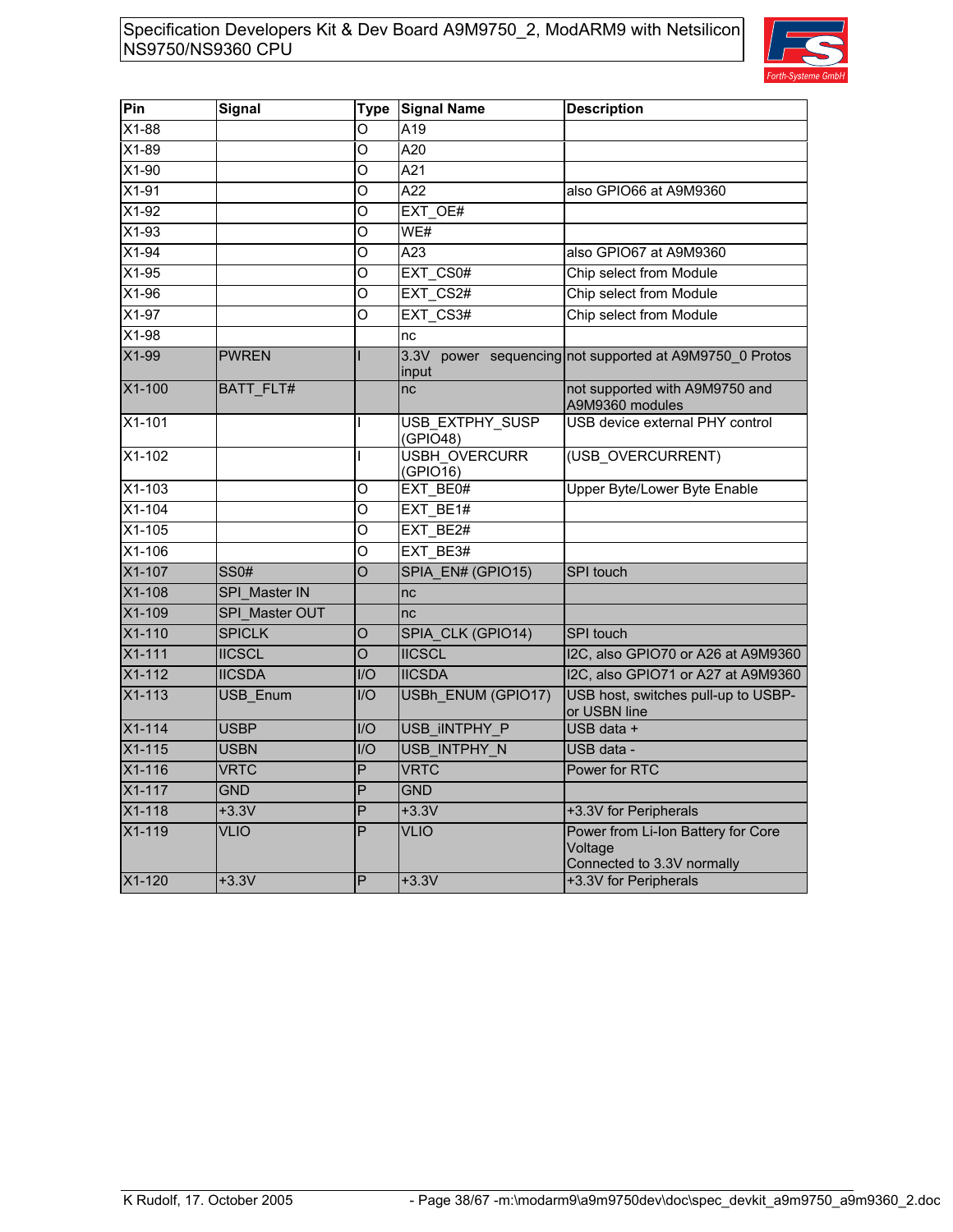

### **12.2. System Connector X2**

| Pin     | <b>Signal</b> | <b>Type</b>      | <b>Signal Name</b>          | <b>Description</b>                |
|---------|---------------|------------------|-----------------------------|-----------------------------------|
| $X2-1$  |               |                  | PCI INTA#, CINT             | PCI Bus / CardBus with A9M9750    |
|         |               |                  | or $N\overline{C}$          | Module,<br>NC with A9M9360 Module |
| $X2-2$  | <b>GND</b>    | $\mathsf{P}$     | <b>GND</b>                  |                                   |
| $X2-3$  |               |                  | PCI INTC#, CSTSCHG<br>or NC |                                   |
| $X2-4$  |               | ı                | PCI INTB#, CCLKRUN<br>or NC |                                   |
| $X2-5$  |               | O                | PCI RESET# or NC            |                                   |
| $X2-6$  |               | ı                | PCI INTD# or NC             |                                   |
| $X2-7$  |               | O                | PCI GNT0# or NC             | connected with 0R to PCI GNT1#    |
| $X2-8$  |               | P                | Gnd                         |                                   |
| $X2-9$  |               | O                | PCI GNT1#, CGNT<br>or NC    |                                   |
| $X2-10$ |               | O                | PCI CLK OUT or NC           |                                   |
| $X2-11$ |               | O                | PCI GNT2#, CVS2<br>or NC    |                                   |
| $X2-12$ |               | I                | PCI CLK IN or NC            |                                   |
| $X2-13$ |               | O                | PCI GNT3#, CVS3<br>or NC    |                                   |
| $X2-14$ |               | P                | Gnd                         |                                   |
| $X2-15$ |               | $\overline{I}/O$ | PCI AD30 or NC              |                                   |
| $X2-16$ |               |                  | PCI REQ0# or NC             | Connected with 0R to PCI_REQ1#    |
| $X2-17$ |               |                  | PCI REQ1#, CREQ<br>or NC    |                                   |
| $X2-18$ |               | L                | PCI REQ2#, CCD2<br>or NC    |                                   |
| $X2-19$ |               | T                | PCI REQ3#, CCD3<br>or NC    |                                   |
| $X2-20$ |               | I/O              | PCI AD31 or NC              |                                   |
| $X2-21$ |               | I/O              | PCI AD28 or NC              |                                   |
| $X2-22$ |               | I/O              | PCI AD29 or NC              |                                   |
| $X2-23$ |               | I/O              | PCI AD26 or NC              |                                   |
| $X2-24$ |               | I/O              | PCI AD27 or NC              |                                   |
| X2-25   |               | I/O              | PCI AD24 or NC              |                                   |
| $X2-26$ |               | I/O              | PCI AD25 or NC              |                                   |
| $X2-27$ |               | Τ                | PCI IDSEL or NC             | <b>IDSEL</b> from arbiter         |
| $X2-28$ |               | O                | PCI CBE3# or NC             |                                   |
| $X2-29$ |               | I/O              | PCI_AD22 or NC              |                                   |
| $X2-30$ |               | I/O              | PCI AD23 or NC              |                                   |
| $X2-31$ |               | I/O              | PCI AD20 or NC              |                                   |
| $X2-32$ |               | I/O              | PCI AD21 or NC              |                                   |
| $X2-33$ |               | I/O              | PCI AD18 or NC              |                                   |
| $X2-34$ |               | I/O              | PCI AD19 or NC              |                                   |
| $X2-35$ |               | I/O              | PCI AD16 or NC              |                                   |
| $X2-36$ |               | I/O              | PCI AD17 or NC              |                                   |
| $X2-37$ |               | I/O              | PCI FRAME# or NC            |                                   |
| $X2-38$ |               | I/O              | PCI CBE2# or NC             |                                   |
| X2-39   |               | I/O              | PCI TRDY# or NC             |                                   |
| $X2-40$ | <b>GND</b>    | P                | <b>GND</b>                  |                                   |
| $X2-41$ |               | I/O              | PCI IRDY# or NC             |                                   |
| $X2-42$ |               | I/O              | PCI STOP# or NC             |                                   |
| $X2-43$ |               | I/O              | PCI PAR or NC               |                                   |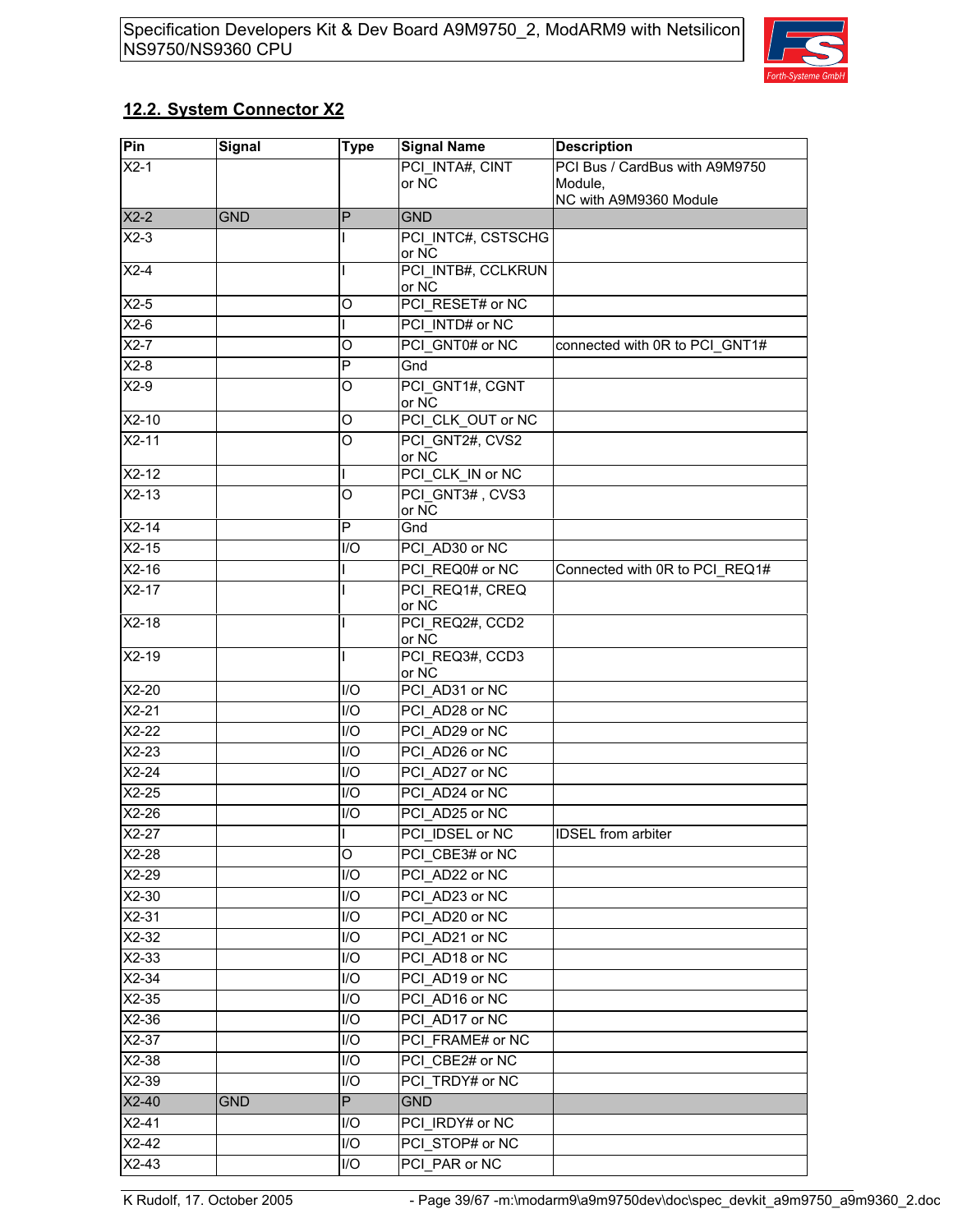

| external LCD clk for A9M9750 module,<br>NC for A9M9360 module |
|---------------------------------------------------------------|
|                                                               |
| Ethernet 0 Link/Activity LED                                  |
|                                                               |
| Ethrnet 0 10/100Mbit LED                                      |
|                                                               |
|                                                               |
|                                                               |
|                                                               |
|                                                               |
|                                                               |
|                                                               |
|                                                               |
|                                                               |
|                                                               |
|                                                               |
|                                                               |
|                                                               |
|                                                               |
|                                                               |
|                                                               |
|                                                               |
|                                                               |
|                                                               |
|                                                               |
|                                                               |
|                                                               |
|                                                               |
|                                                               |
|                                                               |
|                                                               |

K Rudolf, 17. October 2005 - Page 40/67 -m:\modarm9\a9m9750dev\doc\spec\_devkit\_a9m9750\_a9m9360\_2.doc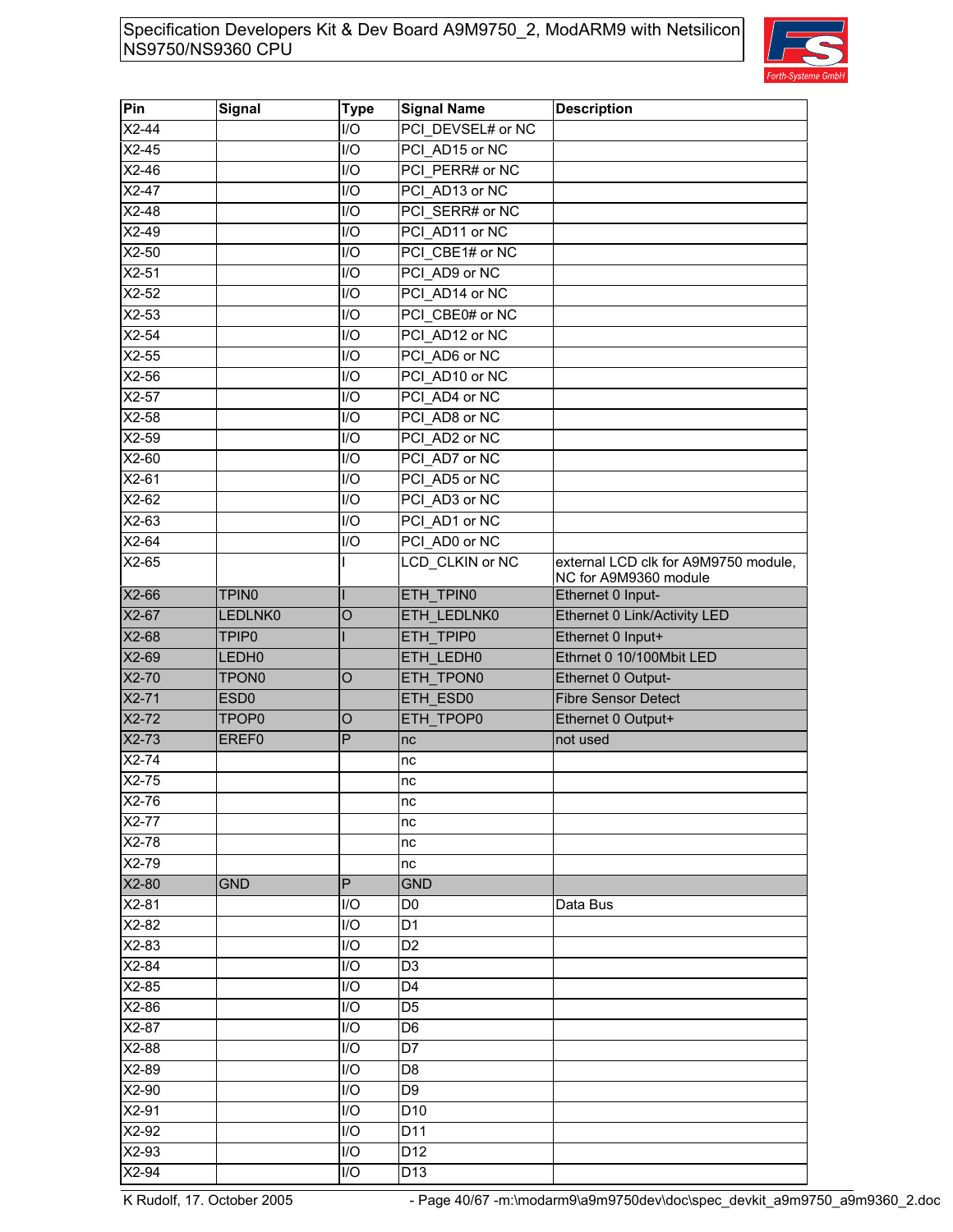

| Pin        | <b>Signal</b> | <b>Type</b>             | <b>Signal Name</b> | <b>Description</b>               |
|------------|---------------|-------------------------|--------------------|----------------------------------|
| $X2-95$    |               | $U$ O                   | D <sub>14</sub>    |                                  |
| X2-96      |               | I/O                     | D <sub>15</sub>    |                                  |
| $X2-97$    |               | I/O                     | D <sub>16</sub>    |                                  |
| X2-98      |               | $\mathsf{I}/\mathsf{O}$ | D <sub>17</sub>    |                                  |
| X2-99      |               | 1/O                     | D <sub>18</sub>    |                                  |
| X2-100     |               | I/O                     | D <sub>19</sub>    |                                  |
| X2-101     |               | I/O                     | D <sub>20</sub>    |                                  |
| X2-102     |               | I/O                     | D <sub>21</sub>    |                                  |
| $X2-103$   |               | I/O                     | $\overline{D22}$   |                                  |
| X2-104     |               | I/O                     | D <sub>23</sub>    |                                  |
| X2-105     |               | I/O                     | D <sub>24</sub>    |                                  |
| X2-106     |               | I/O                     | D <sub>25</sub>    |                                  |
| X2-107     |               | I/O                     | D <sub>26</sub>    |                                  |
| X2-108     |               | I/O                     | D <sub>27</sub>    |                                  |
| X2-109     |               | I/O                     | D <sub>28</sub>    |                                  |
| X2-110     |               | I/O                     | D <sub>29</sub>    |                                  |
| X2-111     |               | I/O                     | D <sub>30</sub>    |                                  |
| X2-112     |               | I/O                     | D31                |                                  |
| $X2 - 113$ |               | O                       | nc (A28)           | <b>Reserved Address Lines</b>    |
| $X2 - 114$ |               | $\circ$                 | nc (A29)           |                                  |
| X2-115     |               | $\overline{O}$          | nc (A30)           |                                  |
| $X2-116$   |               | O                       | nc (A31)           |                                  |
| X2-117     | CANTXD/CANH   | $\overline{O}$          | CANTX0             | A9M9750 / A9M9360 no CAN support |
| $X2-118$   | CANRXD/CANL   |                         | CANRX0             | A9M9750 / A9M9360 no CAN support |
| X2-119     | <b>CLKOUT</b> | $\circ$                 | <b>BCLKOUT0</b>    | <b>Buffered Clockout0</b>        |
| X2-120     | <b>GND</b>    | P                       | <b>GND</b>         |                                  |

### **12.3. System Connector X3**

| Pin     | <b>Signal</b> | <b>Type</b> | <b>Signal Name</b> | <b>Description</b> |
|---------|---------------|-------------|--------------------|--------------------|
| $X3-1$  | <b>GND</b>    | ΙP          | <b>GND</b>         |                    |
| $X3-2$  |               |             |                    |                    |
| $X3-3$  |               |             |                    |                    |
| $X3-4$  |               |             |                    |                    |
| $X3-5$  |               |             |                    |                    |
| $X3-6$  |               |             |                    |                    |
| $X3-7$  |               |             |                    |                    |
| $X3-8$  |               |             |                    |                    |
| $X3-9$  |               |             |                    |                    |
| $X3-10$ |               |             |                    |                    |
| $X3-11$ |               |             |                    |                    |
| $X3-12$ |               |             |                    |                    |
| $X3-13$ |               |             |                    |                    |
| $X3-14$ |               |             |                    |                    |
| $X3-15$ |               |             |                    |                    |
| $X3-16$ |               |             |                    |                    |
| $X3-17$ |               |             |                    |                    |
| $X3-18$ |               |             |                    |                    |
| X3-19   |               |             |                    |                    |
| $X3-20$ |               |             |                    |                    |
| $X3-21$ |               |             |                    |                    |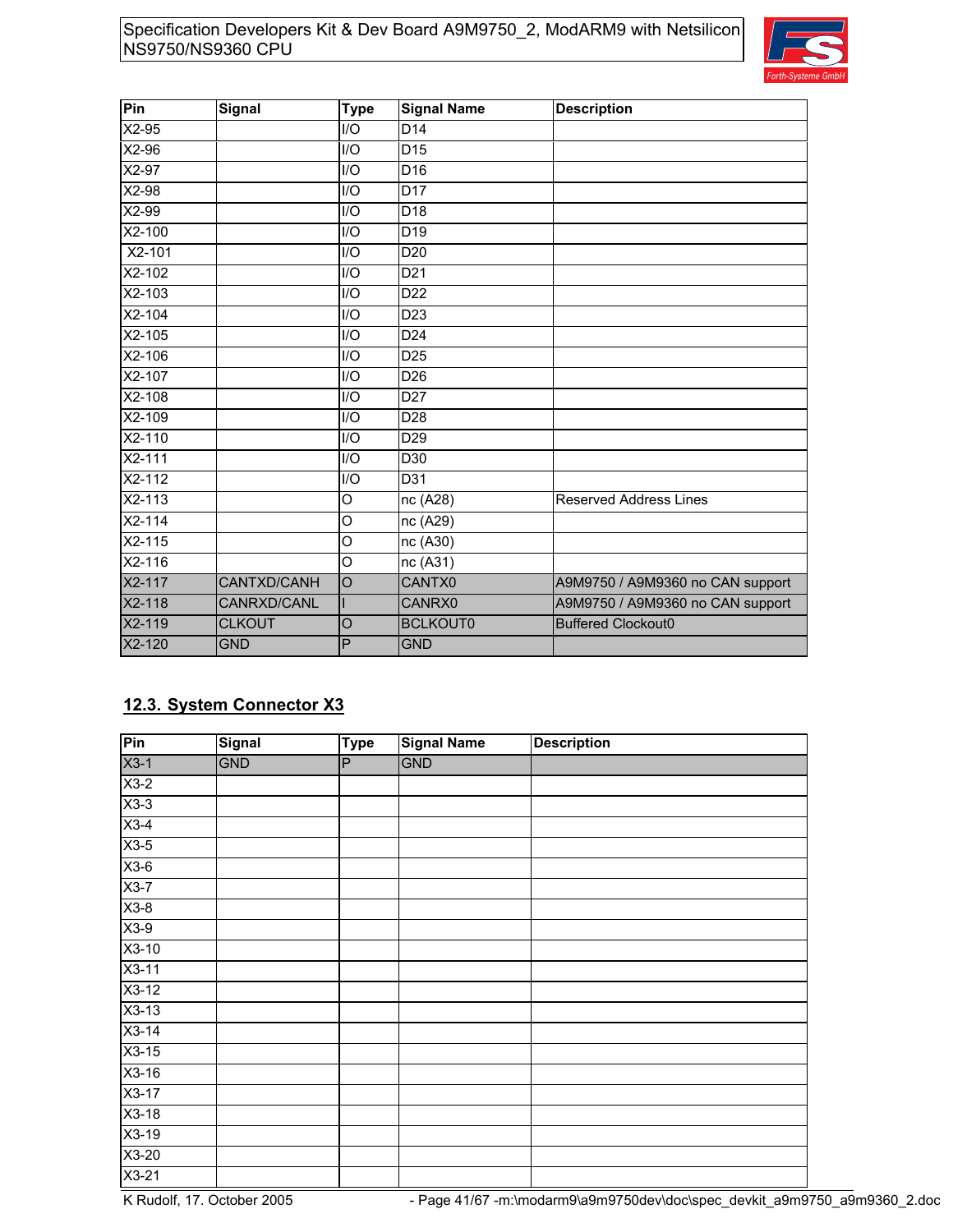

| Pin     | Signal     | <b>Type</b>    | <b>Signal Name</b> | <b>Description</b> |
|---------|------------|----------------|--------------------|--------------------|
| $X3-22$ |            |                |                    |                    |
| $X3-23$ |            |                |                    |                    |
| $X3-24$ |            |                |                    |                    |
| $X3-25$ |            |                |                    |                    |
| X3-26   |            |                |                    |                    |
| $X3-27$ |            |                |                    |                    |
| X3-28   |            |                |                    |                    |
| X3-29   |            |                |                    |                    |
| $X3-30$ |            |                |                    |                    |
| $X3-31$ | <b>GND</b> | P              | GND                |                    |
| X3-32   |            |                |                    |                    |
| $X3-33$ |            |                |                    |                    |
| $X3-34$ |            |                |                    |                    |
| $X3-35$ |            |                |                    |                    |
| $X3-36$ |            |                |                    |                    |
| X3-37   |            |                |                    |                    |
| X3-38   |            |                |                    |                    |
| $X3-39$ |            |                |                    |                    |
| $X3-40$ |            |                |                    |                    |
| $X3-41$ |            |                |                    |                    |
| $X3-42$ |            |                |                    |                    |
| $X3-43$ |            |                |                    |                    |
| $X3-44$ |            |                |                    |                    |
| $X3-45$ |            |                |                    |                    |
| X3-46   |            |                |                    |                    |
| X3-47   |            |                |                    |                    |
| $X3-48$ |            |                |                    |                    |
| $X3-49$ |            |                |                    |                    |
| X3-50   |            |                |                    |                    |
| $X3-51$ |            |                |                    |                    |
| X3-52   |            |                |                    |                    |
| X3-53   |            |                |                    |                    |
| $X3-54$ |            |                |                    |                    |
| $X3-55$ |            |                |                    |                    |
| X3-56   |            |                |                    |                    |
| $X3-57$ |            |                |                    |                    |
| $X3-58$ |            |                |                    |                    |
| X3-59   | <b>GND</b> | $\overline{P}$ | <b>GND</b>         |                    |
| $X3-60$ |            |                |                    |                    |

### **12.4. System Connector X4**

| Pin               | Signal     | <b>Type</b> | <b>Signal Name</b> | <b>Description</b> |
|-------------------|------------|-------------|--------------------|--------------------|
| $X4-1$            |            |             |                    |                    |
| $X4-2$            | <b>GND</b> | P           | <b>GND</b>         |                    |
| $\overline{X4-3}$ |            |             |                    |                    |
| $X4-4$            |            |             |                    |                    |
| $X4-5$            |            |             |                    |                    |
| $X4-6$            |            |             |                    |                    |
| $X4-7$            |            |             |                    |                    |
| $X4-8$            |            |             |                    |                    |

K Rudolf, 17. October 2005 - Page 42/67 -m:\modarm9\a9m9750dev\doc\spec\_devkit\_a9m9750\_a9m9360\_2.doc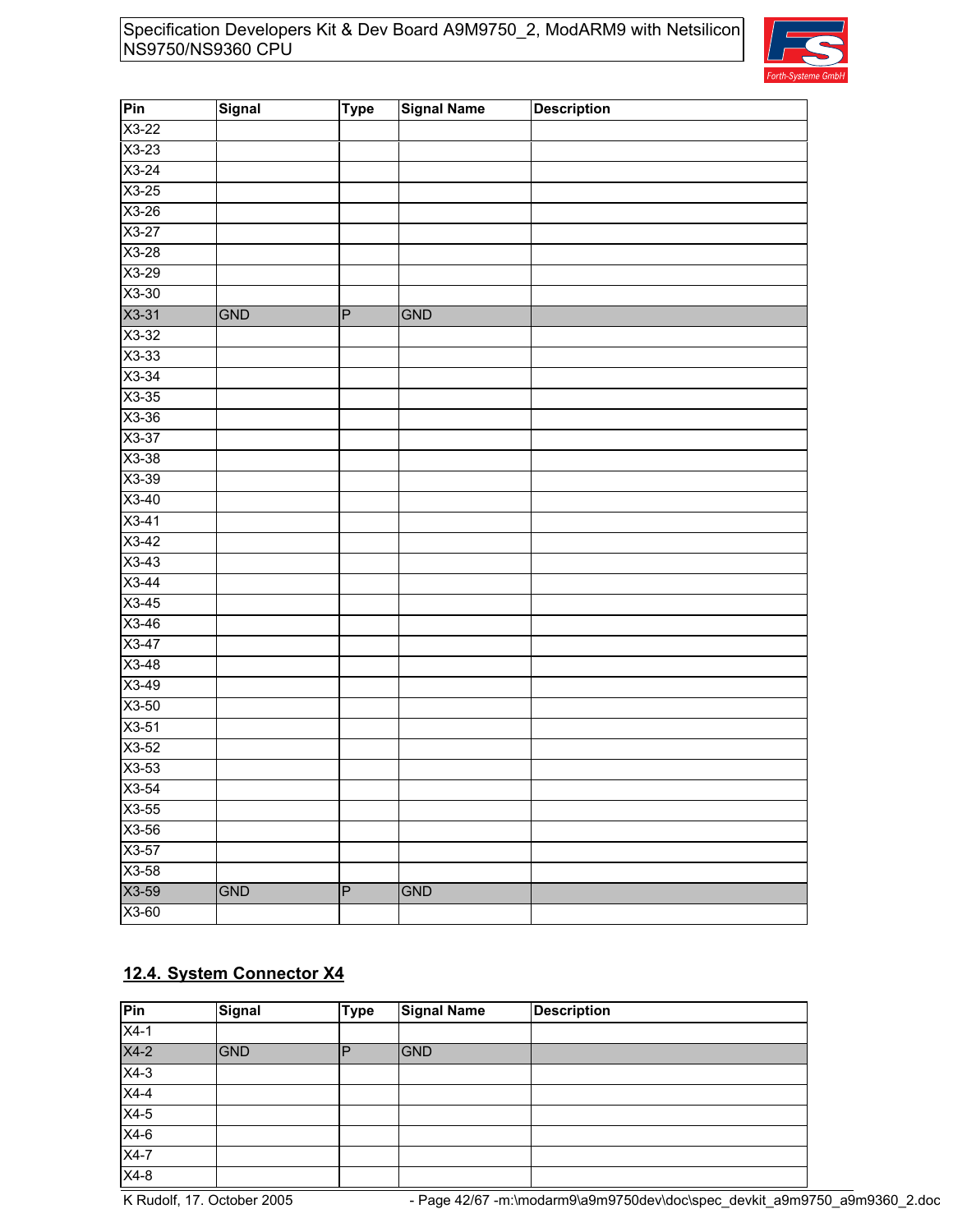

| Pin     | Signal | <b>Type</b> | <b>Signal Name</b> | <b>Description</b> |
|---------|--------|-------------|--------------------|--------------------|
| $X4-9$  |        |             |                    |                    |
| $X4-10$ |        |             |                    |                    |
| $X4-11$ |        |             |                    |                    |
| $X4-12$ |        |             |                    |                    |
| $X4-13$ |        |             |                    |                    |
| $X4-14$ |        |             |                    |                    |
| $X4-15$ |        |             |                    |                    |
| X4-16   |        |             |                    |                    |
| $X4-17$ |        |             |                    |                    |
| $X4-18$ |        |             |                    |                    |
| $X4-19$ |        |             |                    |                    |
| $X4-20$ |        |             |                    |                    |
| $X4-21$ |        |             |                    |                    |
| $X4-22$ |        |             |                    |                    |
| $X4-23$ |        |             |                    |                    |
| $X4-24$ |        |             |                    |                    |
| $X4-25$ |        |             |                    |                    |
| $X4-26$ |        |             |                    |                    |
| $X4-27$ |        |             |                    |                    |
| $X4-28$ |        |             |                    |                    |
| $X4-29$ |        |             |                    |                    |
| X4-30   | GND    | $\mathsf P$ | GND                |                    |
| $X4-31$ |        |             |                    |                    |
| $X4-32$ |        |             |                    |                    |
| $X4-33$ |        |             |                    |                    |
| $X4-34$ |        |             |                    |                    |
| $X4-35$ |        |             |                    |                    |
| $X4-36$ |        |             |                    |                    |
| X4-37   |        |             |                    |                    |
| X4-38   |        |             |                    |                    |
| X4-39   |        |             |                    |                    |
| X4-40   |        |             |                    |                    |
| $X4-41$ |        |             |                    |                    |
| X4-42   |        |             |                    |                    |
| $X4-43$ |        |             |                    |                    |
| $X4-44$ |        |             |                    |                    |
| $X4-45$ |        |             |                    |                    |
| $X4-46$ |        |             |                    |                    |
| $X4-47$ |        |             |                    |                    |
| X4-48   |        |             |                    |                    |
| X4-49   |        |             |                    |                    |
| X4-50   |        |             |                    |                    |
| $X4-51$ |        |             |                    |                    |
| X4-52   |        |             |                    |                    |
| $X4-53$ |        |             |                    |                    |
| $X4-54$ |        |             |                    |                    |
| $X4-55$ |        |             |                    |                    |
| $X4-56$ |        |             |                    |                    |
| X4-57   |        |             |                    |                    |
| X4-58   |        |             |                    |                    |
| X4-59   |        |             |                    |                    |
|         |        |             |                    |                    |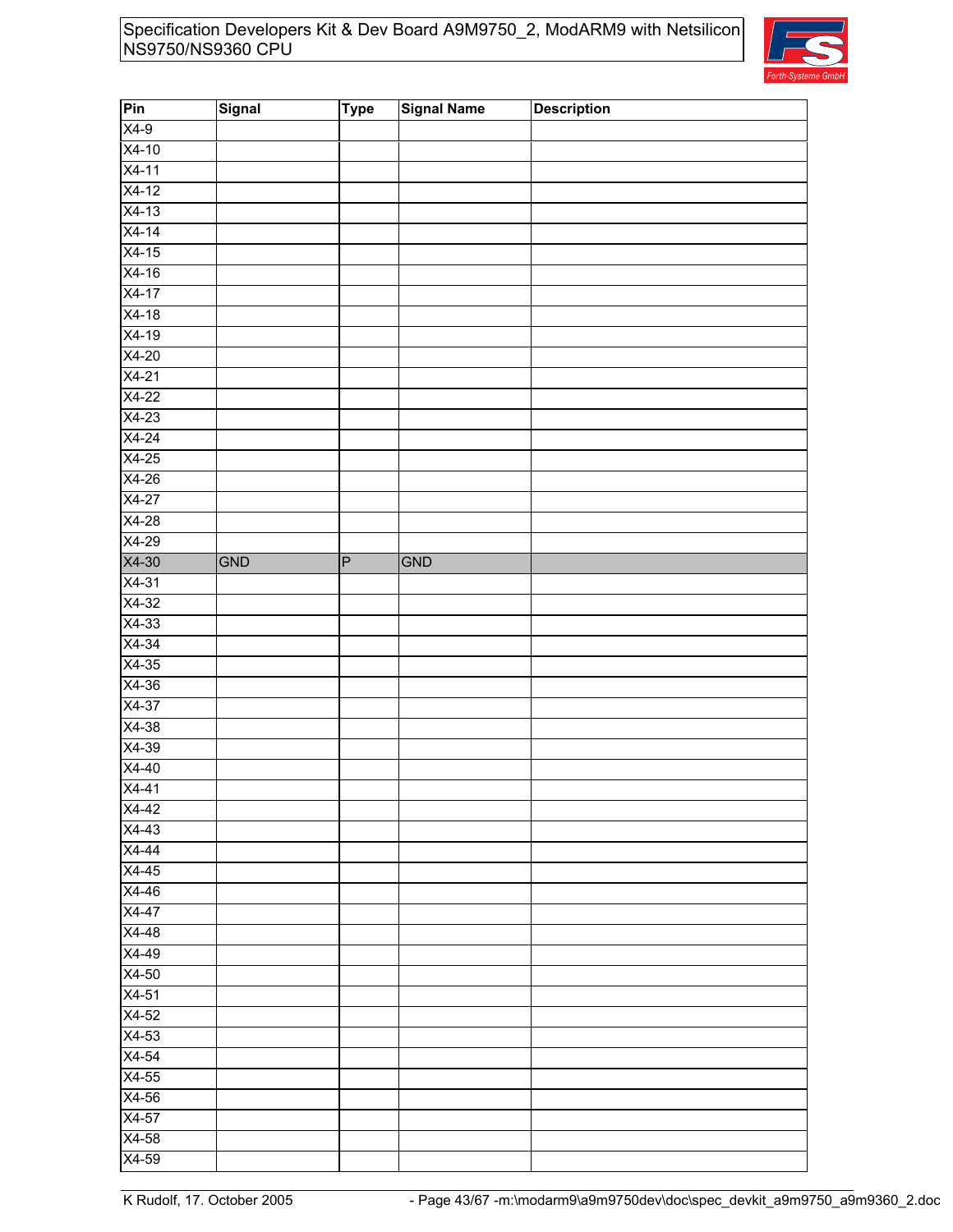

| Pin   | <b>Signal</b> | vpe | <b>Signal Name</b> | <b>Description</b> |
|-------|---------------|-----|--------------------|--------------------|
| X4-60 | GND           | ۱в  | GND                |                    |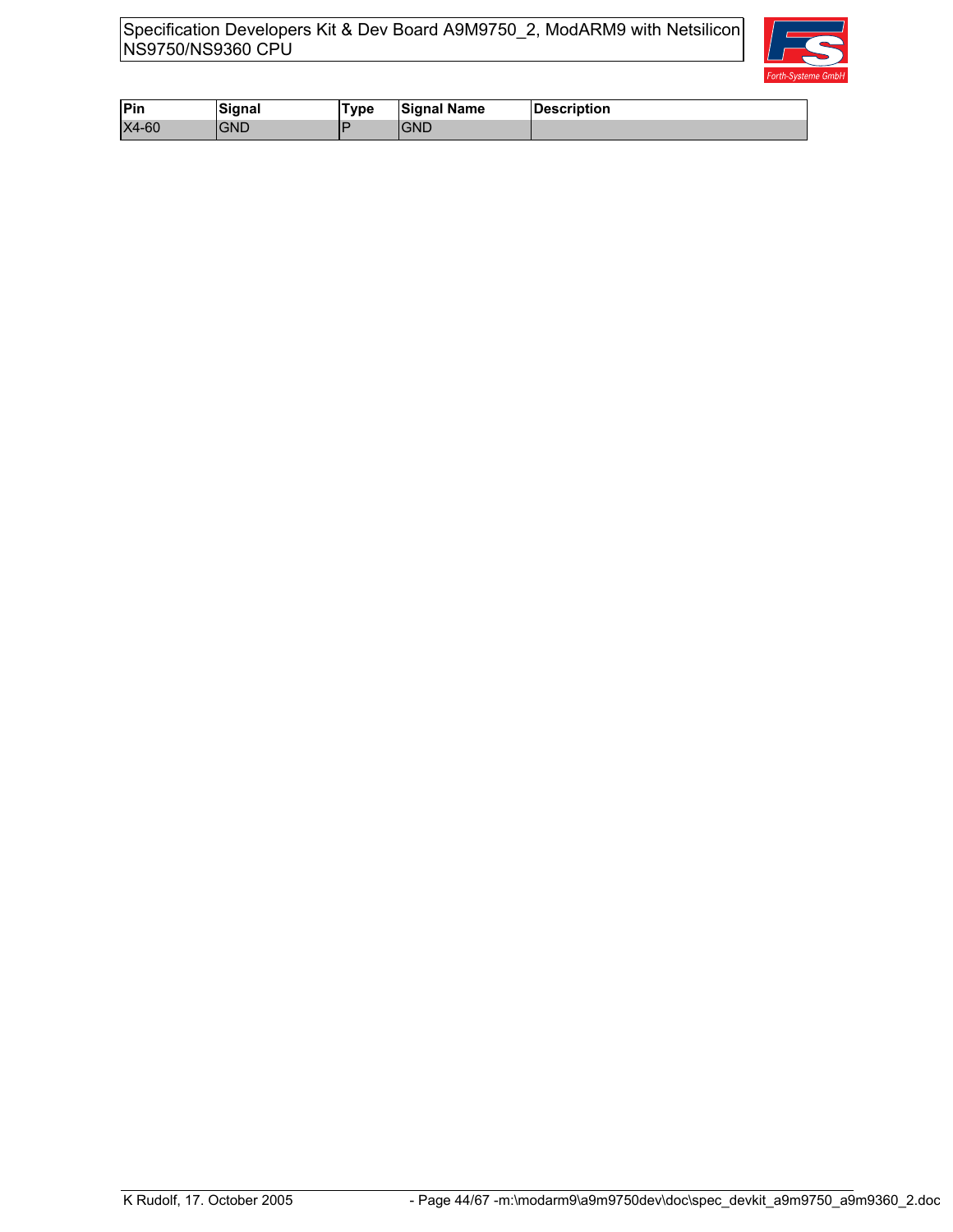

### **13. Appendix C: Expansion Connectors**

### **13.1. Module Connector X1 versus X10/X11 Expansion Pin Rows**

| Pin                     | X10, Row A              | X10, Row B                                        | X11, Row C               | X11, Row D        |
|-------------------------|-------------------------|---------------------------------------------------|--------------------------|-------------------|
| $\mathbf{1}$            | <b>GND</b>              | RSTIN#                                            | <b>PWRGOOD</b>           | RSTOUT#           |
| $\overline{2}$          | <b>TCK</b>              | <b>TMS</b>                                        | TDI                      | <b>TDO</b>        |
| $\overline{3}$          | TRST#                   | DEBUGEN#                                          | <b>NAND FWP#</b>         | OCD EN#           |
| $\overline{\mathbf{4}}$ | PCI/CardBus Mode        | CONF4                                             | CONF5                    | CONF <sub>6</sub> |
| 5                       | CONF7                   | SPIA DO                                           | SPIA DI                  | GPIO10            |
| 6                       | IRQ <sub>2</sub>        | nc (GPIO12)                                       | GPIO13                   | SPIB DO           |
| $\overline{7}$          | SPIB DI                 | DMA1 ACK#                                         | DMA0 REQ                 | AUD L3 MODE       |
| 8                       | DMA0 ACK#               | SPIB CLK                                          | SPIB CE#                 | WAIT#             |
| 9                       | A24                     | A25                                               | A26                      | A27               |
| 10                      | LCD D0                  | LCD D1                                            | <b>GND</b>               | LCD D2            |
| 11                      | LCD_D <sub>3</sub>      | LCD D4                                            | LCD D5                   | LCD D6            |
| 12                      | LCD D7                  | LCD D8                                            | LCD D9                   | LCD D10           |
| 13                      | LCD D11                 | LCD D12                                           | LCD D13                  | LCD D14           |
| 14                      | LCD D15                 | $LCD_$ D <sub>16</sub>                            | LCD D17                  | (CLK<br>GPIO42    |
|                         |                         |                                                   |                          | FPGA EEPROM)      |
| 15                      |                         | GPIO43 (DI FPGA GPIO44 (DO FPGA GPIO45 (Button 1) |                          | GPIO46 (Button2)  |
|                         | EEPROM)                 | EEPROM)                                           |                          |                   |
| 16                      | GPIO47 (DEBUG LCD PWREN |                                                   | LCD AC BDE               | <b>LCD FRAME</b>  |
|                         | LED)                    |                                                   |                          |                   |
| 17                      | LCD_HSYNC               | LCD CLK                                           | LCD LEND                 | A <sub>0</sub>    |
| 18                      | A1                      | A2                                                | A <sub>3</sub>           | A4                |
| 19                      | A <sub>5</sub>          | A <sub>6</sub>                                    | $\overline{A7}$          | $\overline{AB}$   |
| 20                      | A <sub>9</sub>          | A10                                               | <b>GND</b>               | A11               |
| 21                      | A12                     | A13                                               | A14                      | A15               |
| 22                      | A16                     | A17                                               | A18                      | A19               |
| 23                      | A20                     | A21                                               | A22                      | EXT OE#           |
| 24                      | WE#                     | A23                                               | $\overline{\text{CS0#}}$ | CS <sub>2#</sub>  |
| 25                      | $\overline{CS3#}$       | nc                                                | <b>PWR EN (**)</b>       | nc (BATT_FLT#)    |
| 26                      | GPIO48                  | GPIO16                                            | EXT BE0#                 | EXT BE1#          |
|                         | (DMA1_REQ)              | (USBH_OVC#)                                       |                          |                   |
| 27                      | EXT BE2#                | EXT BE3#                                          | SPIA CE#                 | nc                |
| 28                      | nc                      | SPIA_CLK                                          | <b>IICSCL</b>            | <b>IICSDA</b>     |
| 29                      | GPIO17                  | USB_INTPHY_P                                      | USB_INTPHY_N             | <b>VRTC</b>       |
|                         | (USBH_ENUM#)            | via R95                                           | via R96                  |                   |
| 30<br>31                | <b>GND</b>              | <b>GND</b>                                        | <b>VLIO</b>              | <b>VLIO</b>       |
|                         |                         |                                                   |                          |                   |
| $\overline{32}$         | 3.3V IN $(*)$           | $3.3V$ IN $(*)$                                   | 3.3V IN $(*)$            | $3.3V$ IN $(*)$   |

(\*) 3.3V\_IN is unswitched 3.3V, +3.3V is switched with PWREN high

(\*\*) Power Sequencing Control from Module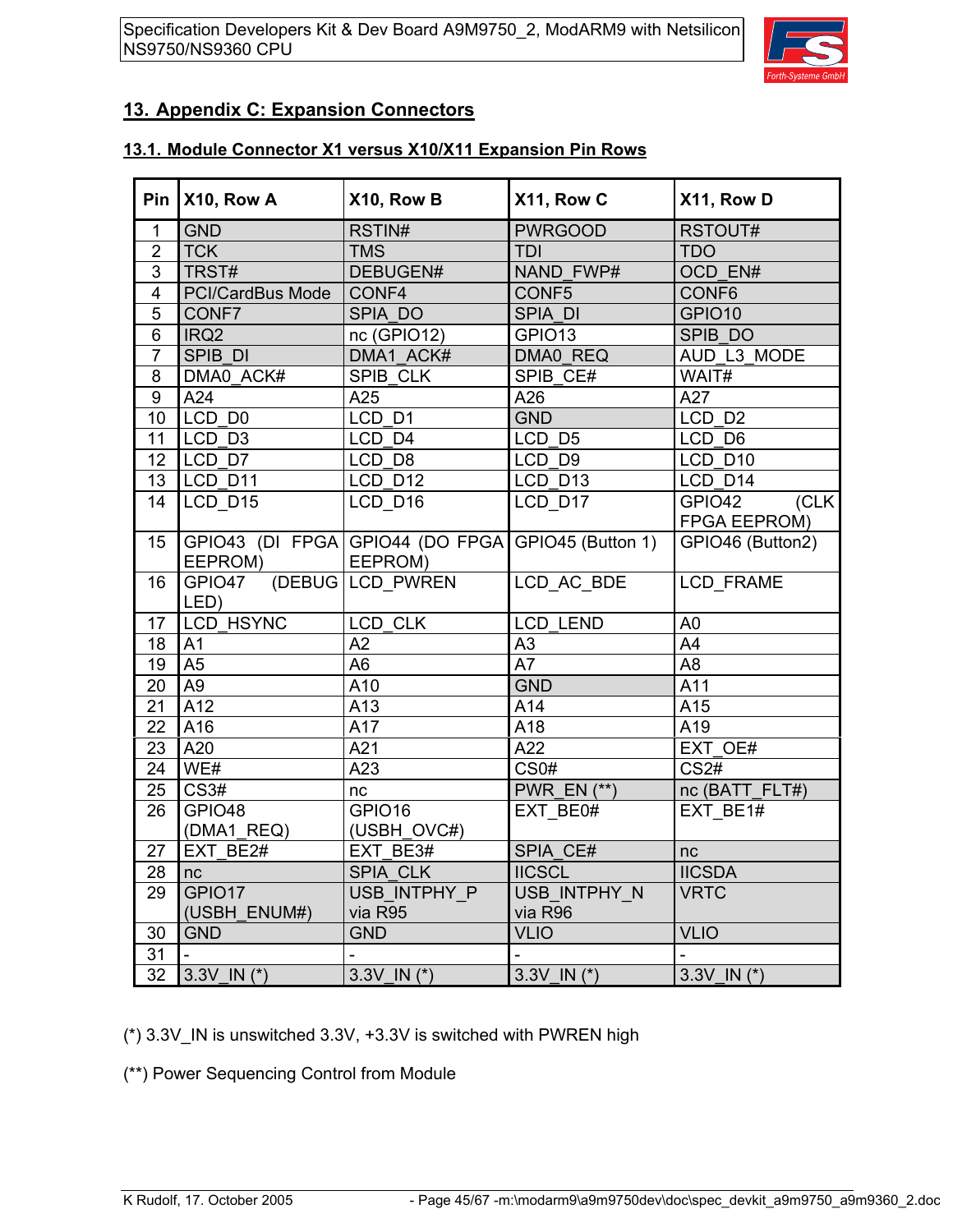

### **13.2. Module Connector X2 versus X20/X21 Expansion Pin Rows**

A9M9360 Module has no PCI/CardBus interface, all signals with the prefix PCI are NC

|                 | Pin $X20$ , Row A | X20, Row B        | X21, Row C      | X21, Row D                        |
|-----------------|-------------------|-------------------|-----------------|-----------------------------------|
| $\mathbf{1}$    | PCI INTA#         | <b>GND</b>        | PCI INTC#       | PCI INTB#                         |
| $\overline{2}$  | PCI RESET#        | PCI INTD#         | PCI GNT0#       | Gnd                               |
| 3               | PCI GNT1#         | PCI CLK OUT       | PCI GNT2#       | PCI CLK EXP                       |
| $\overline{4}$  | PCI_GNT3#         | Gnd               | PCI AD30        | PCI REQ0#                         |
| 5               | PCI REQ1#         | PCI REQ2#         | PCI REQ3#       | PCI AD31                          |
| $\overline{6}$  | PCI AD28          | PCI AD29          | PCI AD26        | PCI AD27                          |
| $\overline{7}$  | PCI AD24          | PCI AD25          | PCI IDSEL       | PCI CBE3#                         |
| 8               | PCI AD22          | PCI AD23          | PCI AD20        | PCI AD21                          |
| 9               | PCI AD18          | PCI AD19          | PCI AD16        | PCI AD17                          |
| 10              | PCI FRAME#        | PCI CBE2#         | PCI TRDY#       | Gnd                               |
| 11              | PCI IRDY#         | PCI STOP#         | PCI PAR         | PCI DEVSEL#                       |
| 12              | PCI_AD15          | PCI PERR#         | PCI AD13        | PCI SERR#                         |
| 13              | PCI AD11          | PCI_CBE1#         | PCI AD9         | PCI AD14                          |
| 14              | PCI CBE0#         | PCI AD12          | PCI AD6         | PCI AD12                          |
| 15              | PCI AD4           | PCI AD8           | PCI AD2         | PCI AD7                           |
| 16              | PCI AD5           | PCI AD3           | PCI AD1         | PCI AD0                           |
| 17              | LCD CLKIN (**)    | ETH TPINO via R97 | LEDLNK0         | ETH TPIP0 via R98                 |
| 18              | ETH LEDH0         | ETH TPON0 via R99 | ETH ESD0        | ETH TPOP0 via<br>R <sub>100</sub> |
| 19              | nc                | nc                | nc              | nc                                |
| 20              | nc                | nc                | nc              | <b>GND</b>                        |
| 21              | D <sub>0</sub>    | D <sub>1</sub>    | D <sub>2</sub>  | D <sub>3</sub>                    |
| 22              | D <sub>4</sub>    | D <sub>5</sub>    | D <sub>6</sub>  | D7                                |
| 23              | D <sub>8</sub>    | D <sub>9</sub>    | D <sub>10</sub> | D <sub>11</sub>                   |
| 24              | D <sub>12</sub>   | D <sub>13</sub>   | D <sub>14</sub> | D <sub>15</sub>                   |
| 25              | D <sub>16</sub>   | D <sub>17</sub>   | D <sub>18</sub> | D <sub>19</sub>                   |
| 26              | D <sub>20</sub>   | D <sub>21</sub>   | D <sub>22</sub> | D <sub>23</sub>                   |
| 27              | D <sub>24</sub>   | D <sub>25</sub>   | D <sub>26</sub> | D <sub>27</sub>                   |
| 28              | D <sub>28</sub>   | D <sub>29</sub>   | D30             | D31                               |
| 29              | nc                | nc                | nc              | nc                                |
| 30              | nc                | nc                | <b>BCLKOUT0</b> | <b>GND</b>                        |
| 31              | <b>VLIO</b>       | <b>VRTC</b>       | <b>GND</b>      | <b>GND</b>                        |
| $\overline{32}$ | $+3.3V$           | $+3.3V$           | RSTIN#          | <b>PWRGOOD</b>                    |

(\*\*) NC with A9M9360 module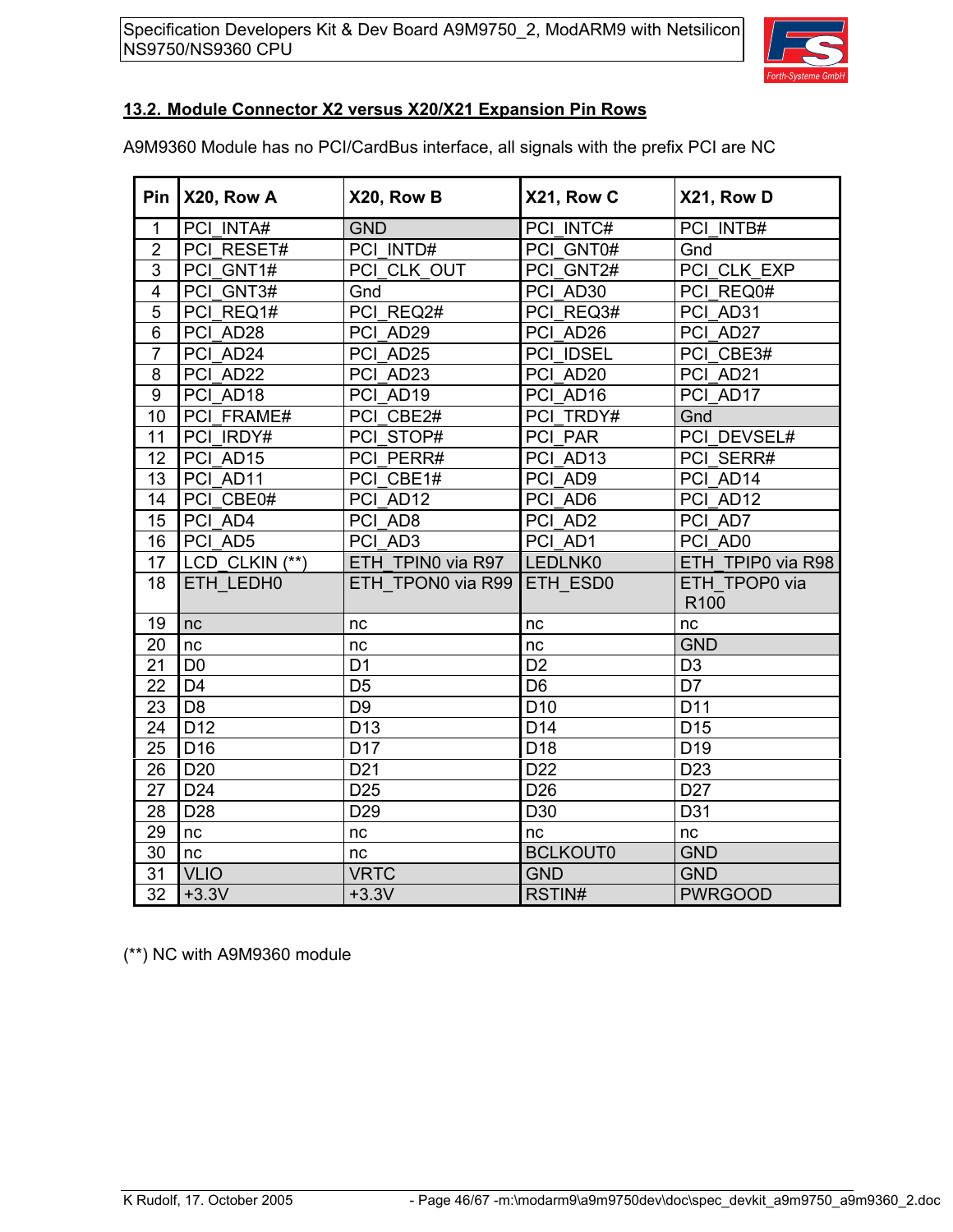

|                | Pin   X30 Row A | X30, Row B      | X31, Row C      | X31, Row D  |
|----------------|-----------------|-----------------|-----------------|-------------|
| 1              | Gnd             | X3 <sub>2</sub> | X3 <sub>3</sub> | X3 4        |
| $\overline{2}$ | X3 5            | X3 6            | X3 7            | X3 8        |
| 3              | $X3_9$          | $X3$ 10         | $X3$ _11        | $X3$ 12     |
| 4              | $X3$ 13         | X3 14           | X3 15           | X3 16       |
| 5              | X3 17           | X3 18           | X3 19           | X3 20       |
| 6              | X3 21           | X3_22           | X3 23           | X3 24       |
| $\overline{7}$ | X3 25           | X3 26           | X3 27           | X3 28       |
| 8              | X3 29           | X3 30           | Gnd             | X3 32       |
| 9              | X3 33           | X3 34           | X3 35           | X3 36       |
| 10             | X3 37           | X3 38           | X3 39           | X3 40       |
| 11             | X3 41           | $X3$ 42         | X3 43           | X3 44       |
| 12             | X3 45           | X3 46           | X3 47           | X3 48       |
| 13             | X3 49           | X3 50           | X3 51           | X3 52       |
| 14             | $X3$ 53         | X3_54           | $X3$ 55         | X3 56       |
| 15             | X3 57           | X3 58           | Gnd             | X3 60       |
| 16             | $+3.3V$         | $+3.3V$         | <b>VLIO</b>     | <b>VLIO</b> |
| 17             |                 |                 |                 |             |
| 18             |                 |                 |                 |             |
| 19             |                 |                 |                 |             |
| 20             |                 |                 |                 |             |

### **13.3. Module Connector X3 vs Expansion ConnectorsX30, X31**

### **13.4. Module Connector X4 vs Expansion Connector X40, X41**

| <b>Pin</b>     | X40 Row A | X40, Row B | X41, Row C  | X41, Row D  |
|----------------|-----------|------------|-------------|-------------|
| 1              | $X4_1$    | Gnd        | X4 3        | X4 4        |
| $\overline{2}$ | X4 5      | X4 6       | X4 7        | X4 8        |
| 3              | X4 9      | X4 10      | X4 11       | X4 12       |
| 4              | X4 13     | X4 14      | X4 15       | X4 16       |
| 5              | X4 17     | X4 18      | X4 19       | X4 20       |
| 6              | X4 21     | X4 22      | X4 23       | X4 24       |
| $\overline{7}$ | X4 25     | X4 26      | X4 27       | X4 28       |
| 8              | X4 29     | Gnd        | X4 31       | X4 32       |
| 9              | X4 33     | X4 34      | X4 35       | X4 36       |
| 10             | X4 37     | X4 38      | X4 39       | X4 40       |
| 11             | X4 41     | X4 42      | X4 43       | X4 44       |
| 12             | X4 45     | X4 46      | X4 47       | X4 48       |
| 13             | X4 49     | X4 50      | X4 51       | X4 52       |
| 14             | X4_53     | X4 54      | X4 55       | X4 56       |
| 15             | X4 57     | X4 58      | X4 59       | Gnd         |
| 16             | $+3.3V$   | $+3.3V$    | <b>VLIO</b> | <b>VLIO</b> |
| 17             |           |            |             |             |
| 18             |           |            |             |             |
| 19             |           |            |             |             |
| 20             |           |            |             |             |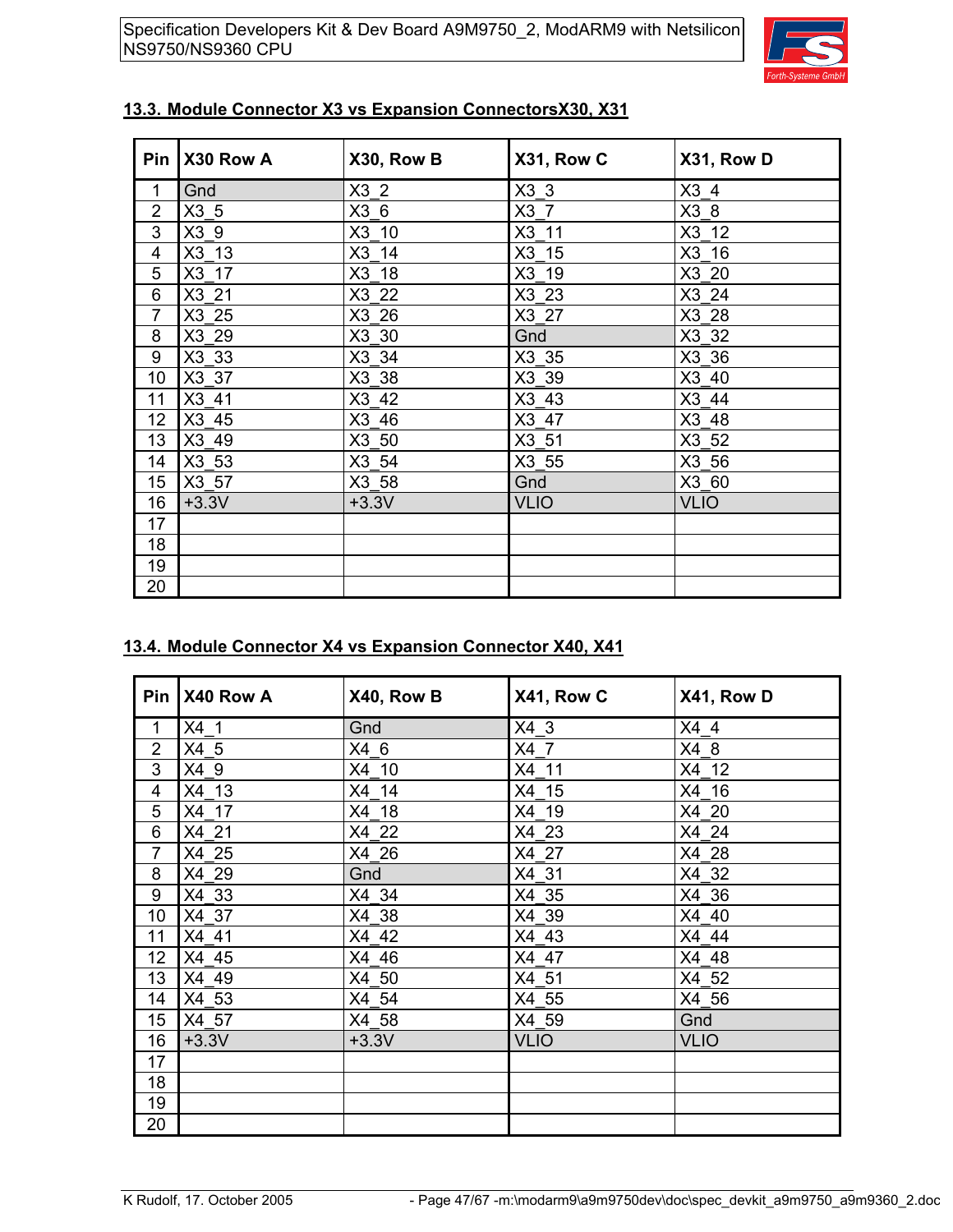

### **14. Appendix D: Expansion Connectors X10/X11 and X20/X21 for A9M9750**

A9M9750\_1 has PWREN as additional signal. This pin is n.c. at A9M9750\_0

### **14.1. Module Connector X1 versus X10/X11 Extension Pin Rows**

| Pin              | X10, Row A      | X10, Row B        | X11, Row C               | X11, Row D               |
|------------------|-----------------|-------------------|--------------------------|--------------------------|
| $\mathbf{1}$     | Gnd             | RSTIN#            | <b>PWRGOOD</b>           | RSTOUT#                  |
| $\overline{2}$   | <b>TCK</b>      | <b>TMS</b>        | <b>TDI</b>               | <b>TDO</b>               |
| $\overline{3}$   | TRST#           | CONF <sub>0</sub> | CONF1/                   | CONF2/                   |
|                  |                 | DEBUGEN#          | FWP#                     | <b>BNDSCN EN#</b>        |
| 4                | CONF3/          | CONF4/            | CONF5/                   | CONF6/                   |
|                  | CARDBUS#        | GPIO38/GENID:28   | GPIO39/GENID:29          | GPIO40/GENID:30          |
| 5                | CONF7/          | <b>TXDA</b>       | <b>RXDA</b>              | RTSA#                    |
|                  | GPIO41/GENID:31 |                   |                          |                          |
| 6                | CTSA#           | GPIO12 (p)        | GPIO13                   | <b>TXDB</b>              |
| $\overline{7}$   | <b>RXDB</b>     | RTSB#             | CTSB#                    | DTRB#                    |
| 8                | DSRB#           | RIB#              | DCDB#                    | WAIT#                    |
| $\boldsymbol{9}$ | A24             | A25               | A26                      | A27                      |
| 10               | GPIO24 (p)      | GPIO25            | Gnd                      | GPIO26                   |
| 11               | GPIO27          | GPIO28            | GPIO29                   | GPIO30                   |
| 12               | GPIO31          | GPIO32            | GPIO33                   | GPIO34                   |
| 13               | GPIO35          | GPIO36 (p)        | GPIO37 (p)               | GPIO38 (p)               |
| 14               | GPIO39 (p)      | GPIO40 (p)        | GPIO41 (p)               | GPIO42                   |
| 15               | GPIO43          | GPIO44 (p)        | GPIO45                   | GPIO46                   |
| 16               | GPIO47          | GPIO18            | GPIO22                   | GPIO21                   |
| 17               | GPIO19 (p)      | <b>GPIO20 (p)</b> | GPIO23                   | A <sub>0</sub>           |
| 18               | A <sub>1</sub>  | A2                | A <sub>3</sub>           | A4                       |
| 19               | A <sub>5</sub>  | A <sub>6</sub>    | A7                       | A <sub>8</sub>           |
| 20               | A <sub>9</sub>  | A10               | Gnd                      | A11                      |
| 21               | A12             | A13               | A14                      | A15                      |
| 22               | A16             | A17               | A18                      | A19                      |
| 23               | A20             | A21               | A22                      | EXT_OE#                  |
| 24               | WE#             | A23               | EXT CS0#                 | EXT CS2#                 |
| 25               | EXT CS3#        | X1, pin 98        | <b>PWREN</b><br>(only)   | X1, pin 100              |
|                  |                 |                   | A9M9750_1,2)             | (BATT_FLT#)              |
| 26               | GPIO48          | GPIO16            | EXT BE0#                 | EXT BE1#                 |
|                  |                 | (USBH_OVC#)       |                          |                          |
| 27               | EXT BE2#        | EXT BE3#          | <b>SS0#</b>              | SPIM DI                  |
| 28               | SPIM DO         | <b>SPIM CLK</b>   | IIC_SCL                  | IIC_SDA                  |
| 29               | GPIO17          | USB INTPHY P      | USB INTPHY N             | <b>VRTC</b>              |
|                  | (USBH_ENUM#)    |                   |                          |                          |
| 30               | Gnd             | Gnd               | <b>VLIO</b>              | <b>VLIO</b>              |
| 31               |                 |                   | $\overline{\phantom{0}}$ | $\overline{\phantom{0}}$ |
| 32               | +3.3V IN        | +3.3V IN          | +3.3V IN                 | +3.3V IN                 |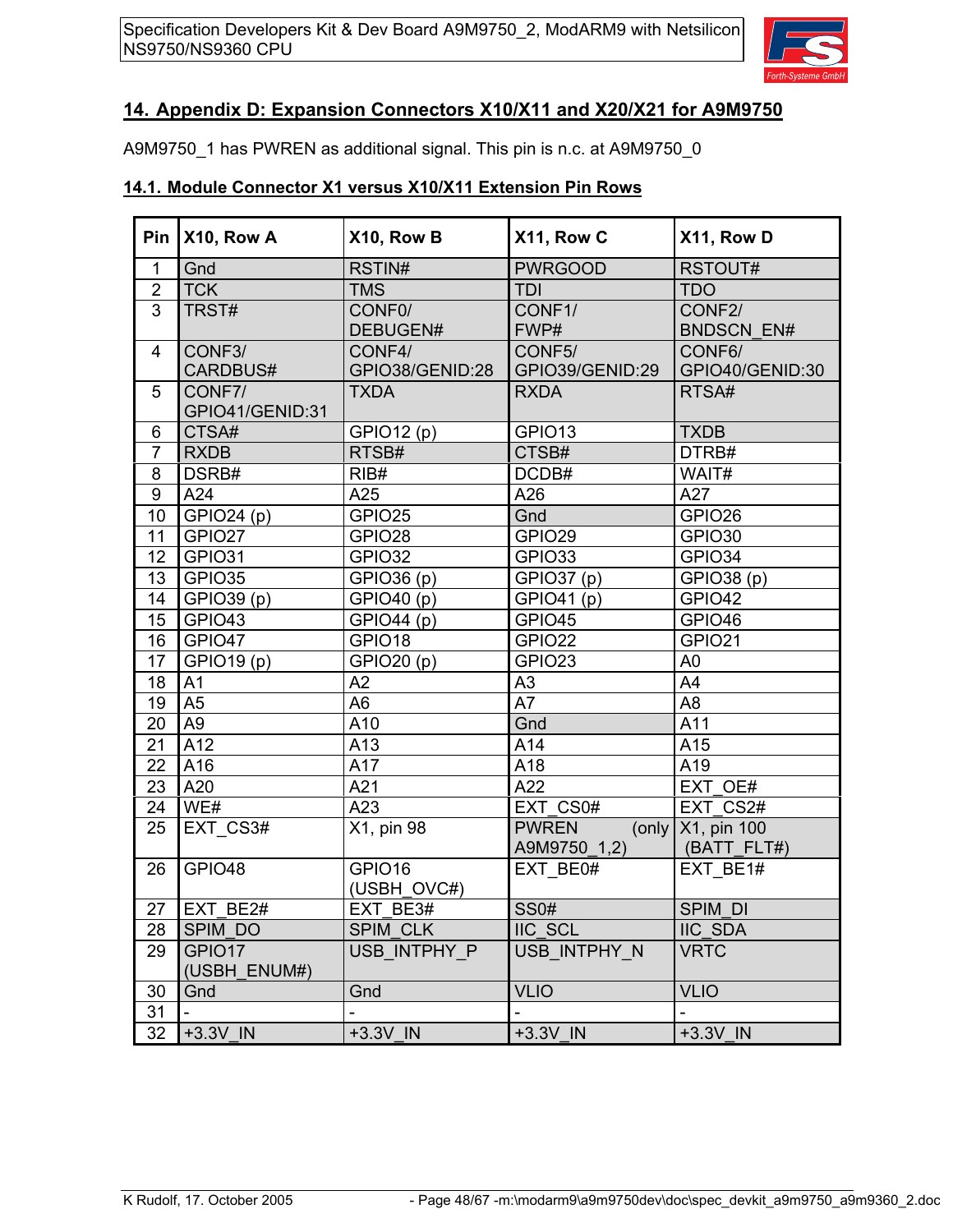

### **14.2. Module Connector X2 versus X20/X21 Extension Pin Rows**

#### **Important: Check at A9M9750\_0 Prototypes (364) when using PCI if PCI\_CLKIN and PCI\_GNT2# are patched on the module**

|                 | Pin $X20$ , Row A | X20, Row B            | X21, Row C                       | X21, Row D                                |
|-----------------|-------------------|-----------------------|----------------------------------|-------------------------------------------|
| $\mathbf{1}$    | PCI INTA#         | Gnd                   | PCI INTC#                        | PCI INTB#                                 |
| $\overline{2}$  | PCI RESET#        | PCI INTD#             | PCI GNT1#                        | Gnd                                       |
| $\overline{3}$  | PCI GNT1#         | PCI CLKOUT            | PCI GNT2#                        | <b>PCI CLKIN</b>                          |
|                 |                   |                       | may be PCI_CLKIN<br>at A9M9750_0 | may<br>be<br>PCI_GNT2#<br>at<br>A9M9750 0 |
| 4               | PCI GNT3#         | Gnd                   | PCI AD30                         | PCI REQ1#                                 |
| 5               | PCI REQ1#         | PCI REQ2#             | PCI REQ3#                        | PCI AD31                                  |
| 6               | PCI AD28          | PCI AD29              | PCI AD26                         | PCI AD27                                  |
| $\overline{7}$  | PCI AD24          | PCI AD25              | PCI IDSEL                        | PCI CBE3#                                 |
| 8               | PCI_AD22          | PCI AD23              | PCI AD20                         | PCI AD21                                  |
| $\overline{9}$  | PCI AD18          | PCI AD19              | PCI AD16                         | PCI AD17                                  |
| 10              | PCI FRAME#        | PCI CBE2#             | PCI TRDY#                        | Gnd                                       |
| 11              | PCI IRDY#         | PCI STOP#             | PCI PAR                          | PCI DEVSEL#                               |
| 12              | PCI AD15          | PCI PERR#             | PCI AD13                         | PCI SERR#                                 |
| 13              | PCI AD11          | PCI CBE1#             | PCI AD9                          | PCI AD14                                  |
| 14              | PCI CBE0#         | PCI AD12              | PCI AD6                          | PCI AD10                                  |
| 15              | PCI AD4           | PCI AD8               | PCI AD2                          | PCI AD7                                   |
| 16              | PCI AD5           | PCI AD3               | PCI AD1                          | PCI AD0                                   |
| 17              | <b>LCD CLKIN</b>  | ETH TPIN via R97      | LEDLNK0                          | ETH TPIP via R103                         |
| $\overline{18}$ | LEDH <sub>0</sub> | ETH TPON via R98 ESD0 |                                  | ETH TPON via<br>R <sub>104</sub>          |
| 19              | X2 pin73 (EREF0)  | X2 pin 74             | X2 pin 75                        | X2 pin 76                                 |
| 20              | X2 pin 77         | X2 pin 78             | X2 pin 79                        | Gnd                                       |
| 21              | D <sub>0</sub>    | D <sub>1</sub>        | D <sub>2</sub>                   | D <sub>3</sub>                            |
| 22              | D <sub>4</sub>    | D <sub>5</sub>        | D <sub>6</sub>                   | D7                                        |
| 23              | D <sub>8</sub>    | D <sub>9</sub>        | D <sub>10</sub>                  | D <sub>11</sub>                           |
| 24              | D <sub>12</sub>   | D <sub>13</sub>       | D <sub>14</sub>                  | D <sub>15</sub>                           |
| 25              | D <sub>16</sub>   | D17                   | D <sub>18</sub>                  | D <sub>19</sub>                           |
| 26              | D <sub>20</sub>   | D <sub>21</sub>       | D <sub>22</sub>                  | D <sub>23</sub>                           |
| 27              | D <sub>24</sub>   | D <sub>25</sub>       | D <sub>26</sub>                  | D <sub>27</sub>                           |
| 28              | D <sub>28</sub>   | D <sub>29</sub>       | D30                              | D31                                       |
| 29              | X2 pin 113 (A28)  | X2 pin 114 (A29)      | X2 pin 115 (A30)                 | X2 pin 116 (A31)                          |
| 30              | CANTX0            | CANRX0                | <b>CLKOUT</b>                    | Gnd                                       |
| 31              | <b>VLIO</b>       | <b>VRTC</b>           | Gnd                              | Gnd                                       |
| $\overline{32}$ | $+3.3V$           | $+3.3V$               | RSTIN#                           | <b>PWRGOOD</b>                            |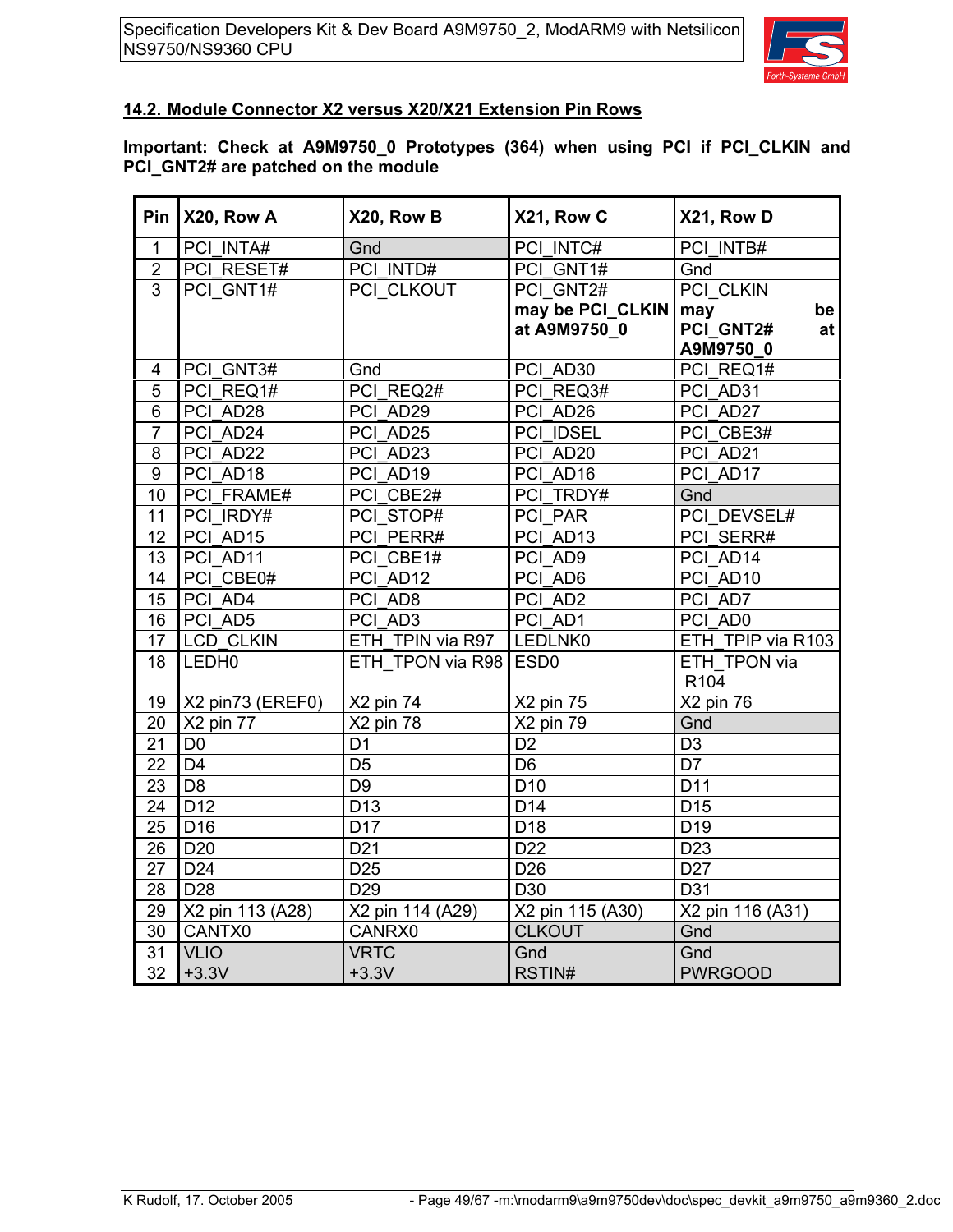

### **15. Appendix E: Expansion Connectors X10/X11 and X20/X21 for A9M9360**

### **15.1. Module Connector X1 versus X10/X11 Extension Pin Rows**

|                  | Pin $X10$ , Row A          | X10, Row B                | X11, Row C                | X11, Row D                  |
|------------------|----------------------------|---------------------------|---------------------------|-----------------------------|
| $\mathbf 1$      | Gnd                        | RSTIN#                    | <b>PWRGOOD</b>            | RSTOUT#                     |
| $\overline{2}$   | <b>TCK</b>                 | <b>TMS</b>                | <b>TDI</b>                | <b>TDO</b>                  |
| $\overline{3}$   | TRST#                      | CONF0/<br>DEBUGEN#        | CONF1/<br>FWP#            | CONF2/<br><b>BNDSCN EN#</b> |
| 4                | CONF3/<br>n.c.             | CONF4/<br>GPIO38/GENID:28 | CONF5/<br>GPIO39/GENID:29 | CONF6/<br>GPIO40/GENID:30   |
| 5                | CONF7/<br>GPIO41/GENID:31  | <b>TXDA</b>               | <b>RXDA</b>               | RTSA#                       |
| $\,6$            | CTSA#                      | GPIO12 (p)                | GPIO13                    | <b>TXDB</b>                 |
| $\overline{7}$   | <b>RXDB</b>                | RTSB#                     | CTSB#                     | DTRB#                       |
| 8                | DSRB#                      | RIB#                      | DCDB#                     | WAIT#                       |
| $\boldsymbol{9}$ | A24                        | A25                       | n.c. (A26)                | n.c. (A27)                  |
| 10               | GPIO24 (p)                 | GPIO25                    | Gnd                       | GPIO <sub>26</sub>          |
| 11               | GPIO27                     | GPIO28                    | GPIO29                    | GPIO30                      |
| 12               | GPIO31                     | GPIO32                    | GPIO33                    | GPIO34                      |
| 13               | GPIO35                     | GPIO36 (p)                | GPIO37 (p)                | GPIO38 (p)                  |
| 14               | GPIO39 (p)                 | GPIO40 (p)                | GPIO41 (p)                | GPIO42                      |
| 15               | GPIO43                     | GPIO44 (p)                | GPIO45                    | GPIO46                      |
| 16               | GPIO47                     | GPIO18                    | GPIO22                    | GPIO21                      |
| 17               | GPIO19 (p)                 | GPIO20 (p)                | GPIO23                    | A <sub>0</sub>              |
| 18               | A <sub>1</sub>             | A2                        | A <sub>3</sub>            | A4                          |
| 19               | A <sub>5</sub>             | A <sub>6</sub>            | A7                        | A <sub>8</sub>              |
| 20               | A <sub>9</sub>             | A10                       | Gnd                       | A11                         |
| 21               | A12                        | A13                       | A14                       | A15                         |
| 22               | A16                        | A17                       | A18                       | A19                         |
| 23               | A20                        | A21                       | A22                       | EXT OE#                     |
| 24               | WE#                        | A23                       | EXT CS0#                  | EXT CS2#                    |
| 25               | EXT CS3#                   | NC (CS3#)                 | <b>PWREN</b>              | n.c. (BATT_FLT#)            |
| 26               | GPIO48                     | GPIO16<br>(USBH_OVC#)     | EXT BE0#                  | EXT BE1#                    |
| 27               | EXT BE2#                   | EXT BE3#                  | GPIO15 (SS0#)             | n.c. (SPIA_MISO)            |
| 28               | n.c. (SPIA_MOSI)           | GPIO14<br>(SPIA_CLK)      | IIC_SCL (GPIO70)          | IIC_SDA (GPIO71)            |
| 29               | GPIO17 (p)<br>(USBH_ENUM#) | USB_INTPHY_P<br>via R95   | USB_INTPHY N<br>via R96   | <b>VRTC</b>                 |
| 30               | Gnd                        | Gnd                       | <b>VLIO</b>               | <b>VLIO</b>                 |
| 31               |                            |                           | $\overline{a}$            |                             |
| 32               | +3.3V IN                   | +3.3V IN                  | +3.3V IN                  | +3.3V IN                    |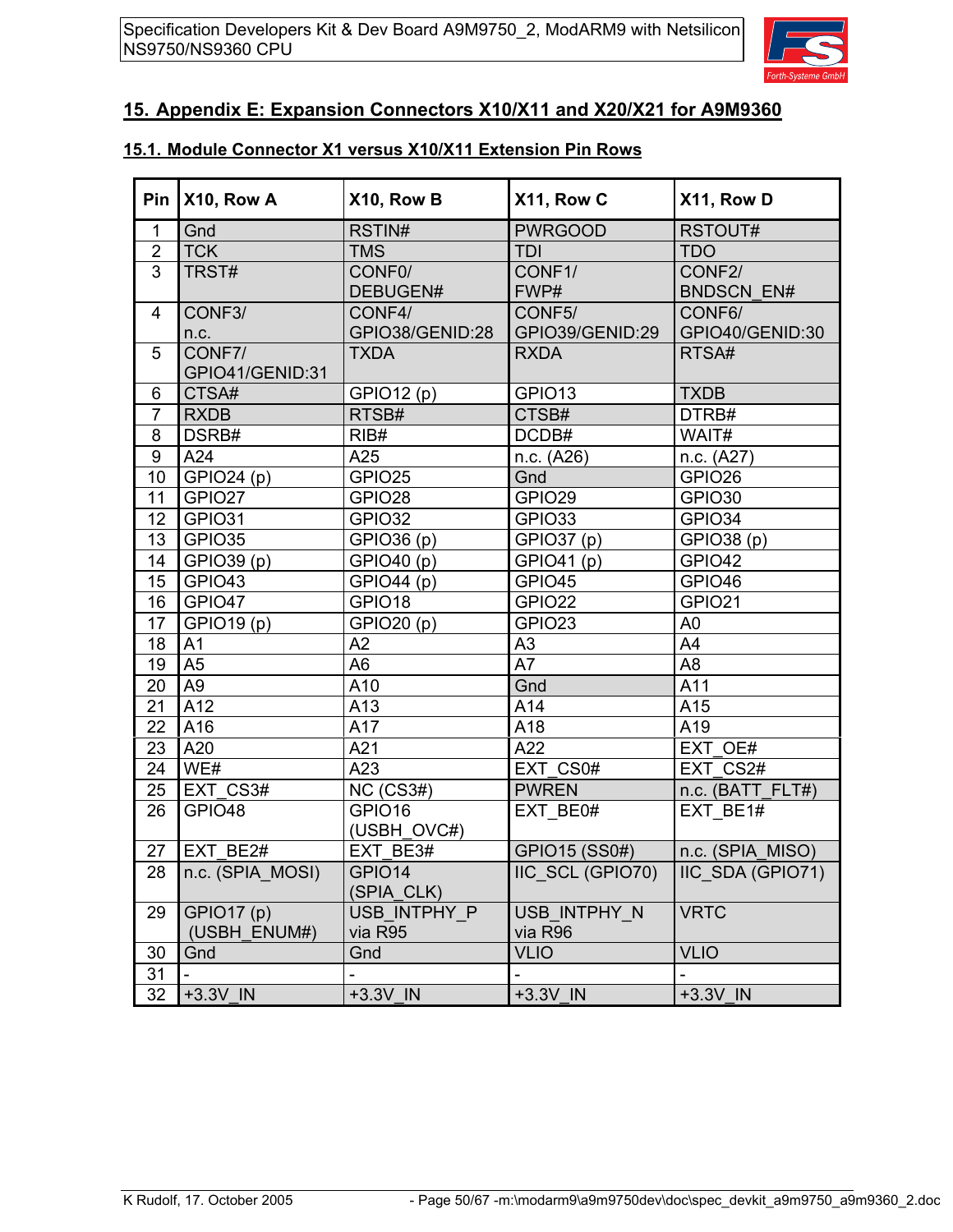

### **15.2. Module Connector X2 versus 20/X21 Extension Pin Rows**

| Pin              | X20, Row A        | X20, Row B       | X21, Row C       | X21, Row D                          |
|------------------|-------------------|------------------|------------------|-------------------------------------|
| $\mathbf 1$      |                   | Gnd              |                  |                                     |
| $\overline{2}$   |                   |                  |                  |                                     |
| $\overline{3}$   |                   |                  |                  |                                     |
| $\overline{4}$   |                   |                  |                  |                                     |
| $\overline{5}$   |                   |                  |                  |                                     |
| $\overline{6}$   |                   |                  |                  |                                     |
| $\overline{7}$   |                   |                  |                  |                                     |
| 8                |                   |                  |                  |                                     |
| $\boldsymbol{9}$ |                   |                  |                  |                                     |
| 10               |                   |                  |                  | Gnd                                 |
| 11               |                   |                  |                  |                                     |
| 12               |                   |                  |                  |                                     |
| 13               |                   |                  |                  |                                     |
| 14               |                   |                  |                  |                                     |
| 15               |                   |                  |                  |                                     |
| 16               |                   |                  |                  |                                     |
| 17               |                   | ETH TPIN via R97 | LEDLNK0          | ETH TPIP via R103                   |
| 18               | LEDH <sub>0</sub> | ETH_TPON via R98 | ESD <sub>0</sub> | ETH TPOP<br>via<br>R <sub>104</sub> |
| 19               | X2 pin73 (EREF0)  | X2 pin 74        | X2 pin 75        | X2 pin 76                           |
| 20               | X2 pin 77         | X2 pin 78        | X2 pin 79        | Gnd                                 |
| $\overline{21}$  | D <sub>0</sub>    | $\overline{D1}$  | $\overline{D2}$  | D <sub>3</sub>                      |
| 22               | D <sub>4</sub>    | D <sub>5</sub>   | D <sub>6</sub>   | D7                                  |
| 23               | D <sub>8</sub>    | D <sub>9</sub>   | D <sub>10</sub>  | D11                                 |
| 24               | D <sub>12</sub>   | D <sub>13</sub>  | D14              | D <sub>15</sub>                     |
| 25               | D <sub>16</sub>   | D <sub>17</sub>  | D <sub>18</sub>  | D <sub>19</sub>                     |
| 26               | D <sub>20</sub>   | D <sub>21</sub>  | D <sub>22</sub>  | D <sub>23</sub>                     |
| 27               | D <sub>24</sub>   | D <sub>25</sub>  | D <sub>26</sub>  | D <sub>27</sub>                     |
| 28               | D <sub>28</sub>   | D <sub>29</sub>  | D30              | D31                                 |
| 29               | X2 pin 113 (A28)  | X2 pin 114 (A29) | X2 pin 115 (A30) | X2 pin 116 (A31)                    |
| 30               | CANTX0            | CANRX0           | <b>CLKOUT</b>    | Gnd                                 |
| 31               | <b>VLIO</b>       | <b>VRTC</b>      | Gnd              | Gnd                                 |
| $\overline{32}$  | $+3.3V$           | $+3.3V$          | RSTIN#           | <b>PWRGOOD</b>                      |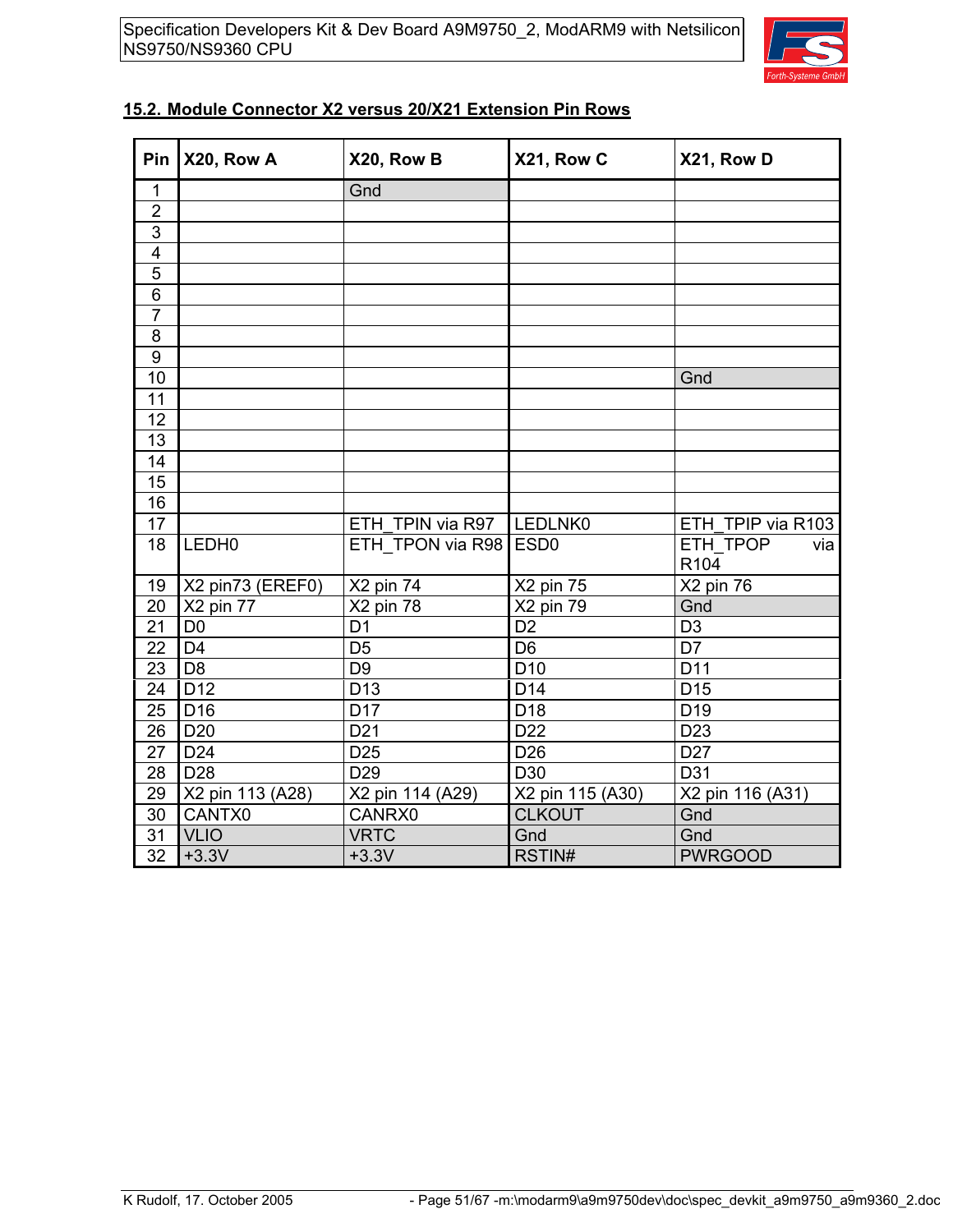

### **16. Appendix F: General Connectors**

#### **16.1. X5: CAN Connector Channel 0**

Header 2X5 pin male, RM2.54, signals have 5V levels. Depending on board population either differential signals CANL0/CANH0 or the signals CANTX0/CANRX0 are provided.

| Pin | <b>Function</b> | <b>Comment</b> |
|-----|-----------------|----------------|
|     |                 |                |
| າ   | CANL0/CANRX0    |                |
| 3   | Gnd             |                |
| 4   |                 |                |
| 5   |                 |                |
| 6   | Gnd             |                |
|     | CANH0/CANTX0    |                |
| 8   |                 |                |
| 9   |                 |                |
| 10  |                 |                |

#### **16.2. X6: CAN Connector Channel 1**

Header 2X5 pin male, RM2.54, signals have 5V levels. Depending on board population either differential signals CANL1/CANH1 or the signals CANTX1/CANRX1 are provided.

| Pin            | <b>Function</b> | <b>Comment</b> |
|----------------|-----------------|----------------|
|                |                 |                |
| $\overline{2}$ | CANL1/CANRX1    |                |
| 3              | Gnd             |                |
| $\overline{4}$ |                 |                |
| 5              |                 |                |
| 6              | Gnd             |                |
| 7              | CANH1/CANTX1    |                |
| 8              |                 |                |
| 9              |                 |                |
| 10             |                 |                |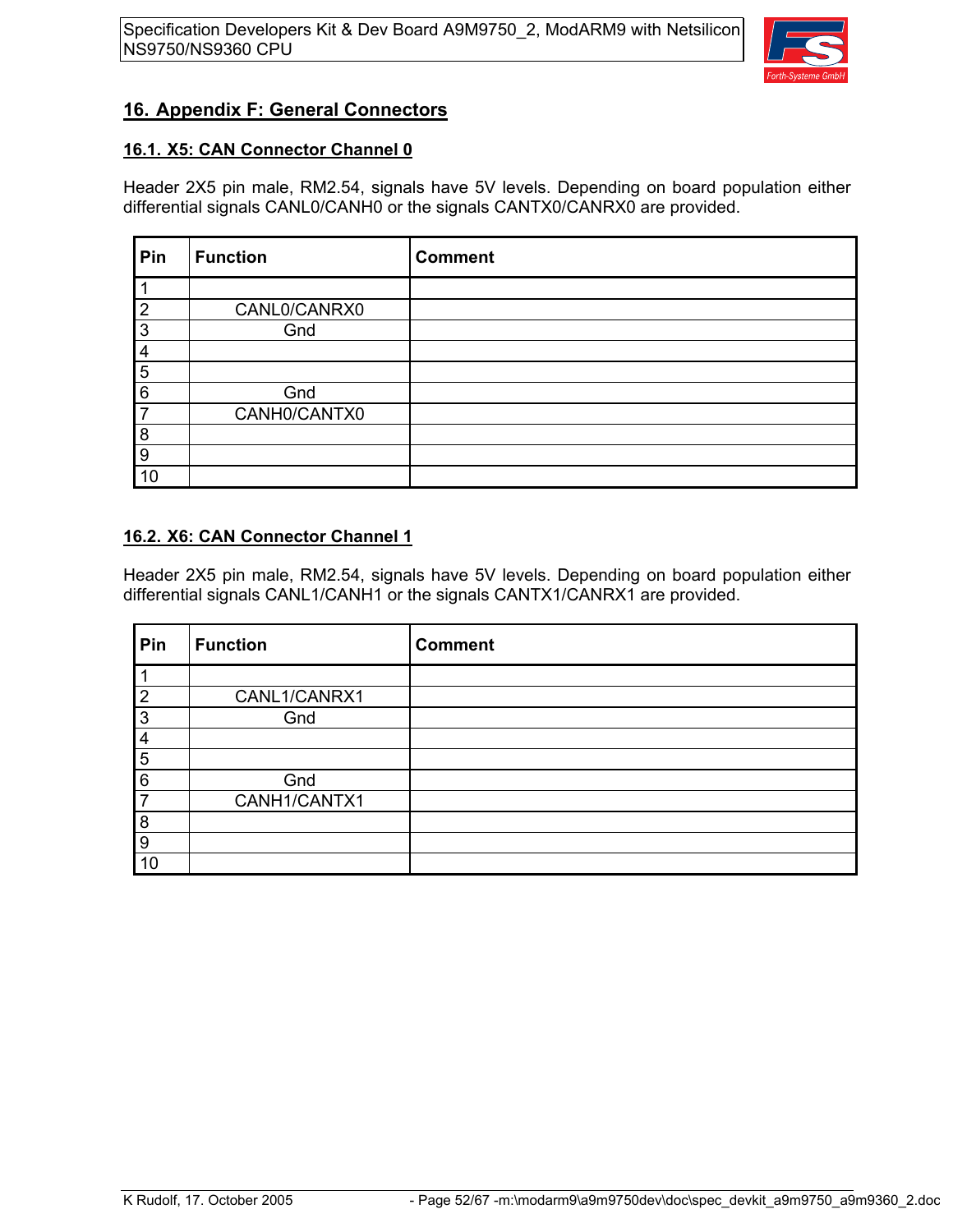

### **16.3. X7: External 5V Power**

4pin

| <b>Pin</b> | <b>Function</b> | <b>Comment</b>               |
|------------|-----------------|------------------------------|
|            | +5V             |                              |
|            | <b>GND</b>      |                              |
|            | GND             |                              |
|            | +12V            | not used on developers board |

### **16.4. X8: Header COM1**

Header 2X5 pin male, RM2.54, signals have 3.3V levels

| Pin            | <b>Function</b>    | <b>Comment</b> |
|----------------|--------------------|----------------|
|                | EDCD1#             |                |
| $\overline{2}$ | ERXD1              |                |
| 3              | ETXD1              |                |
| 4              | EDTR <sub>1#</sub> |                |
| 5              | <b>GND</b>         |                |
| 6              | EDSR1#             |                |
| $\overline{7}$ | ERTS1#             |                |
| 8              | ECTS1#             |                |
| 9              | <b>ERI1#</b>       |                |
| 10             | $+3.3V$            |                |

### **16.5. X9: ByteBlaster Connector Configuration EEPROM FPGA**

Header 2X5 pin female, RM2.54, signals have 3.3V levels, allows usage of ALTERA ByteBlaster II cable

| Pin            | <b>Function</b> | <b>Comment</b>                       |
|----------------|-----------------|--------------------------------------|
| $\vert$ 1      | <b>DCLK</b>     | serial clock from FPGA to EEPROM     |
| $\sqrt{2}$     | Gnd             | Power                                |
| $\overline{3}$ | FPGA CONF DONE  | high means Configuration successful  |
| 4              | $+3.3V$         | Power to cable                       |
| $\overline{5}$ | FPGA CONFIG#    | Start Configuration with rising edge |
| $\overline{6}$ | FPGA CE#        | Disable FPGA by pulling high         |
| Γ7             | FPGA DATAO      | Data out from EEPROM                 |
| $\overline{8}$ | FPGA CS0#       | Chip select to EEPROM                |
| g              | FPGA ASDO       | Data in to ASDI EEPROM               |
| 10             | Gnd             | Gnd                                  |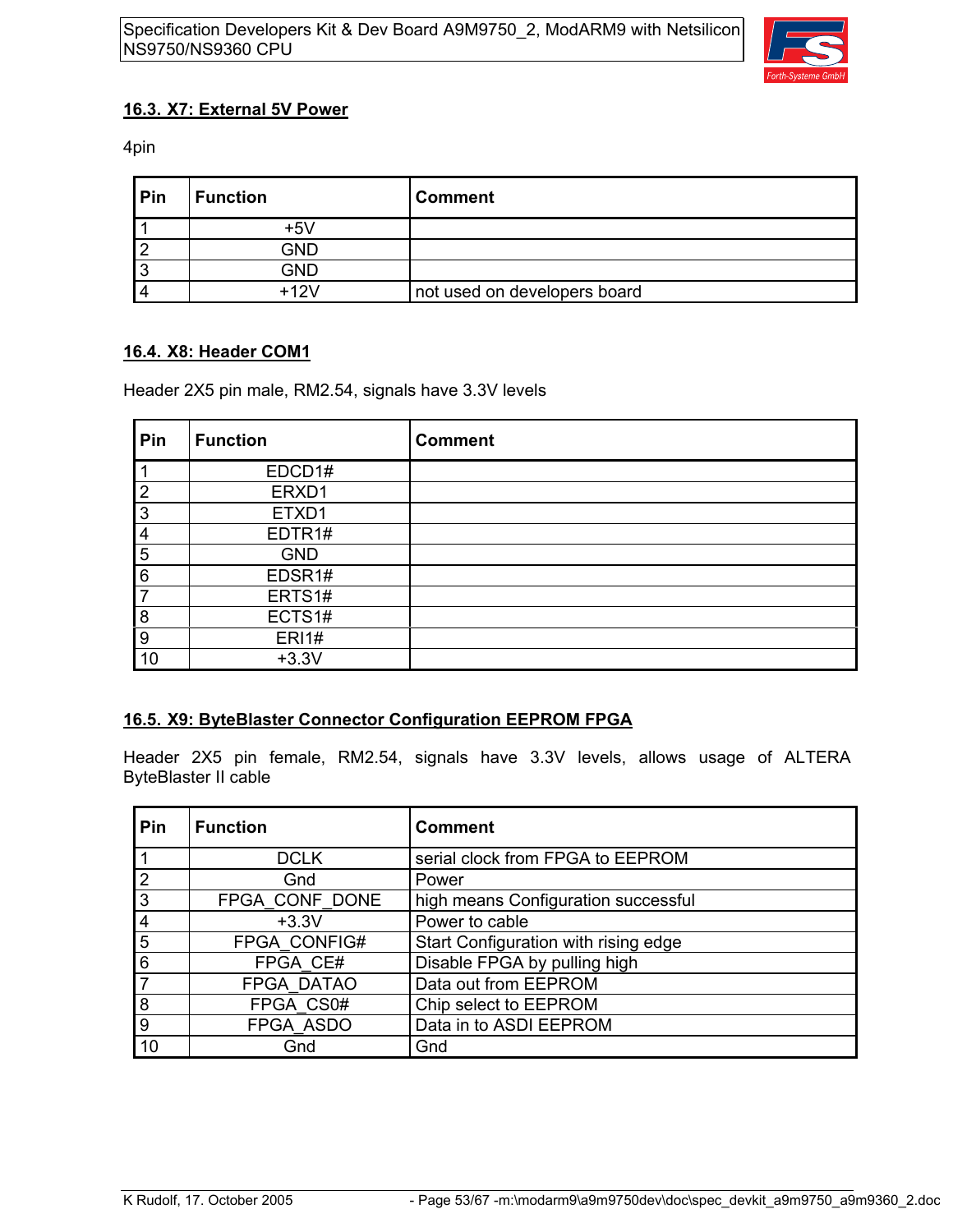

### **16.6. X12: JTAG Booster Connector**

8pin, 2.54mm, single row, Signals have 3.3V TTL levels

| Pin | <b>Function</b> | <b>Comment</b> |
|-----|-----------------|----------------|
|     | <b>TCK</b>      |                |
| ◠   | <b>GND</b>      |                |
| ຊ   | <b>TMS</b>      |                |
|     | TRST#           |                |
| 5   | <b>NC</b>       |                |
| 6   | TDI             |                |
|     | TDO             |                |
| о   | $+3.3V$         |                |

### **16.7. X13: Connector JTAG Multi-ICE**

20pin, 2.54mm, dual row, signals have 3.3V TTL levels

| Pin | <b>Function</b> | <b>Comment</b> | Pin            | <b>Function</b> | <b>Comment</b> |
|-----|-----------------|----------------|----------------|-----------------|----------------|
| 4   | <b>NC</b>       |                | $\overline{2}$ | $+3.3V$         |                |
| 3   | TRST#           |                | 4              | <b>GND</b>      |                |
| 5   | TDI             |                | 6              | <b>GND</b>      |                |
| 7   | <b>TMS</b>      |                | 8              | <b>GND</b>      |                |
| 9   | <b>TCK</b>      |                | 10             | <b>GND</b>      |                |
| 11  | <b>RTCK</b>     | via 0R to TCK  | 12             | <b>GND</b>      |                |
| 13  | TDO             |                | 14             | <b>GND</b>      |                |
| 15  | SRST#           |                | 16             | <b>GND</b>      |                |
| 17  | <b>NC</b>       |                | 18             | <b>GND</b>      |                |
| 19  | <b>NC</b>       |                | 20             | <b>GND</b>      |                |

### **16.8. X14: Connector USB Host**

4pin Type A

| Pin     | <b>Function</b> | <b>Comment</b> |
|---------|-----------------|----------------|
|         | $+5V$           |                |
| 2       | USBH N          |                |
| c<br>J. | USBH<br>D       |                |
| Δ       | GND             |                |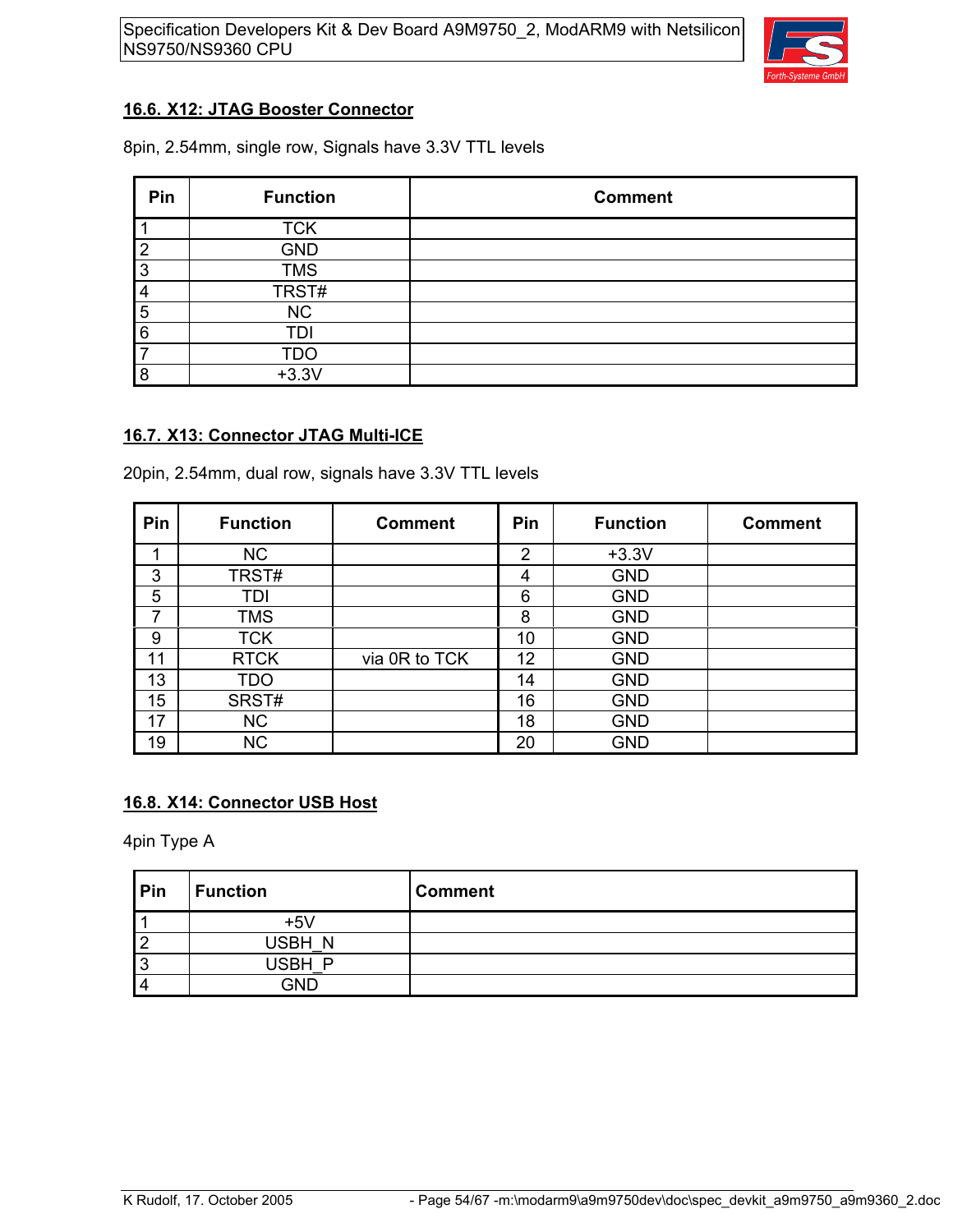

### **16.9. X15: Connector USB Device**

4pin Type B

| Pin | <b>Function</b> | <b>Comment</b> |
|-----|-----------------|----------------|
|     | <b>NC</b>       |                |
|     | USBD N          |                |
|     | <b>ISRD</b>     |                |
|     | GND             |                |

### **16.10. X16: Connector COMB**

D-SUB 9 pin male, signals have RS232 levels, connected to external UART channel 1

| Pin            | <b>Function</b> | <b>Comment</b> |
|----------------|-----------------|----------------|
|                | EDCDB#          |                |
| $\overline{2}$ | <b>ERXDB</b>    |                |
| 3              | <b>ETXDB</b>    |                |
| $\overline{4}$ | EDTRB#          |                |
| 5              | <b>GND</b>      |                |
| 6              | EDSRB#          |                |
|                | ERTSB#          |                |
| 8              | ECTSB#          |                |
| 9              | ERI1B#          |                |

### **16.11. X17: Ethernet Connector 10/100Mb**

RJ45 8 pin

| Pin | <b>Function</b> | <b>Comment</b> |
|-----|-----------------|----------------|
|     | TX+             |                |
| 2   | TX-             |                |
| 3   | $RX+$           |                |
| 4   | VGND1           |                |
| 5   | VGND1           |                |
| 6   | RX-             |                |
|     | VGND2           |                |
| 8   | VGND2           |                |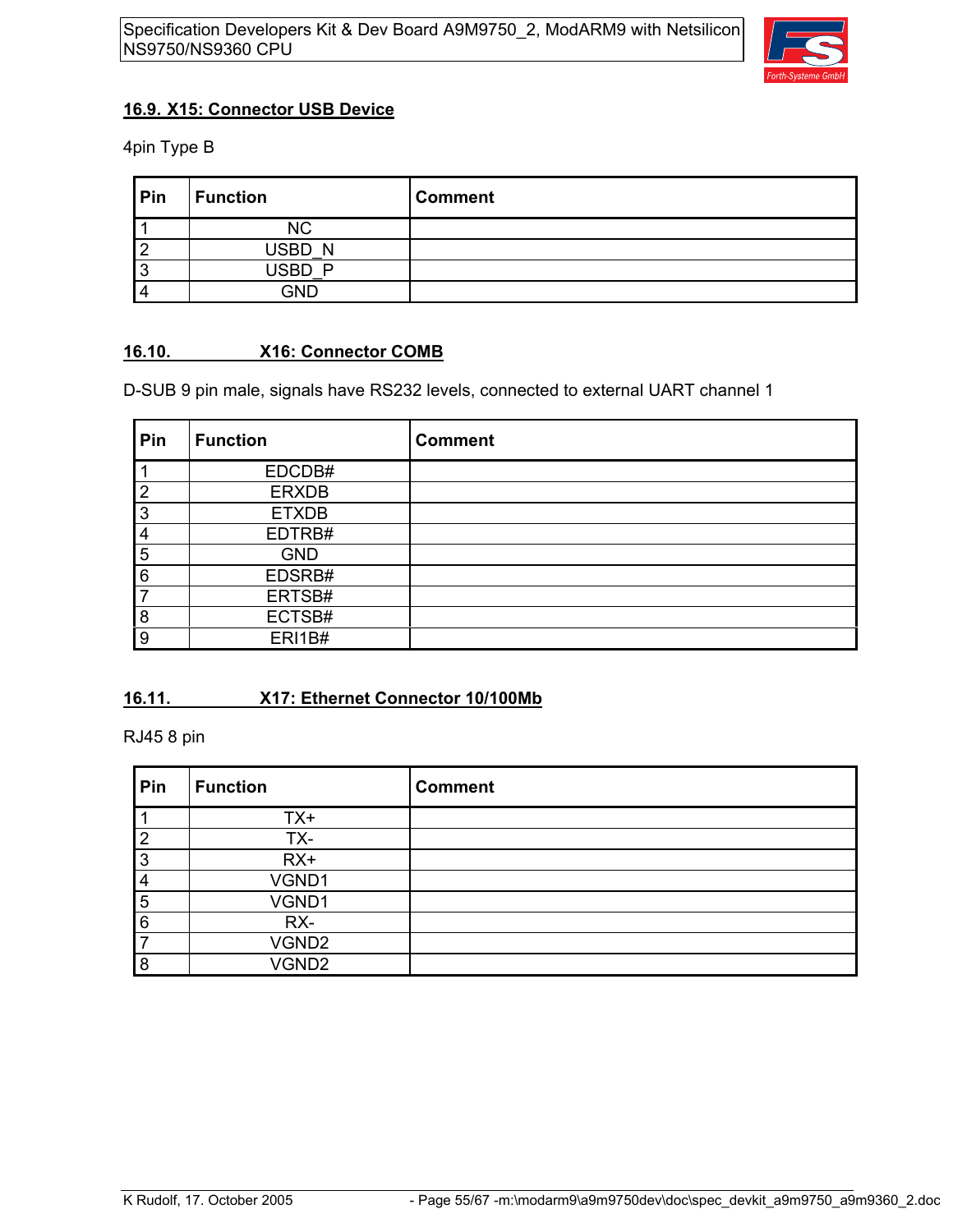

#### **16.12. X18: Connector COMA**

D-SUB 9 pin male, signals have RS232 levels, connected to external UART channel 0

| Pin | <b>Function</b> | <b>Comment</b> |
|-----|-----------------|----------------|
|     | EDCDA#          |                |
| 2   | <b>ERXDA</b>    |                |
| 3   | <b>ETXDA</b>    |                |
| 4   | EDTRA#          |                |
| 5   | <b>GND</b>      |                |
| 6   | EDSRA#          |                |
| 7   | ERTSA#          |                |
| 8   | ECTSA#          |                |
| 9   | ERIA#           |                |

#### **16.13. X19: Header COM0**

Header 2X5 pin male, RM2.54, signals have 3.3V levels

| Pin | <b>Function</b> | <b>Comment</b> |
|-----|-----------------|----------------|
|     | EDCD0#          |                |
| っ   | ERXD0           |                |
| 3   | ETXD0           |                |
| 4   | EDTR0#          |                |
| 5   | <b>GND</b>      |                |
| 6   | EDSR0#          |                |
|     | ERTS0#          |                |
| 8   | ECTS0#          |                |
| 9   | ERI0#           |                |
| 10  | $+3.3V$         |                |

### **16.14. X22: Connector Audio Line Out / Headphones**

3.5mm audio jack 5 position stereo

| Pin | <b>Function</b> | <b>Comment</b> |
|-----|-----------------|----------------|
|     | Gnd             |                |
|     | <b>I2SOUTR</b>  | Out right      |
|     | nc              | switch right   |
|     | nc              | switch left    |
| 5   | <b>I2SOUTL</b>  | Out left       |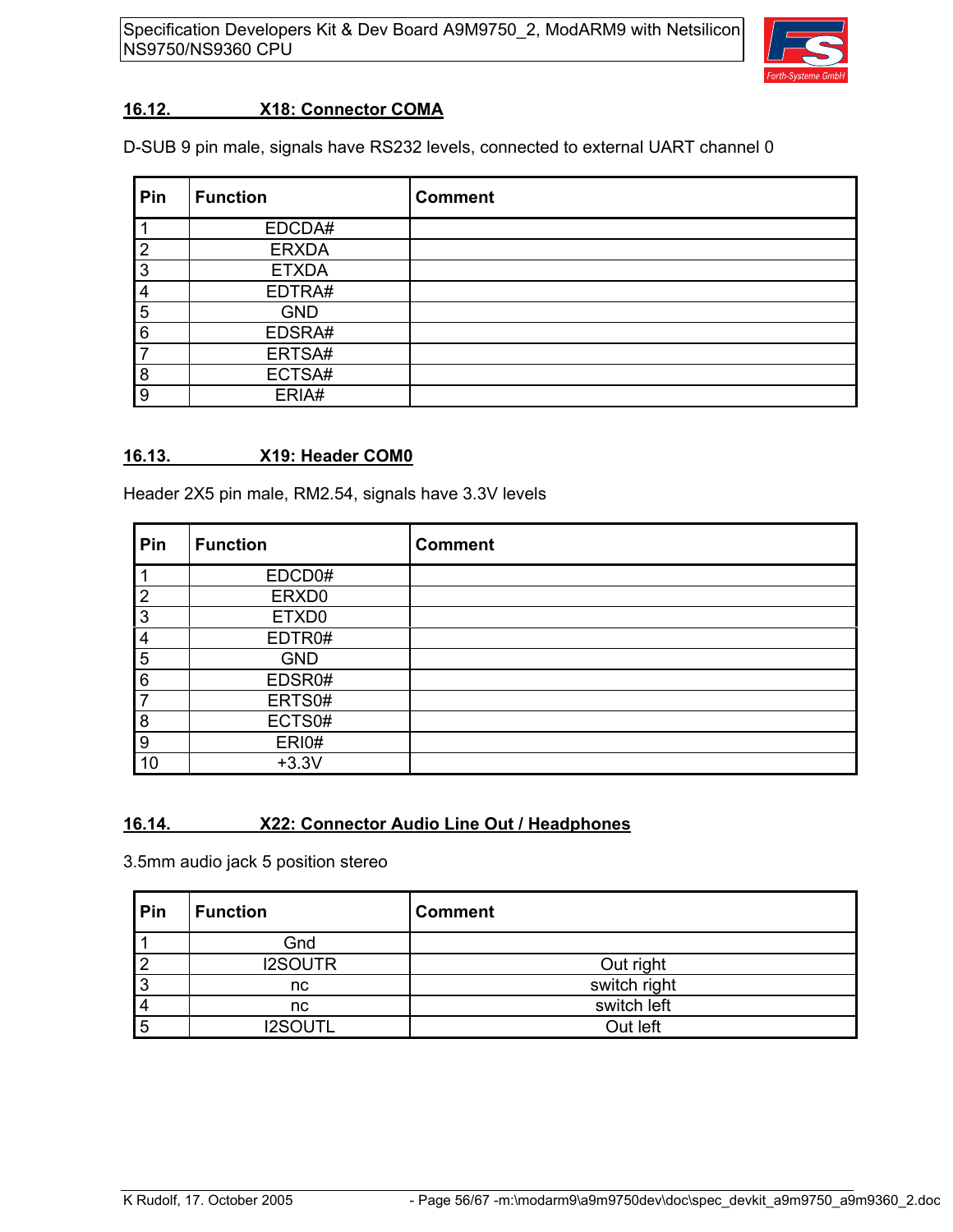

### **16.15. X23: Connector Audio Microphone**

3.5mm audio jack 5 position stereo

| Pin | <b>Function</b> | <b>Comment</b>                                 |
|-----|-----------------|------------------------------------------------|
|     | Gnd             |                                                |
|     | nc (I2SMIC)     | In right, connected with optional OR to IS2MIC |
| ົ   | nc(SWR)         | switch right, nc                               |
|     | <b>SWL</b>      | switch left, connected with OR to Gnd          |
|     | I2SMIC          | In left, connected to I2SMIC                   |

### **16.16. X24: Connector Audio Line In**

3.5mm audio jack 5 position stereo

| Pin | <b>Function</b> | <b>Comment</b>                         |
|-----|-----------------|----------------------------------------|
|     | Gnd             |                                        |
|     | <b>I2SLINER</b> | In right                               |
| 3   | <b>SWR</b>      | switch right, connected with OR to Gnd |
|     | <b>SWL</b>      | switch left, connected with 0R to Gnd  |
|     | I2SI INFI       | In left                                |

### **16.17. X25: Connector LCD**

40pin dual row connector, RM2.54

| <b>Pin</b> | <b>Function</b>   | <b>Comment</b> | <b>Pin</b> | <b>Function</b>   | <b>Comment</b> |
|------------|-------------------|----------------|------------|-------------------|----------------|
| 1          | <b>GND</b>        |                | 2          | <b>LCD HCLK</b>   |                |
| 3          | <b>HSYNC</b>      |                | 4          | <b>VSYNC</b>      |                |
| 5          | <b>GND</b>        |                | 6          | LCD D0            |                |
| 7          | LCD <sub>D1</sub> |                | 8          | LCD D2            |                |
| 9          | LCD <sub>D3</sub> |                | 10         | LCD <sub>D4</sub> |                |
| 11         | LCD D5            |                | 12         | <b>GND</b>        |                |
| 13         | LCD D6            |                | 14         | LCD D7            |                |
| 15         | LCD D8            |                | 16         | LCD D9            |                |
| 17         | LCD D10           |                | 18         | LCD D11           |                |
| 19         | <b>GND</b>        |                | 20         | LCD D12           |                |
| 21         | LCD D13           |                | 22         | LCD D14           |                |
| 23         | LCD D15           |                | 24         | LCD D16           |                |
| 25         | LCD D17           |                | 26         | <b>GND</b>        |                |
| 27         | LCD_AC_DBE        |                | 28         | $+3.3V$           |                |
| 29         | $+3.3V$           |                | 30         | LCDVF0            |                |
| 31         | LCDVF1            |                | 32         | LCDVF2            |                |
| 33         | <b>GND</b>        |                | 34         | nc                |                |
| 35         | nc                |                | 36         | nc                |                |
| 37         | nc                |                | 38         | nc                |                |
| 39         | <b>LCD PWREN</b>  |                | 40         | <b>GND</b>        |                |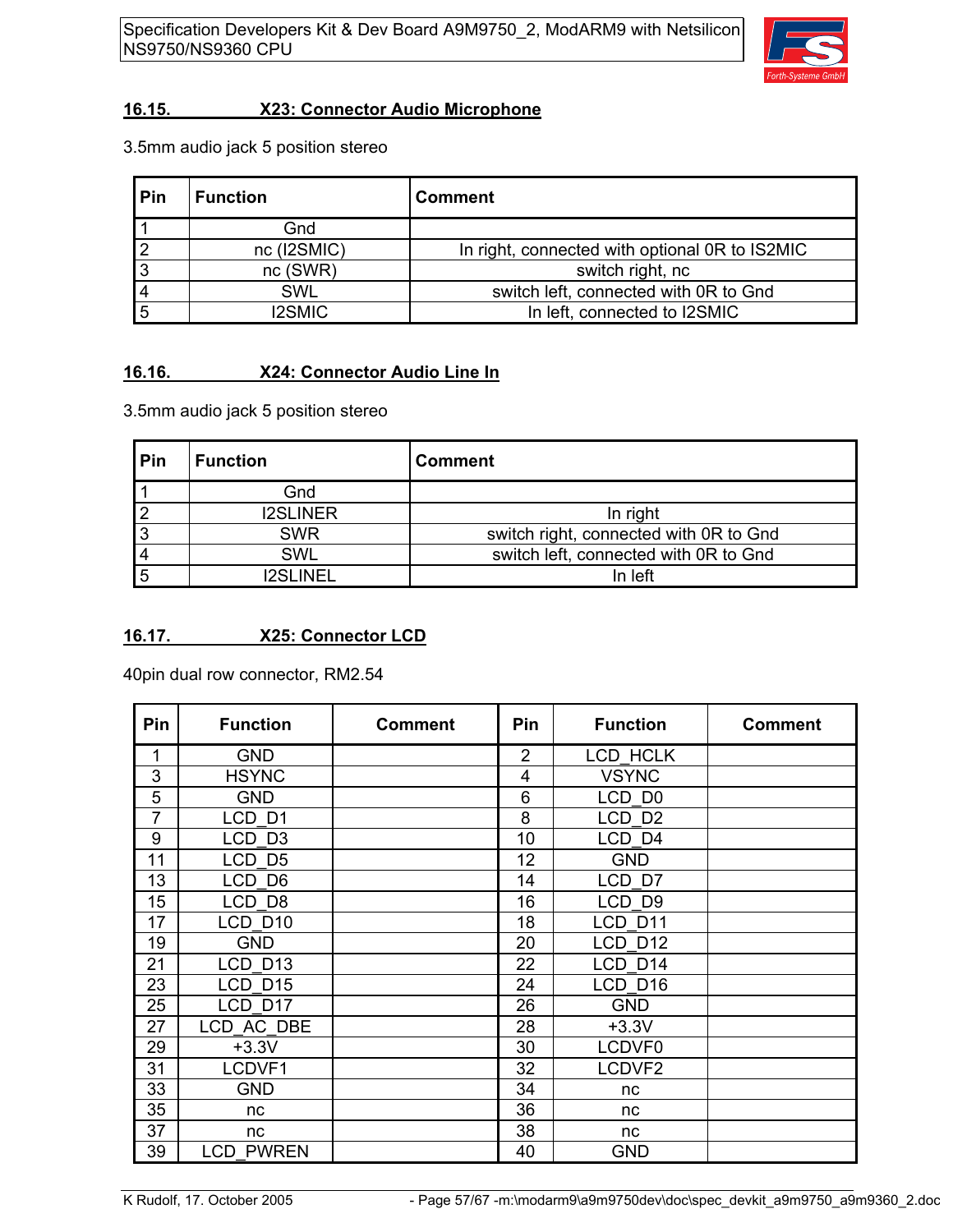

#### **16.18. X26: Header COM3**

Header 2X5 pin male, RM2.54, signals have 3.3V levels

| Pin            | <b>Function</b>    | <b>Comment</b> |
|----------------|--------------------|----------------|
|                | EDCD3#             |                |
| $\overline{2}$ | ERXD3              |                |
| 3              | ETXD3              |                |
| 4              | EDTR <sub>3#</sub> |                |
| 5              | <b>GND</b>         |                |
| 6              | EDS3#              |                |
| 7              | ERTS3#             |                |
| 8              | ECTS3#             |                |
| 9              | ERI3#              |                |
| 10             | $+3.3V$            |                |

#### **16.19. X27: Connector SPI Channel A (Touch)**

Header 2X5 pin male, RM2.54, signals have 3.3V levels, connected to internal SPI channel A

| Pin            | <b>Function</b> | <b>Comment</b> |
|----------------|-----------------|----------------|
|                | nc              |                |
| $\overline{2}$ | SPIA EN#        |                |
| 3              | nc              |                |
| 4              | SPIA_CLK        |                |
| 5              | nc              |                |
| 6              | SPIA_DO         |                |
| 7              | nc              |                |
| 8              | SPIA_DI         |                |
| 9              | nc              |                |
| 10             | PENIRQ#         |                |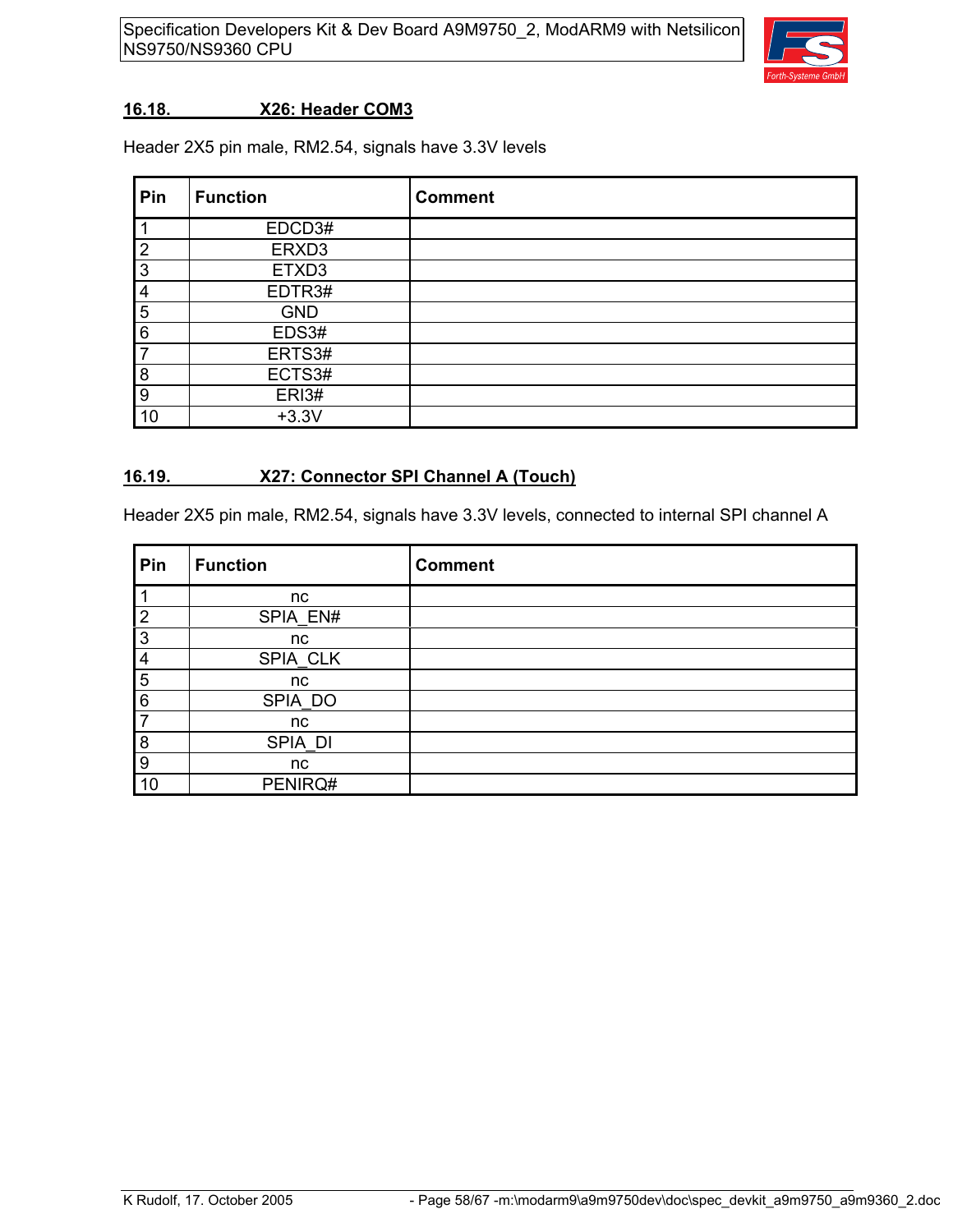

#### **16.20. X28: Mini PCI Socket**

Mini-PCI, Typ3 Conn., 124pin, 90°

All signals with prefix PCI\_ are NC with A9M9360 Module

| Pin             | Function                          | Pin            | Function                          |
|-----------------|-----------------------------------|----------------|-----------------------------------|
| $\mathbf{1}$    | nc(TIP)                           | $\overline{2}$ | nc (RING)                         |
|                 | <b>KEY</b>                        |                | <b>KEY</b>                        |
| $\overline{3}$  | nc (RJ45-3)                       | 4              | nc (RJ45-1)                       |
| $\overline{5}$  | nc (RJ45-6)                       | $\,$ 6 $\,$    | nc (RJ45-2)                       |
| $\overline{7}$  | nc (RJ45-7)                       | 8              | nc (RJ45-4)                       |
| $\overline{9}$  | nc (RJ45-8)                       | 10             | nc (RJ45-5)                       |
| 11              | LED1 GRNP                         | 12             | LED2 YELP                         |
| 13              | LED1 GRNN                         | 14             | LED2 YELN                         |
| 15              | CHSGND (connected with 0R to Gnd) | 16             | nc (RESERVED1)                    |
| 17              | nc (PCI INTB#)                    | 18             | nc (+5V/100mA)                    |
| 19              | +3.3V PCI                         | 20             | PCI INTA#                         |
| 21              | nc (RESERVED2)                    | 22             | nc (RESERVED3)                    |
| 23              | Gnd                               | 24             | +3.3V PCI (3.3VAUX)               |
| 25              | PCI CLKOUT0                       | 26             | PCI RESET#                        |
| 27              | Gnd                               | 28             | +3.3V PCI                         |
| 29              | MPCI REQ1#                        | 30             | PCI GNT1#                         |
| 31              | +3.3V PCI                         | 32             | Gnd                               |
| 33              | PCI AD31                          | 34             | nc (PME#)                         |
| 35              | PCI AD29                          | 36             | nc (RESERVED4)                    |
| 37              | Gnd                               | 38             | PCI AD30                          |
| 39              | PCI AD27                          | 40             | +3.3V PCI                         |
| 41              | PCI AD25                          | 42             | PCI AD28                          |
| 43              | nc (RESERVED5)                    | 44             | PCI AD26                          |
| 45              | PCI CBE3#                         | 46             | PCI AD24                          |
| 47              | PCI AD23                          | 48             | IDSEL slot, connected to PCI AD16 |
| 49              | Gnd                               | 50             | Gnd                               |
| 51              | PCI AD21                          | 52             | PCI AD22                          |
| 53              | PCI AD19                          | 54             | PCI AD20                          |
| 55              | Gnd                               | 56             | PCI PAR                           |
| 57              | PCI AD17                          | 58             | PCI AD18                          |
| 59              | PCI CBE2#                         | 60             | PCI AD16                          |
| 61              | PCI IRDY#                         | 62             | Gnd                               |
| 63              | +3.3V PCI                         | 64             | PCI FRAME#                        |
| 65              | PCI CLKRUN#                       | 66             | PCI TRDY#                         |
| 67              | PCI SERR#                         | 68             | PCI STOP#                         |
| 69              | Gnd                               | 70             | +3.3V PCI                         |
| 71              | PCI PERR#                         | 72             | PCI DEVSEL#                       |
| 73              | PCI CBE1#                         | 74             | Gnd                               |
| 75              | PCI AD14                          | 76             | PCI AD15                          |
| $\overline{77}$ | Gnd                               | 78             | PCI AD13                          |
| 79              | PCI AD12                          | 80             | PCI AD11                          |
| 81              | PCI AD10                          | 82             | Gnd                               |
| 83              | Gnd                               | 84             | PCI AD9                           |
| 85              | PCI AD8                           | 86             | PCI CBE0#                         |
| 87              | PCI AD7                           | 88             | +3.3V PCI                         |
| 89              | +3.3V PCI                         | 90             | PCI AD6                           |
| 91              | PCI AD5                           | 92             | PCI AD4                           |
| 93              | nc (RESERVED6)                    | 94             | PCI AD2                           |
| 95              | PCI AD3                           | 96             | PCI AD0                           |
| 97              | nc (+5V/100mA)                    | 98             | nc (RESERVED WIP1)                |

K Rudolf, 17. October 2005 - Page 59/67 -m:\modarm9\a9m9750dev\doc\spec\_devkit\_a9m9750\_a9m9360\_2.doc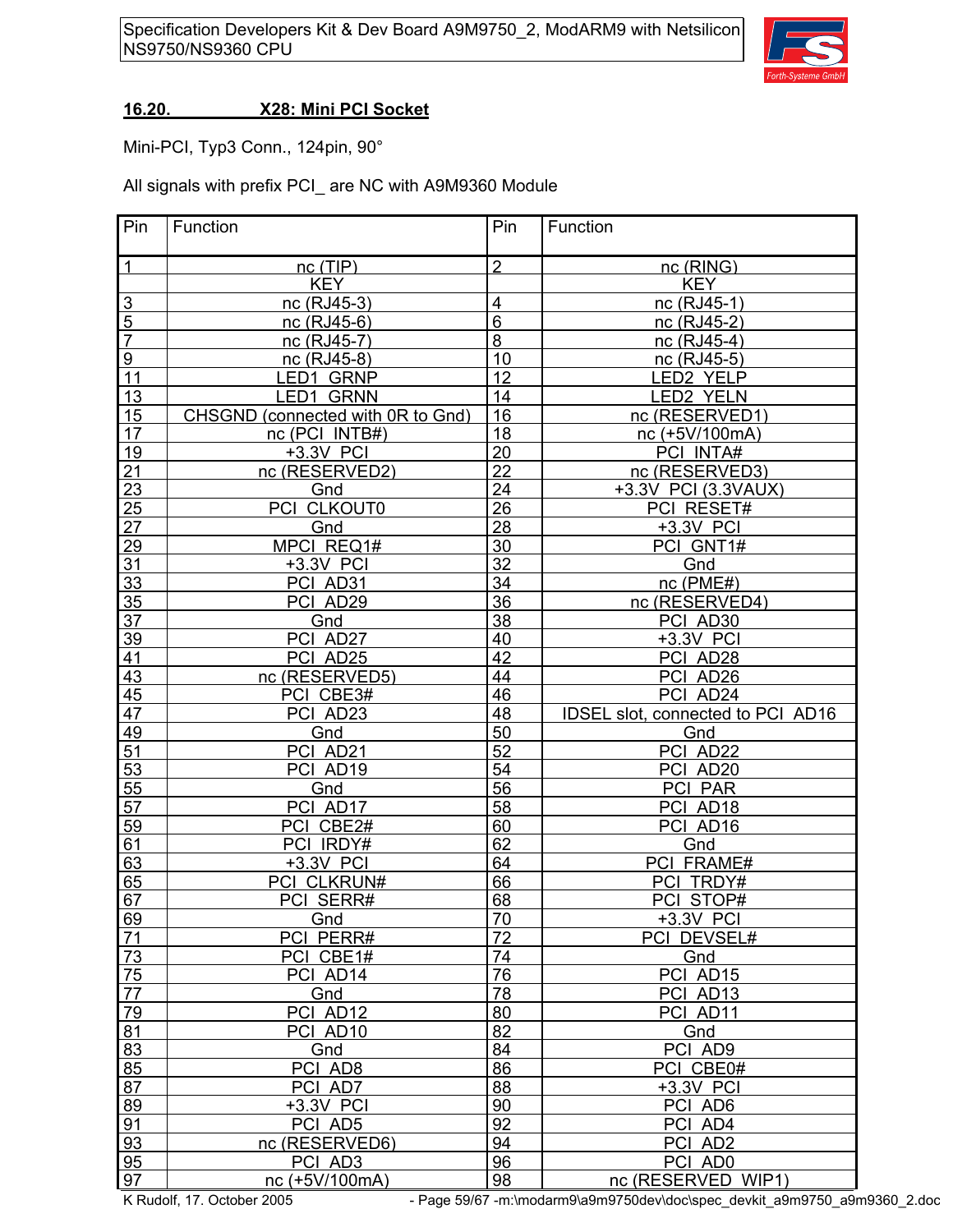

| 99    | PCI AD1                | 100 | nc (RESERVED WIP2)    |
|-------|------------------------|-----|-----------------------|
| 101   | Gnd                    | 102 | Gnd                   |
| 103   | nc (AC SYNC)           | 104 | PCI M66EN             |
| $105$ | nc (AC SDATA IN)       | 106 | nc (AC SDATA OUT)     |
| 107   | nc (AC BIT CLK)        | 108 | nc (AC CODEC ID0#)    |
| 109   | nc (AC CODEC ID1#)     | 110 | nc (AC RESET#)        |
| 111   | nc (MOD AUDIO MON)     | 112 | nc (RESERVED7)        |
| 113   | nc (AUDIO GND)         | 114 | Gnd                   |
| 115   | nc (SYS AUDIO GND)     | 116 | nc (SYS_AUDIO_IN)     |
| 117   | nc (SYS AUDIO OUT GND) | 118 | nc (SYS AUDIO IN GND) |
| 119   | nc (AUDIO GND)         | 120 | nc (AUDIO GND)        |
| 121   | nc (RESERVED8)         | 122 | PCI MPCIACT#          |
| 123   | nc (VCC5VA)            | 124 | +3.3V PCI (3.3VAUX)   |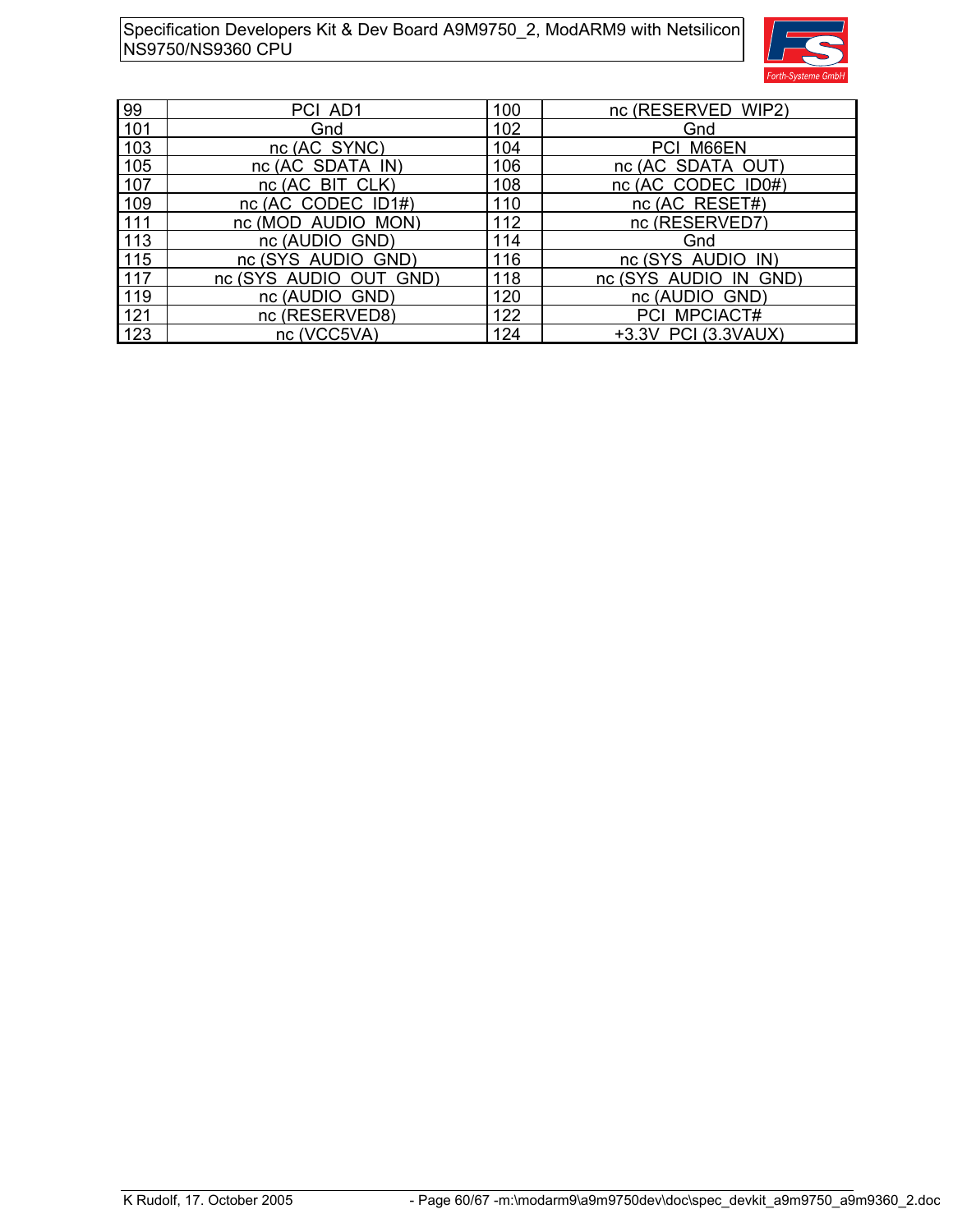

### **16.21. X29: Compact Flash Socket**

Compact Flash Connector Type II, 50 pole

| Pin                     | <b>Function</b>     | Pin | <b>Function</b>   |
|-------------------------|---------------------|-----|-------------------|
| $\mathbf 1$             | Gnd                 | 26  | $CF$ $CD1#$       |
| $\overline{2}$          | $CF$ D <sub>3</sub> | 27  | <b>CF D11</b>     |
| $\overline{3}$          | CF D4               | 28  | CF D12            |
| $\overline{\mathbf{4}}$ | CF D5               | 29  | CF D13            |
| $\overline{5}$          | CF D6               | 30  | <b>CF D14</b>     |
| $6\phantom{1}6$         | CF D7               | 31  | <b>CF D15</b>     |
| $\overline{7}$          | CF CE1#             | 32  | CF CE2#           |
| 8                       | <b>CF A10</b>       | 33  | nc(VS1)           |
| 9                       | CF OE#              | 34  | CF IORD#          |
| 10                      | CF A9               | 35  | CF IOWR#          |
| 11                      | CF_A8               | 36  | CF WE#            |
| 12                      | CF A7               | 37  | CF RDY/IRQ#       |
| 13                      | +3.3V PCI           | 38  | +3.3V PCI         |
| 14                      | CF A6               | 39  | Gnd (MSTR#/SLAVE) |
| 15                      | CF A5               | 40  | $nc$ (VS2)        |
| 16                      | CF A4               | 41  | CF RESET          |
| 17                      | CF A3               | 42  | CF WAIT#          |
| 18                      | CF A2               | 43  | nc (INPACK#)      |
| 19                      | CF A1               | 44  | CF REG#           |
| 20                      | CF A0               | 45  | nc (BVD2)         |
| 21                      | CF D0               | 46  | nc(BVD1)          |
| 22                      | CF D1               | 47  | CF D8             |
| 23                      | CF D <sub>2</sub>   | 48  | CF D9             |
| 24                      | CF WP/IOCS16#       | 49  | <b>CF D10</b>     |
| 25                      | nc (CF CD2#)        | 50  | Gnd               |

### **16.22. X32: Header COM2**

Header 2X5 pin male, RM2.54, signals have 3.3V levels

| Pin            | <b>Function</b>    | <b>Comment</b> |
|----------------|--------------------|----------------|
|                | EDCD <sub>2#</sub> |                |
| $\overline{2}$ | ERXD <sub>2</sub>  |                |
| 3              | ETXD <sub>2</sub>  |                |
| $\overline{4}$ | EDTR <sub>2#</sub> |                |
| 5              | <b>GND</b>         |                |
| 6              | EDSR <sub>2#</sub> |                |
| $\overline{7}$ | ERTS2#             |                |
| 8              | ECTS2#             |                |
| 9              | <b>ERI2#</b>       |                |
| 10             | $+3.3V$            |                |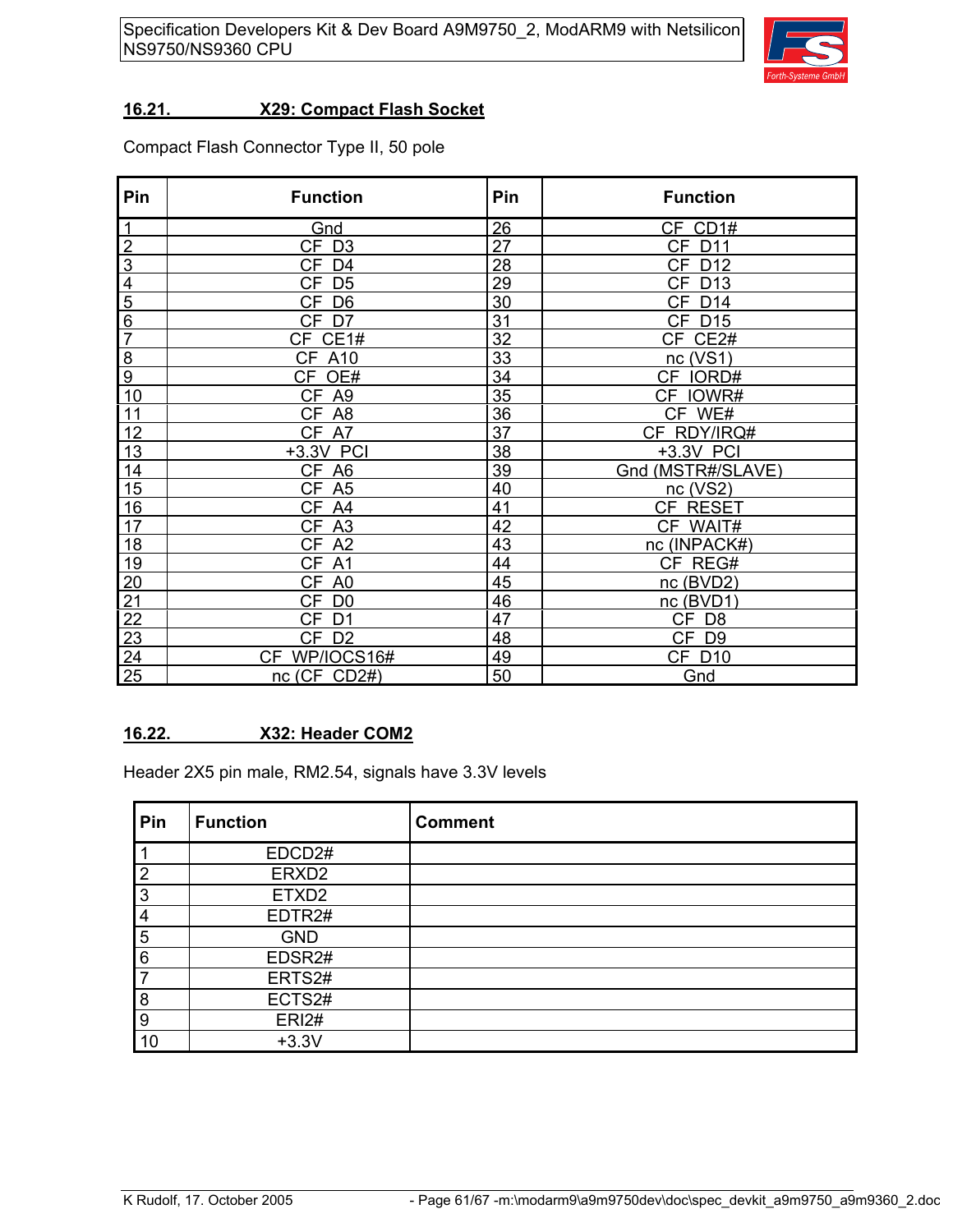

#### **16.23. X33: ispMACH Connector**

8pin, 2.54mm, single row, Signals have 3.3V TTL levels

| Pin            | <b>Function</b> | <b>Comment</b> |
|----------------|-----------------|----------------|
|                | <b>TCK</b>      |                |
| $\overline{2}$ | <b>GND</b>      |                |
| 3              | <b>TMS</b>      |                |
|                | nc              |                |
| 5              | nc              |                |
| 6              | TDI             |                |
|                | <b>TDO</b>      |                |
| 8              | $+3.3V$         |                |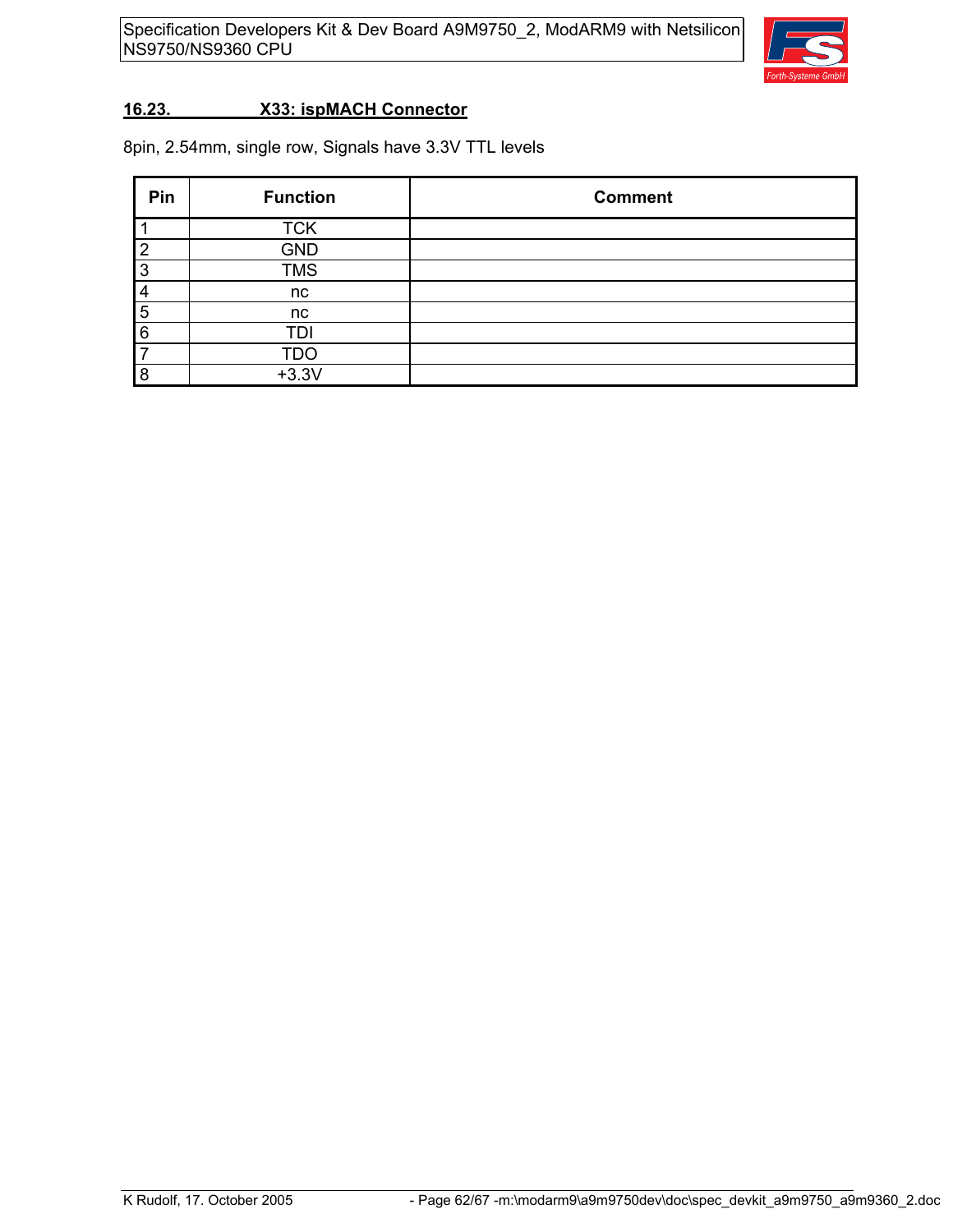

### **17. Appendix G: Jumper Functions**

| <b>Number</b>  | Function                                                                                       | Comments                           |
|----------------|------------------------------------------------------------------------------------------------|------------------------------------|
| J <sub>1</sub> | Open: $V_{\text{RTC}}$ not buffered                                                            | battery buffering RTC              |
|                | Closed: $V_{RTC}$ battery buffered with G1                                                     |                                    |
| J2             | Open: Receiver channels U4 MAX3241 disabled or RS232 driver control channel<br>MAX3243 enabled | A                                  |
|                | Closed: Receiver channels U4 MAX3241 enabled or<br>MAX3243 disabled                            |                                    |
| J3             | Open: Receiver channels U5 MAX3241 disabled or RS232 driver control channel<br>MAX3243 enabled | B                                  |
|                | Closed: Receiver channels U5 MAX3241 enabled or<br>MAX3243 disabled                            |                                    |
| $J4$ 1         | 1-2: closed                                                                                    | <b>USB selection INTPHY host</b>   |
|                | 3-4: open                                                                                      | <b>EXTPHY</b> not used             |
|                | 5-6: closed                                                                                    |                                    |
|                | $7-8:$ open                                                                                    |                                    |
|                | J16 closed, J17 open                                                                           |                                    |
| J42            | $1-2:$ open                                                                                    | <b>USB selection INTPHY device</b> |
|                | 2-3: closed                                                                                    | <b>EXTPHY</b> not used             |
|                | 5-6: open                                                                                      |                                    |
|                | 6-7: closed                                                                                    |                                    |
|                | J16 closed, J17 open                                                                           |                                    |
| $J4$ 3         | 1-2: closed                                                                                    | <b>USB selection INTPHY host</b>   |
|                | 3-4: closed                                                                                    | <b>EXTPHY</b> selection device     |
|                | 5-6: closed                                                                                    |                                    |
|                | 7-8: closed                                                                                    |                                    |
|                | J16 closed, J17 closed                                                                         |                                    |
| J4 4           | $1-2: X$                                                                                       | FPGA remote reprogramming,         |
|                | $3-4: X$                                                                                       | USB selection INTPHY host or       |
|                | $5-6: X$                                                                                       | device                             |
|                | $7-8: X$                                                                                       | <b>EXTPHY</b> not used             |
|                | J16 open, J17 closed                                                                           |                                    |
| J5             | open: RXD3 connected to RS232 header                                                           | RS232/IrDA selection RXD3          |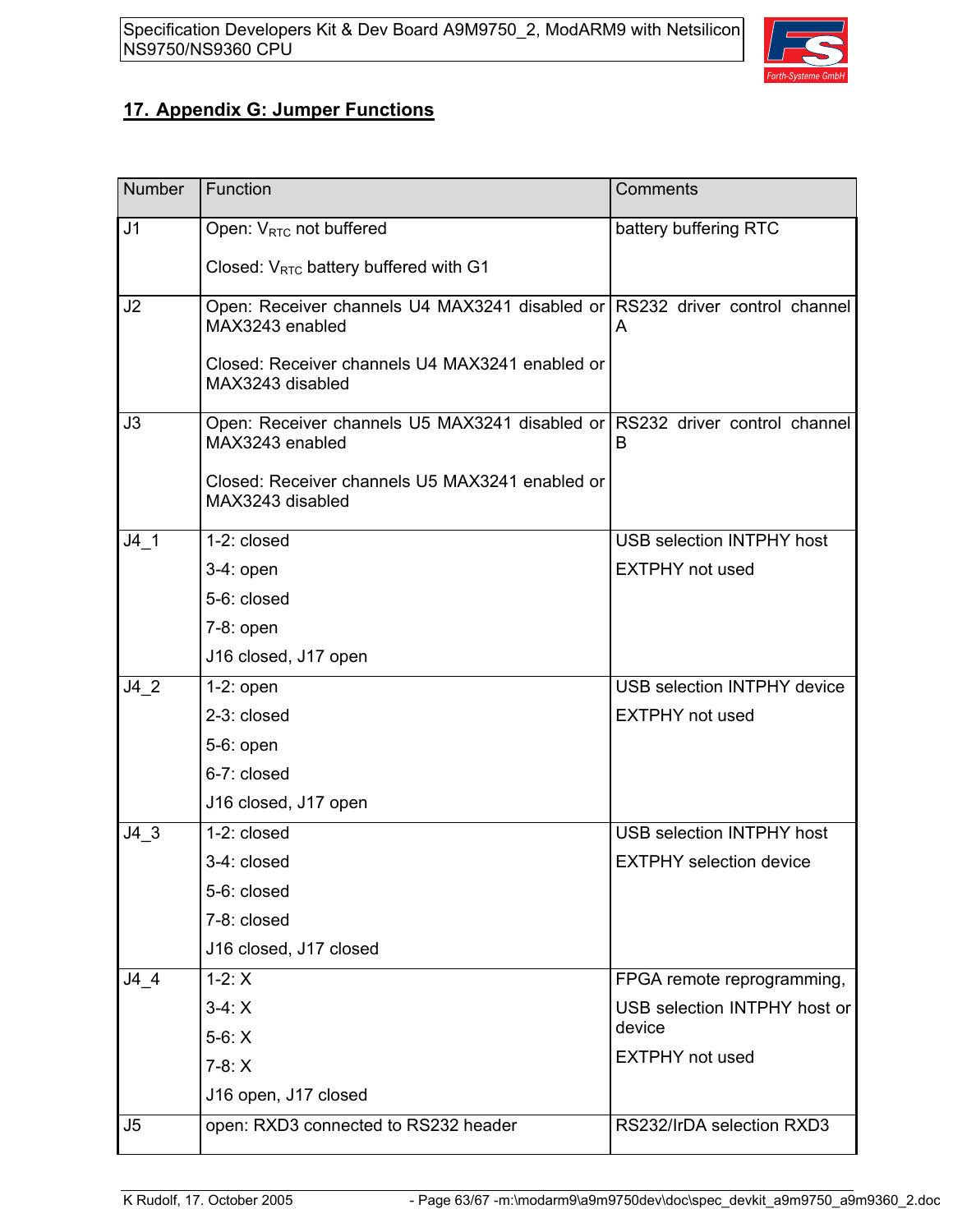

| <b>Number</b> | Function                                                                                                                       | Comments                                                                               |
|---------------|--------------------------------------------------------------------------------------------------------------------------------|----------------------------------------------------------------------------------------|
|               | closed: RXD3 connected to IrDA converter                                                                                       |                                                                                        |
| J8            | Selection LCD display modes R/L (not fitted on   horizontal LCD display                                                        |                                                                                        |
|               | variant 0376)                                                                                                                  | 0 normal                                                                               |
|               |                                                                                                                                | 1 left/right reversed                                                                  |
| J9            | Selection LCD display modes $U/D$ (not fitted on vertical LCD display                                                          |                                                                                        |
|               | variant 0376)                                                                                                                  | 0 up/down reversed                                                                     |
|               |                                                                                                                                | 1 normal                                                                               |
| J10           | Selection LCD display modes V/Q (not fitted on LCD data handling                                                               |                                                                                        |
|               | variant 0376)                                                                                                                  | 0 QVGA data used                                                                       |
|               |                                                                                                                                | 1 VGA data used                                                                        |
| J11           | Closed: CAN Termination channel 0 active                                                                                       | close only if CAN driver U13<br>populated                                              |
| J12           | Closed: CAN Termination channel 1 active                                                                                       | close only if CAN driver U14<br>populated                                              |
| J13           | Open: LED LE4 open for free usage                                                                                              | Debug LED control                                                                      |
|               | Closed: LED LE4 connected to GPIO47                                                                                            |                                                                                        |
| J16,17        | $0 = closed$ , 1 = open, $X = both possible$                                                                                   | Selection USB_EXTPHY (only                                                             |
|               | J17=0, J16=0: Connect GPIO12, 4248<br>to<br>USB PHY                                                                            | A9M9360)<br><b>FPGA</b><br>and<br>Configuration<br><b>EEPROM</b><br>remote programming |
|               | J17=0, J16=1: Connect remote interface GPIO12,<br><b>EEPROM</b><br>42.44<br>for<br><b>FPGA</b><br>Configuration<br>programming |                                                                                        |
|               | J17=1, J16=X: GPIO12, 4248 disconnected                                                                                        |                                                                                        |
|               |                                                                                                                                |                                                                                        |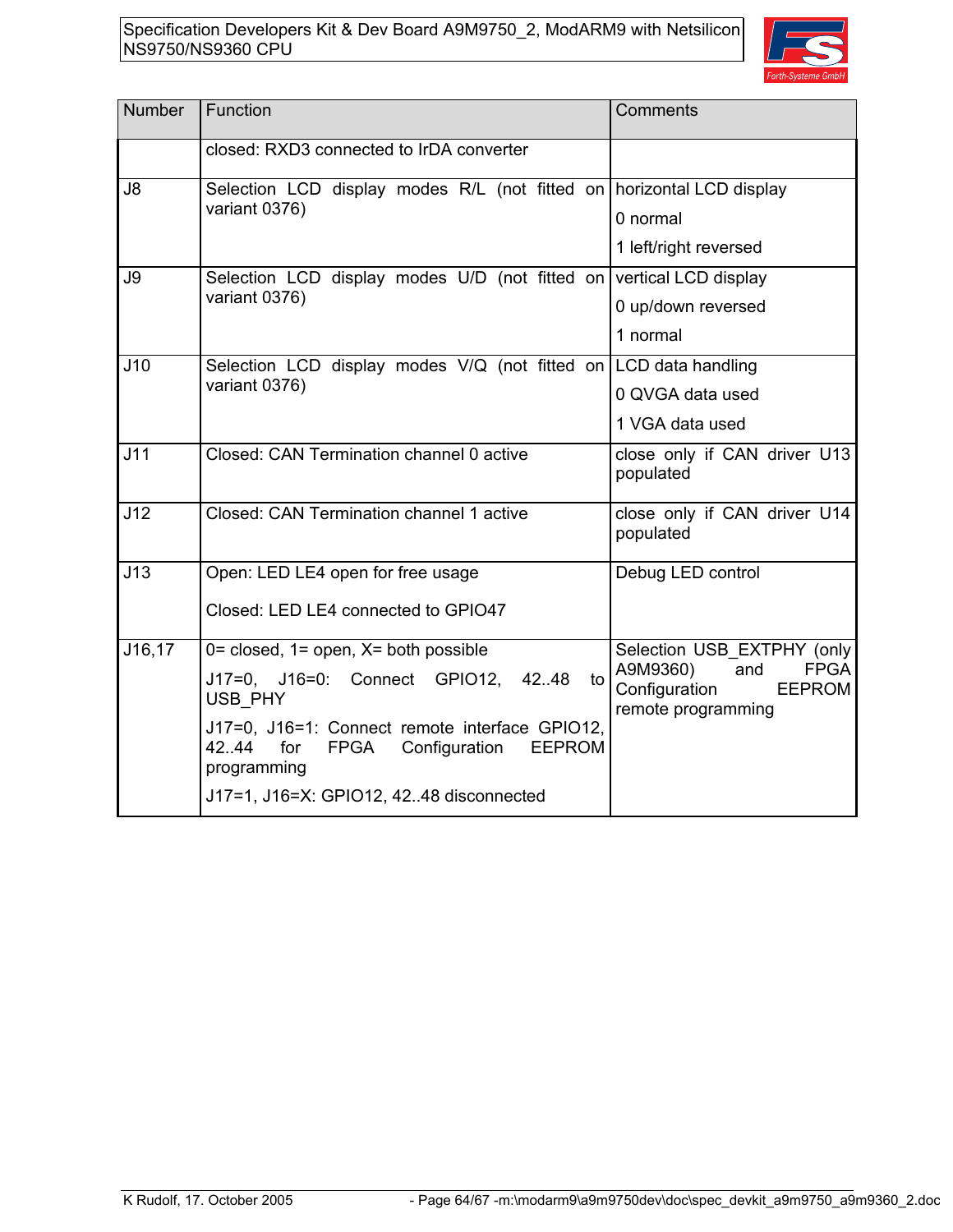

### **18. Appendix J: Software Hints**

WinCE and Linux is supported for the A9M9750 / A9M9360 modules. The dev kit with module, development board and software has to support several interfaces. The software drivers will have to be adapted, partly new written.

### **18.1. LCD**

Same LCD as for A9M2410 development board.

#### **18.2. Touch**

Touch controller of LCD board is connected to SPI controller channel A of the NS9750 or NS9360 CPU.

#### **18.3. RS232, IrDA**

Usage of external UARTs on development board; channel 3 can be set with jumpers to IrDA mode.

#### **18.4. USB with internal PHY**

Either host or device mode possible(A9M9750, A9M9360). When using with  $2^{nd}$  channel (only A9M9360), set to host mode.

#### **18.5. USB with external PHY (only A9M9360)**

Set to device mode.

#### **18.6. CAN**

CAN controller in FPGA is different from 82C900.

#### **18.7. Ethernet**

10/100Mb interface on board.

#### **18.8. Compact Flash**

Same logic as for A9M2410.

#### **18.9. Mini PCI**

PCI arbiter in NS9750 CPU. Set to host mode. PCI patch may be supported in FPGA.

#### **18.10. Audio Codec**

Hardware similar to A9M2410DEV board. L3 bus clk and data from FPGA or CPLD with additional GPIO port L3MODE, SPI channel B is used for I2S emulation.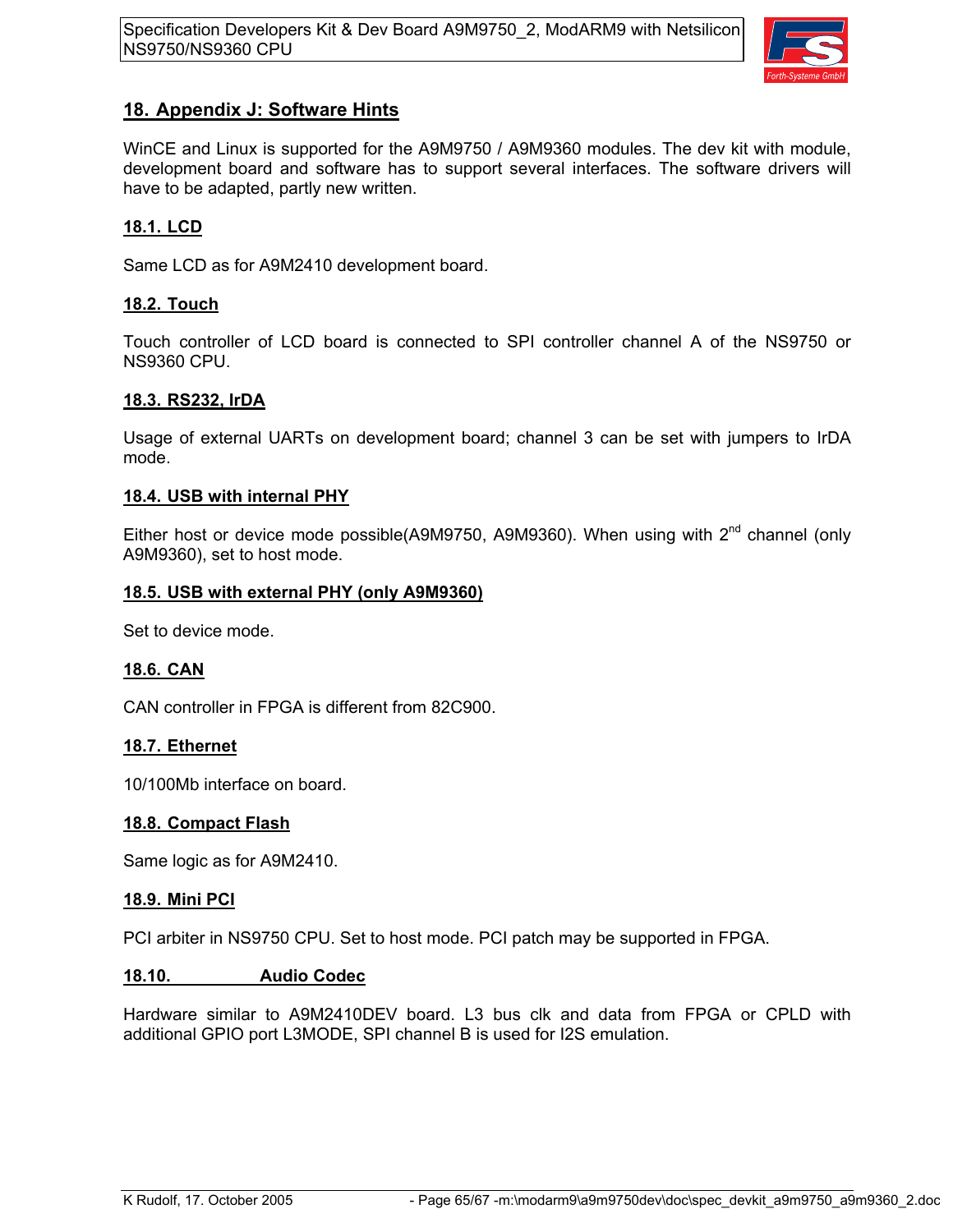

### **19. Verification**

- **19.1. Not Tested Functions**
- **19.1.1. IrDA**
- **19.1.2. USB Host (A9M9750)**
- **19.1.3. USB Host (A9M9360)**
- **19.1.4. USB Device with internal PHY (A9M9750)**
- **19.1.5. USB Device with internal PHY (A9M9360)**
- **19.1.6. USB Device with external PHY (A9M9360)**
- **19.1.7. Audio (FPGA)**
- **19.1.8. CF Slot (A9M9750)**
- **19.1.9. CF Slot (A9M9360)**
- **19.1.10. MiniPCI Slot (A9M9750)**
- **19.1.11. FPGA PCI Patch (FPGA, A9M9750)**
- **19.1.12. External UARTs (FPGA)**
- **19.2. Status Tested Functions**
- **19.2.1. Internal UARTs**

**19.2.2. External UARTs (ST16C754)**

**19.2.3. SPI**

**19.2.4. CAN (FPGA)**

**19.2.5. Ethernet (A9M9750)**

**19.2.6. Ethernet (A9M9360)**